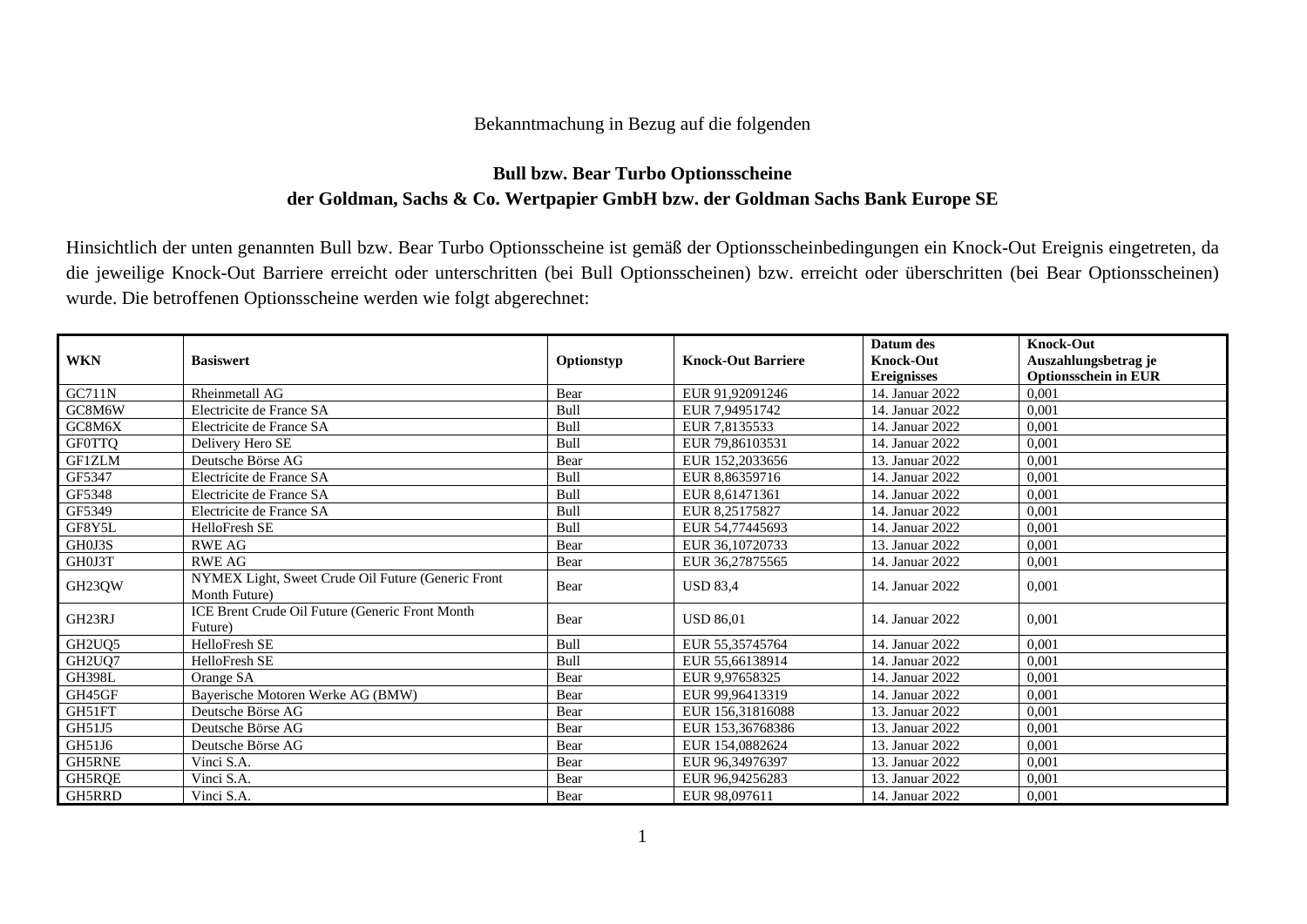|               |                                                                     |            |                           | Datum des          | <b>Knock-Out</b>            |
|---------------|---------------------------------------------------------------------|------------|---------------------------|--------------------|-----------------------------|
| <b>WKN</b>    | <b>Basiswert</b>                                                    | Optionstyp | <b>Knock-Out Barriere</b> | <b>Knock-Out</b>   | Auszahlungsbetrag je        |
|               |                                                                     |            |                           | <b>Ereignisses</b> | <b>Optionsschein in EUR</b> |
| GH634J        | NYMEX Light, Sweet Crude Oil Future (Generic Front<br>Month Future) | Bear       | <b>USD 82,76</b>          | 14. Januar 2022    | 0,001                       |
| GH64D3        | BioNTech SE - ADR                                                   | Bull       | USD 196,89044425          | 14. Januar 2022    | 0.001                       |
| GH64D7        | <b>BioNTech SE - ADR</b>                                            | Bull       | USD 195,86678707          | 14. Januar 2022    | 0,001                       |
| GH66ZL        | Plug Power Inc                                                      | Bull       | USD 23,27987287           | 14. Januar 2022    | 0,001                       |
| GH6JK7        | <b>BNP</b> Paribas S.A.                                             | Bear       | EUR 66,02094946           | 13. Januar 2022    | 0,001                       |
| GH6TCZ        | Bayer AG                                                            | Bear       | EUR 52,43370396           | 14. Januar 2022    | 0.001                       |
| GH6TLC        | <b>BioNTech SE - ADR</b>                                            | Bull       | USD 198,09626632          | 14. Januar 2022    | 0,001                       |
| <b>GH779S</b> | ADYEN N.V.                                                          | Bull       | EUR 1849,1696142          | 14. Januar 2022    | 0.001                       |
| <b>GH779V</b> | ADYEN N.V.                                                          | Bull       | EUR 1813,1293848          | 14. Januar 2022    | 0,001                       |
| <b>GH779X</b> | ADYEN N.V.                                                          | Bull       | EUR 1789,10600939         | 14. Januar 2022    | 0,001                       |
| <b>GH779Y</b> | ADYEN N.V.                                                          | Bull       | EUR 1801,09186545         | 14. Januar 2022    | 0,001                       |
| <b>GH779Z</b> | ADYEN N.V.                                                          | Bull       | EUR 1777,13048596         | 14. Januar 2022    | 0,001                       |
| GH77AT        | ADYEN N.V.                                                          | Bull       | EUR 1825,17723664         | 14. Januar 2022    | 0,001                       |
| <b>GH77B7</b> | ADYEN N.V.                                                          | Bull       | EUR 1873,20332218         | 14. Januar 2022    | 0,001                       |
| <b>GH77D1</b> | ADYEN N.V.                                                          | Bull       | EUR 1861,17613562         | 14. Januar 2022    | 0,001                       |
| GH77DY        | ADYEN N.V.                                                          | Bull       | EUR 1885,23050886         | 14. Januar 2022    | 0,001                       |
| GH77FN        | Vertex Pharmaceuticals Incorporated                                 | Bear       | USD 229,28877483          | 14. Januar 2022    | 0,001                       |
| GH77FW        | Vertex Pharmaceuticals Incorporated                                 | Bear       | USD 233,91157195          | 14. Januar 2022    | 0,001                       |
| GH77GD        | Vertex Pharmaceuticals Incorporated                                 | Bear       | USD 231,60996743          | 14. Januar 2022    | 0,001                       |
| GH79ME        | U.S. Bancorp                                                        | Bear       | USD 63,34444966           | 13. Januar 2022    | 0,001                       |
| GH7APE        | Moderna Inc                                                         | Bull       | USD 202,25349985          | 14. Januar 2022    | 0,001                       |
| GH7CK5        | Baverische Motoren Werke AG (BMW)                                   | Bear       | EUR 99,25821881           | 13. Januar 2022    | 0,001                       |
| GH7CPF        | Aurubis AG                                                          | Bear       | EUR 94,6232149            | 13. Januar 2022    | 0,001                       |
| GH7GEH        | Caterpillar Inc.                                                    | Bear       | USD 227,24356752          | 13. Januar 2022    | 0,001                       |
| GH7GEX        | Caterpillar Inc.                                                    | Bear       | USD 229,3005341           | 14. Januar 2022    | 0,001                       |
| GH7R0N        | ServiceNow Inc                                                      | Bull       | USD 520,11014248          | 14. Januar 2022    | 0,001                       |
| GH7R0U        | ServiceNow Inc                                                      | Bull       | USD 530,96541369          | 13. Januar 2022    | 0,001                       |
| GH7R25        | ServiceNow Inc                                                      | Bull       | USD 516,47718286          | 14. Januar 2022    | 0,001                       |
| GH7R2B        | ServiceNow Inc                                                      | Bull       | USD 534,60815401          | 13. Januar 2022    | 0,001                       |
| GH7R2X        | ServiceNow Inc                                                      | Bull       | USD 523,67993308          | 13. Januar 2022    | 0,001                       |
| GH7R31        | ServiceNow Inc                                                      | Bull       | USD 527,3226734           | 13. Januar 2022    | 0,001                       |
| <b>GH7R93</b> | Lonza Group AG                                                      | Bull       | CHF 649,55868509          | 14. Januar 2022    | 0,001                       |
| <b>GH7RDE</b> | Paycom Software, Inc.                                               | Bull       | USD 338,74872643          | 14. Januar 2022    | 0,001                       |
| GH7RDF        | Paycom Software, Inc.                                               | Bull       | USD 334,29804343          | 14. Januar 2022    | 0,001                       |
| GH7U95        | Geberit AG                                                          | Bull       | CHF 669,80398923          | 13. Januar 2022    | 0,001                       |
| GH7U9H        | Geberit AG                                                          | Bull       | CHF 665,06704444          | 13. Januar 2022    | 0,001                       |
| GH7WKW        | Bayer AG                                                            | Bear       | EUR 52,11650391           | 14. Januar 2022    | 0,001                       |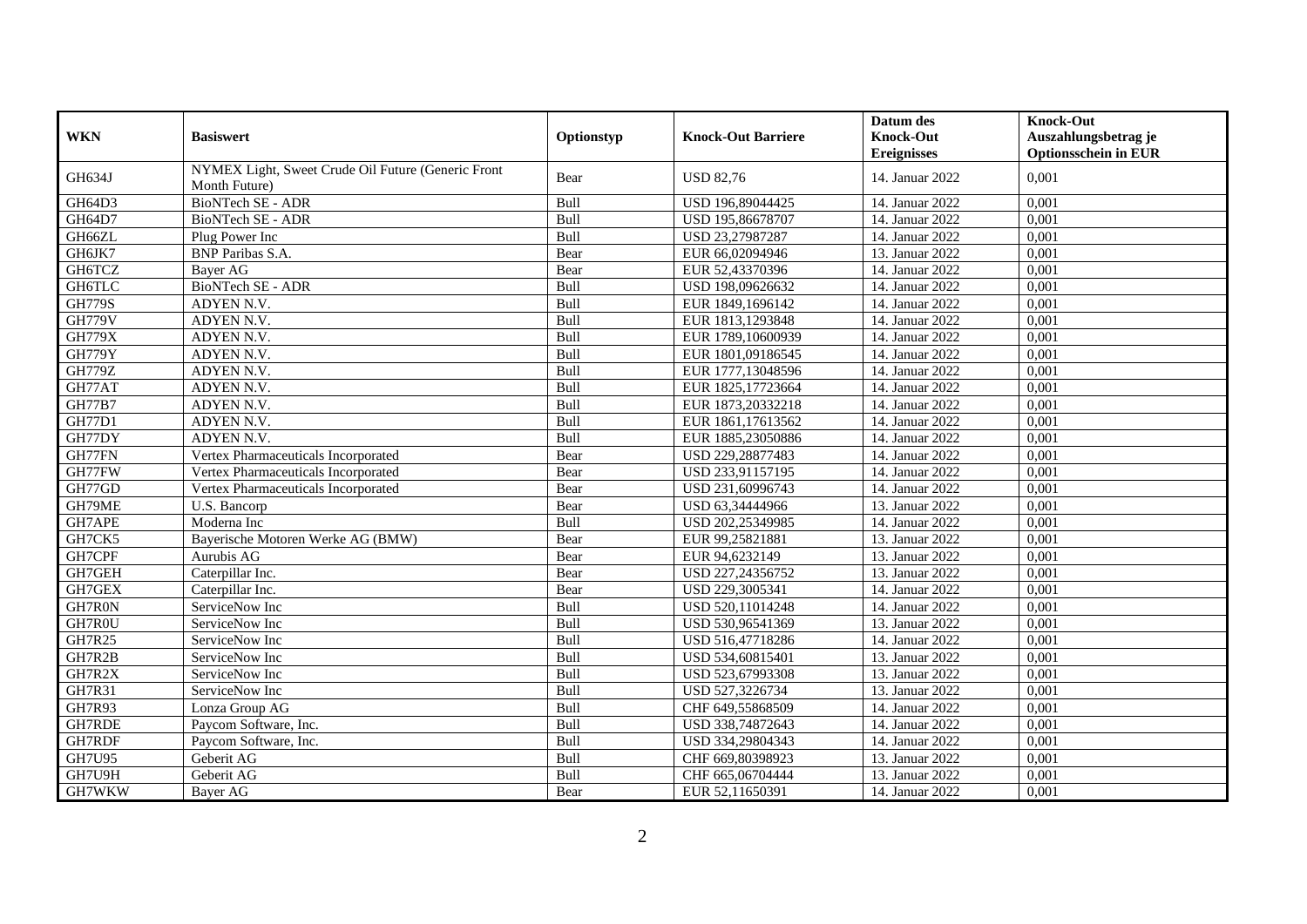|               |                              |            |                           | Datum des          | <b>Knock-Out</b>            |
|---------------|------------------------------|------------|---------------------------|--------------------|-----------------------------|
| <b>WKN</b>    | <b>Basiswert</b>             | Optionstyp | <b>Knock-Out Barriere</b> | <b>Knock-Out</b>   | Auszahlungsbetrag je        |
|               |                              |            |                           | <b>Ereignisses</b> | <b>Optionsschein in EUR</b> |
| GH7WKX        | <b>Bayer AG</b>              | Bear       | EUR 51,87423677           | 14. Januar 2022    | 0,001                       |
| GH7WL4        | Netflix. Inc.                | Bull       | USD 516,01261857          | 14. Januar 2022    | 0,001                       |
| GH7WL5        | Netflix, Inc.                | Bull       | USD 513,3534531           | 14. Januar 2022    | 0,001                       |
| GH7WLP        | Netflix, Inc.                | Bull       | USD 518,57428784          | 13. Januar 2022    | 0,001                       |
| GH7WSZ        | Moderna Inc                  | Bull       | USD 205,37133771          | 14. Januar 2022    | 0,001                       |
| GH87Y4        | Evotec AG                    | Bull       | EUR 34,8939256            | 14. Januar 2022    | 0,001                       |
| <b>GH883D</b> | ADYEN N.V.                   | Bull       | EUR 1916,11627768         | 13. Januar 2022    | 0,001                       |
| <b>GH883G</b> | ADYEN N.V.                   | Bull       | EUR 1926,77509924         | 13. Januar 2022    | 0,001                       |
| <b>GH883L</b> | ADYEN N.V.                   | Bull       | EUR 1937,36183217         | 13. Januar 2022    | 0,001                       |
| <b>GH883N</b> | ADYEN N.V.                   | Bull       | EUR 1948,08244416         | 13. Januar 2022    | 0,001                       |
| GH8843        | ADYEN N.V.                   | Bull       | EUR 1904,59084707         | 14. Januar 2022    | 0,001                       |
| GH8845        | ADYEN N.V.                   | Bull       | EUR 1958,7103705          | 13. Januar 2022    | 0,001                       |
| GH8BGB        | eBay Inc.                    | Bull       | USD 62,85047075           | 14. Januar 2022    | 0,001                       |
| GH8DDH        | MSCI Inc.                    | Bull       | USD 523,77671877          | 14. Januar 2022    | 0,001                       |
| GH8DDJ        | MSCI Inc.                    | Bull       | USD 520,98712501          | 14. Januar 2022    | 0,001                       |
| GH8DDK        | MSCI Inc.                    | Bull       | USD 526,56631244          | 14. Januar 2022    | 0,001                       |
| GH8DFX        | <b>BP</b> Plc                | Bear       | GBP 3,87846205            | 14. Januar 2022    | 0,001                       |
| GH8DHH        | MSCI Inc.                    | Bull       | USD 518.18731309          | 14. Januar 2022    | 0.001                       |
| GH8FEL        | Chipotle Mexican Grill, Inc. | Bull       | USD 1483,53094896         | 14. Januar 2022    | 0,001                       |
| GH8FJB        | Puma SE                      | Bull       | EUR 95,70061569           | 13. Januar 2022    | 0,001                       |
| GH8FJC        | Puma <sub>SE</sub>           | Bull       | EUR 94,15623877           | 14. Januar 2022    | 0,001                       |
| GH8FJD        | Puma SE                      | Bull       | EUR 93,64435313           | 14. Januar 2022    | 0,001                       |
| GH8FJE        | Puma SE                      | Bull       | EUR 94,67836203           | 14. Januar 2022    | 0,001                       |
| GH8FJK        | Puma SE                      | Bull       | EUR 95,18879304           | 13. Januar 2022    | 0,001                       |
| GH8FKR        | Carl-Zeiss Meditec AG        | Bull       | EUR 156,94394129          | 13. Januar 2022    | 0,001                       |
| GH8FKS        | Carl-Zeiss Meditec AG        | Bull       | EUR 154,40576443          | 13. Januar 2022    | 0,001                       |
| GH8FKU        | Carl-Zeiss Meditec AG        | Bull       | EUR 152,72396427          | 13. Januar 2022    | 0,001                       |
| GH8FKV        | Carl-Zeiss Meditec AG        | Bull       | EUR 149,92154715          | 14. Januar 2022    | 0,001                       |
| GH8FKW        | Carl-Zeiss Meditec AG        | Bull       | EUR 150,96381562          | 14. Januar 2022    | 0,001                       |
| GH8FKX        | Carl-Zeiss Meditec AG        | Bull       | EUR 151,87790528          | 13. Januar 2022    | 0,001                       |
| GH8FKY        | Carl-Zeiss Meditec AG        | Bull       | EUR 148,75544481          | 14. Januar 2022    | 0,001                       |
| GH8FKZ        | Carl-Zeiss Meditec AG        | Bull       | EUR 147,43455012          | 14. Januar 2022    | 0,001                       |
| GH8FLR        | Carl-Zeiss Meditec AG        | Bull       | EUR 157,79000036          | 13. Januar 2022    | 0,001                       |
| GH8FLU        | Carl-Zeiss Meditec AG        | Bull       | EUR 156,09788244          | 13. Januar 2022    | 0,001                       |
| GH8FLW        | Carl-Zeiss Meditec AG        | Bull       | EUR 155,25182341          | 13. Januar 2022    | 0,001                       |
| GH8FPU        | Carl-Zeiss Meditec AG        | Bull       | EUR 153,55970538          | 13. Januar 2022    | 0,001                       |
| GH8JZ4        | Sartorius AG                 | Bull       | EUR 462,475               | 14. Januar 2022    | 0,001                       |
| GH8JZ5        | Sartorius AG                 | Bull       | EUR 460,092               | 14. Januar 2022    | 0,001                       |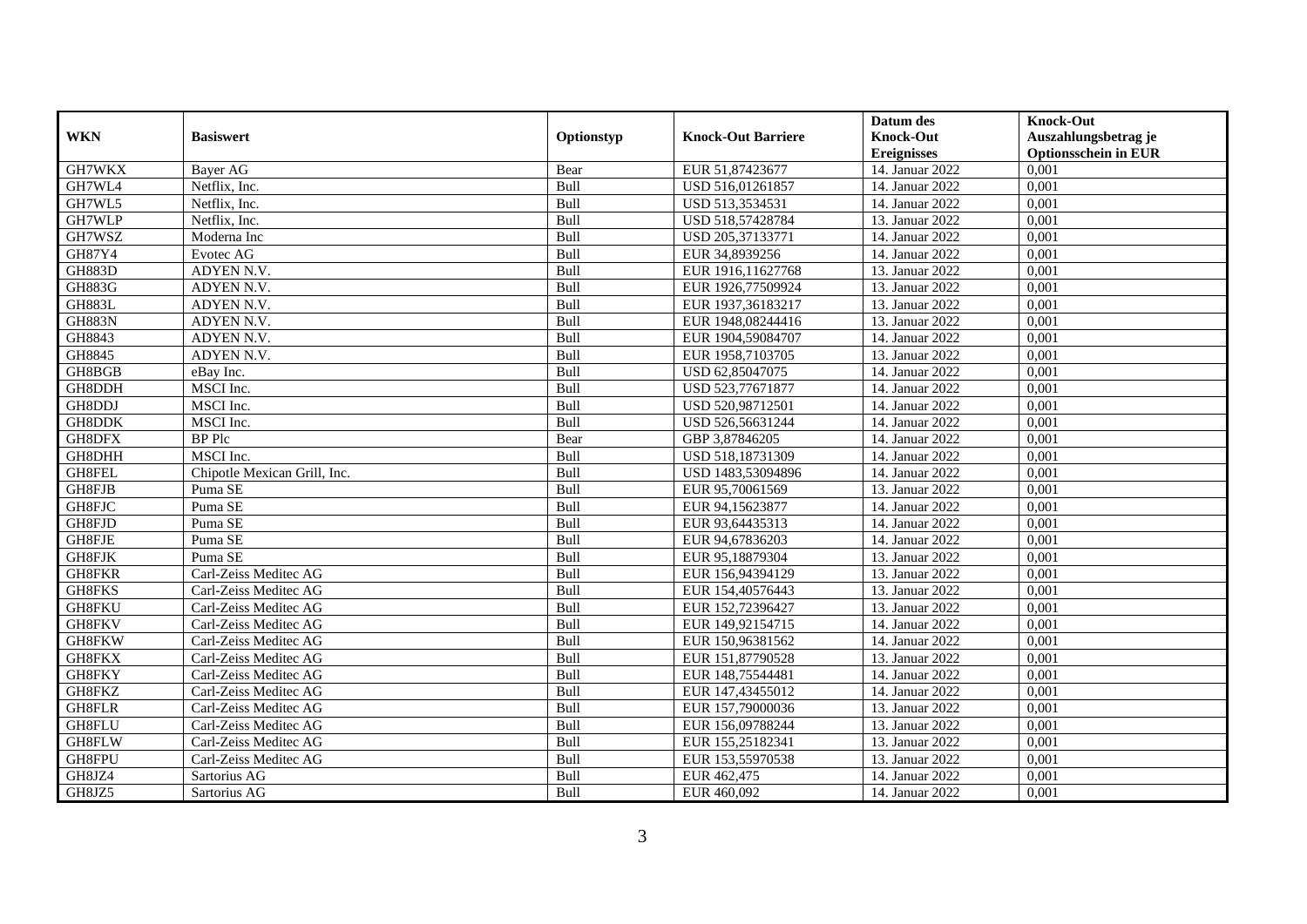|               |                                                    |            |                           | Datum des          | <b>Knock-Out</b>            |
|---------------|----------------------------------------------------|------------|---------------------------|--------------------|-----------------------------|
| <b>WKN</b>    | <b>Basiswert</b>                                   | Optionstyp | <b>Knock-Out Barriere</b> | <b>Knock-Out</b>   | Auszahlungsbetrag je        |
|               |                                                    |            |                           | <b>Ereignisses</b> | <b>Optionsschein in EUR</b> |
| GH8JZ8        | Sartorius AG                                       | Bull       | EUR 457,721               | 14. Januar 2022    | 0,001                       |
| <b>GH8K12</b> | Sartorius AG                                       | Bull       | EUR 455,34                | 14. Januar 2022    | 0,001                       |
| GH8PHA        | <b>Starbucks Corporation</b>                       | Bull       | USD 100,91049324          | 14. Januar 2022    | 0,001                       |
| GH8PHD        | <b>Starbucks Corporation</b>                       | Bull       | USD 102,56054411          | 13. Januar 2022    | 0,001                       |
| GH8PJ4        | <b>Starbucks Corporation</b>                       | Bull       | USD 103,47710885          | 13. Januar 2022    | 0,001                       |
| GH8QYU        | T. Rowe Price Group Inc.                           | Bull       | USD 177,41330525          | 13. Januar 2022    | 0,001                       |
| GH8XR5        | Taiwan Semiconductor Manufacturing Company Ltd.    | Bear       | USD 144,86109224          | 13. Januar 2022    | 0,001                       |
| GH9D6W        | Electricite de France SA                           | Bull       | EUR 9,46717265            | 14. Januar 2022    | 0,001                       |
| GH9D6Y        | Electricite de France SA                           | Bull       | EUR 9,16299639            | 14. Januar 2022    | 0,001                       |
| GH9D72        | Electricite de France SA                           | Bull       | EUR 9,60912153            | 14. Januar 2022    | 0,001                       |
| GH9HSV        | The Clorox Company                                 | Bear       | USD 183,41243305          | 14. Januar 2022    | 0,001                       |
| GH9LP5        | Sartorius AG                                       | Bull       | EUR 483,218               | 13. Januar 2022    | 0,001                       |
| GH9LP6        | Sartorius AG                                       | Bull       | EUR 485,787               | 13. Januar 2022    | 0,001                       |
| GH9LP8        | Sartorius AG                                       | Bull       | EUR 475,581               | 14. Januar 2022    | 0,001                       |
| GH9LPA        | Sartorius AG                                       | Bull       | EUR 488,336               | 13. Januar 2022    | 0,001                       |
| GH9LPB        | Sartorius AG                                       | Bull       | EUR 470,455               | 14. Januar 2022    | 0,001                       |
| GH9LPC        | Sartorius AG                                       | Bull       | EUR 480,652               | 13. Januar 2022    | 0,001                       |
| GH9LPD        | Sartorius AG                                       | Bull       | EUR 473,01                | 14. Januar 2022    | 0,001                       |
| GH9LPE        | Sartorius AG                                       | Bull       | EUR 467,906               | 14. Januar 2022    | 0,001                       |
| GH9LPG        | Sartorius AG                                       | Bull       | EUR 465,335               | 14. Januar 2022    | 0,001                       |
| GH9LQD        | Sartorius AG                                       | Bull       | EUR 478,142               | 14. Januar 2022    | 0,001                       |
| GH9TLH        | American Water Works Co Inc                        | Bull       | USD 162,73553156          | 14. Januar 2022    | 0,001                       |
| <b>GH9TLK</b> | American Water Works Co Inc                        | Bull       | USD 160,70234238          | 14. Januar 2022    | 0,001                       |
| <b>GH9TLN</b> | American Water Works Co Inc                        | Bull       | USD 161,72399463          | 14. Januar 2022    | 0,001                       |
| GH9TM1        | American Water Works Co Inc                        | Bull       | USD 164,77883618          | 14. Januar 2022    | 0,001                       |
| GH9TN0        | American Water Works Co Inc                        | Bull       | USD 163,76729929          | 14. Januar 2022    | 0,001                       |
| GH9ZU2        | TecDAX <sup>®</sup> (Performance Index)            | Bull       | EUR 3533,84               | 14. Januar 2022    | 0,001                       |
| GH9ZUY        | TecDAX <sup>®</sup> (Performance Index)            | Bull       | EUR 3552,9                | 14. Januar 2022    | 0,001                       |
| GH9ZUZ        | TecDAX <sup>®</sup> (Performance Index)            | Bull       | EUR 3541,42               | 14. Januar 2022    | 0,001                       |
| GH9ZV9        | TecDAX <sup>®</sup> (Performance Index)            | Bull       | EUR 3545,18               | 14. Januar 2022    | 0.001                       |
| GH9ZVK        | TecDAX <sup>®</sup> (Performance Index)            | Bull       | EUR 3549,09               | 14. Januar 2022    | 0,001                       |
| GH9ZW0        | TecDAX <sup>®</sup> (Performance Index)            | Bull       | EUR 3529,76               | 14. Januar 2022    | 0,001                       |
| GH9ZW7        | TecDAX <sup>®</sup> (Performance Index)            | Bull       | EUR 3537,55               | 14. Januar 2022    | 0,001                       |
| GH9ZX2        | TecDAX <sup>®</sup> (Performance Index)            | Bull       | EUR 3556,61               | 14. Januar 2022    | 0,001                       |
| GX04HM        | Compagnie Generale des Etablissements Michelin SCA | Bear       | EUR 154,71339061          | 13. Januar 2022    | 0,001                       |
| GX04LT        | Evotec AG                                          | Bull       | EUR 35,55023788           | 14. Januar 2022    | 0,001                       |
| GX04LY        | Evotec AG                                          | Bull       | EUR 35,35359903           | 14. Januar 2022    | 0,001                       |
| GX04MA        | Intuitive Surgical, Inc.                           | Bull       | USD 309,41896416          | 14. Januar 2022    | 0,001                       |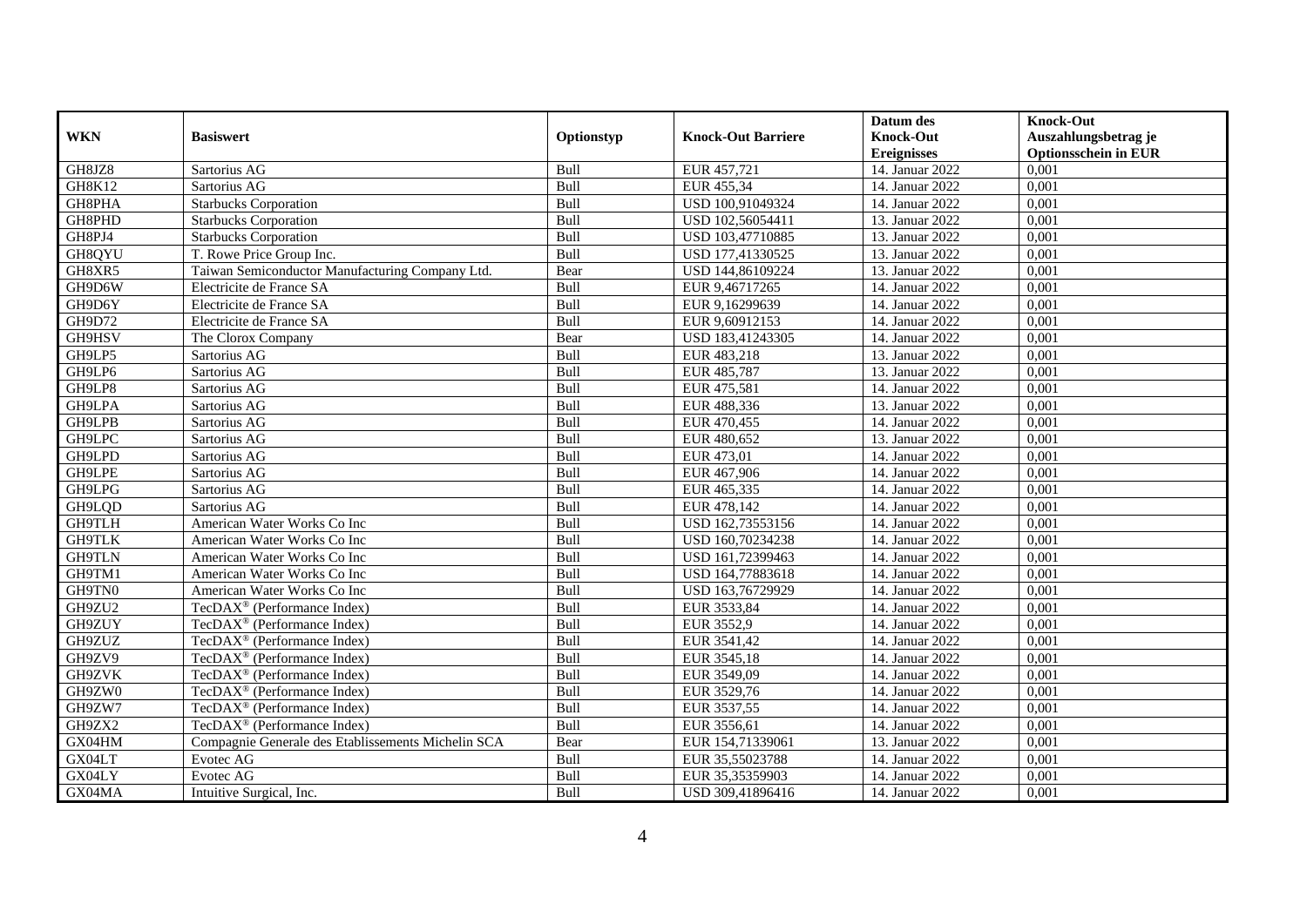| <b>WKN</b>      | <b>Basiswert</b>                                           |            | <b>Knock-Out Barriere</b> | Datum des<br><b>Knock-Out</b> | <b>Knock-Out</b><br>Auszahlungsbetrag je |
|-----------------|------------------------------------------------------------|------------|---------------------------|-------------------------------|------------------------------------------|
|                 |                                                            | Optionstyp |                           | <b>Ereignisses</b>            | <b>Optionsschein in EUR</b>              |
| GX04MC          | Evotec AG                                                  | Bull       | EUR 36,14015445           | 14. Januar 2022               | 0,001                                    |
| GX04MZ          | Evotec AG                                                  | Bull       | EUR 35,15696013           | 14. Januar 2022               | 0,001                                    |
| GX04ND          | Intuitive Surgical, Inc.                                   | Bull       | USD 311,60226171          | 14. Januar 2022               | 0,001                                    |
| GX04NH          | Evotec AG                                                  | Bull       | EUR 35,74687673           | 14. Januar 2022               | 0,001                                    |
| <b>GX04P7</b>   | Intuitive Surgical, Inc.                                   | Bull       | USD 306,96825498          | 14. Januar 2022               | 0,001                                    |
| GX04Q8          | Intuitive Surgical, Inc.                                   | Bull       | USD 304,1993597           | 14. Januar 2022               | 0,001                                    |
| GX0M5S          | Imperial Brands PLC                                        | Bear       | GBP 16,87567766           | 13. Januar 2022               | 0,001                                    |
| GX0M7Z          | <b>BASF SE</b>                                             | Bear       | EUR 67,49894823           | 13. Januar 2022               | 0,001                                    |
| GX0M89          | <b>BASFSE</b>                                              | Bear       | EUR 67,81596874           | 14. Januar 2022               | 0,001                                    |
| GX0M9L          | Plug Power Inc                                             | Bull       | USD 23,43817096           | 14. Januar 2022               | 0,001                                    |
| GX0M9M          | Plug Power Inc                                             | Bull       | USD 22,96878174           | 14. Januar 2022               | 0,001                                    |
| GX0MA0          | Netflix, Inc.                                              | Bull       | USD 524,07061592          | 13. Januar 2022               | 0,001                                    |
| <b>GX0MBJ</b>   | Plug Power Inc                                             | Bull       | USD 22,72887164           | 14. Januar 2022               | 0.001                                    |
| <b>GX0TMZ</b>   | Deutsche Börse AG                                          | Bear       | EUR 155,15324041          | 13. Januar 2022               | 0,001                                    |
| GX0X3A          | SMA Solar Technology AG                                    | Bull       | EUR 32,92478378           | 13. Januar 2022               | 0,001                                    |
| GX165Z          | QIAGEN N.V.                                                | Bull       | EUR 41,96203316           | 13. Januar 2022               | 0,001                                    |
| GX166M          | QIAGEN N.V.                                                | Bull       | EUR 42,35685083           | 13. Januar 2022               | 0,001                                    |
| GX1679          | <b>OIAGEN N.V.</b>                                         | Bull       | EUR 43,01488025           | 13. Januar 2022               | 0,001                                    |
| <b>GX167K</b>   | QIAGEN N.V.                                                | Bull       | EUR 41,41929931           | 14. Januar 2022               | 0,001                                    |
| GX1695          | QIAGEN N.V.                                                | Bull       | EUR 42,70105083           | 13. Januar 2022               | 0,001                                    |
| <b>GX1FLC</b>   | SMA Solar Technology AG                                    | Bull       | EUR 33,48570106           | 13. Januar 2022               | 0,001                                    |
| GX1FM9          | SMA Solar Technology AG                                    | Bull       | EUR 33,98563993           | 13. Januar 2022               | 0,001                                    |
| <b>GX1FMC</b>   | SMA Solar Technology AG                                    | Bull       | EUR 33,75097475           | 13. Januar 2022               | 0,001                                    |
| GX1QXC          | $K+SAG$                                                    | Bear       | EUR 17,30443612           | 13. Januar 2022               | 0,001                                    |
| GX1Z1B          | GBP/USD (WM-Fixing)                                        | Bear       | <b>USD 1,37357</b>        | 13. Januar 2022               | 0,001                                    |
| GX27KR          | Philip Morris International Inc.                           | Bear       | USD 102,62178832          | 14. Januar 2022               | 0,001                                    |
| $\mbox{GX27LL}$ | Halliburton Company                                        | Bear       | USD 27,73989404           | 13. Januar 2022               | 0,001                                    |
| GX2AM5          | Royal Dutch Shell plc                                      | Bear       | EUR 21,83481845           | 14. Januar 2022               | 0,001                                    |
| <b>GX2EKW</b>   | Shopify Inc.                                               | Bull       | USD 1051,27129644         | 14. Januar 2022               | 0,001                                    |
| GX2GME          | <b>Barclays PLC</b>                                        | Bear       | GBP 2,17645673            | 14. Januar 2022               | 0,001                                    |
| GX2PAS          | Pioneer Natural Resources Co                               | Bear       | USD 208,4719468           | 14. Januar 2022               | 0,001                                    |
| GX2PE3          | SMA Solar Technology AG                                    | Bull       | EUR 34,27614783           | 13. Januar 2022               | 0,001                                    |
| GX2PE4          | SMA Solar Technology AG                                    | Bull       | EUR 33,16915521           | 13. Januar 2022               | 0,001                                    |
| GX2PEG          | SMA Solar Technology AG                                    | Bull       | EUR 32,30590408           | 13. Januar 2022               | 0,001                                    |
| GX2PEJ          | SMA Solar Technology AG                                    | Bull       | EUR 34,550357             | 13. Januar 2022               | 0,001                                    |
| GX2PF5          | SMA Solar Technology AG                                    | Bull       | EUR 32,61058095           | 13. Januar 2022               | 0,001                                    |
| GX2RBT          | ICE Brent Crude Oil Future (Generic Front Month<br>Future) | Bear       | <b>USD 85,26</b>          | 14. Januar 2022               | 0,001                                    |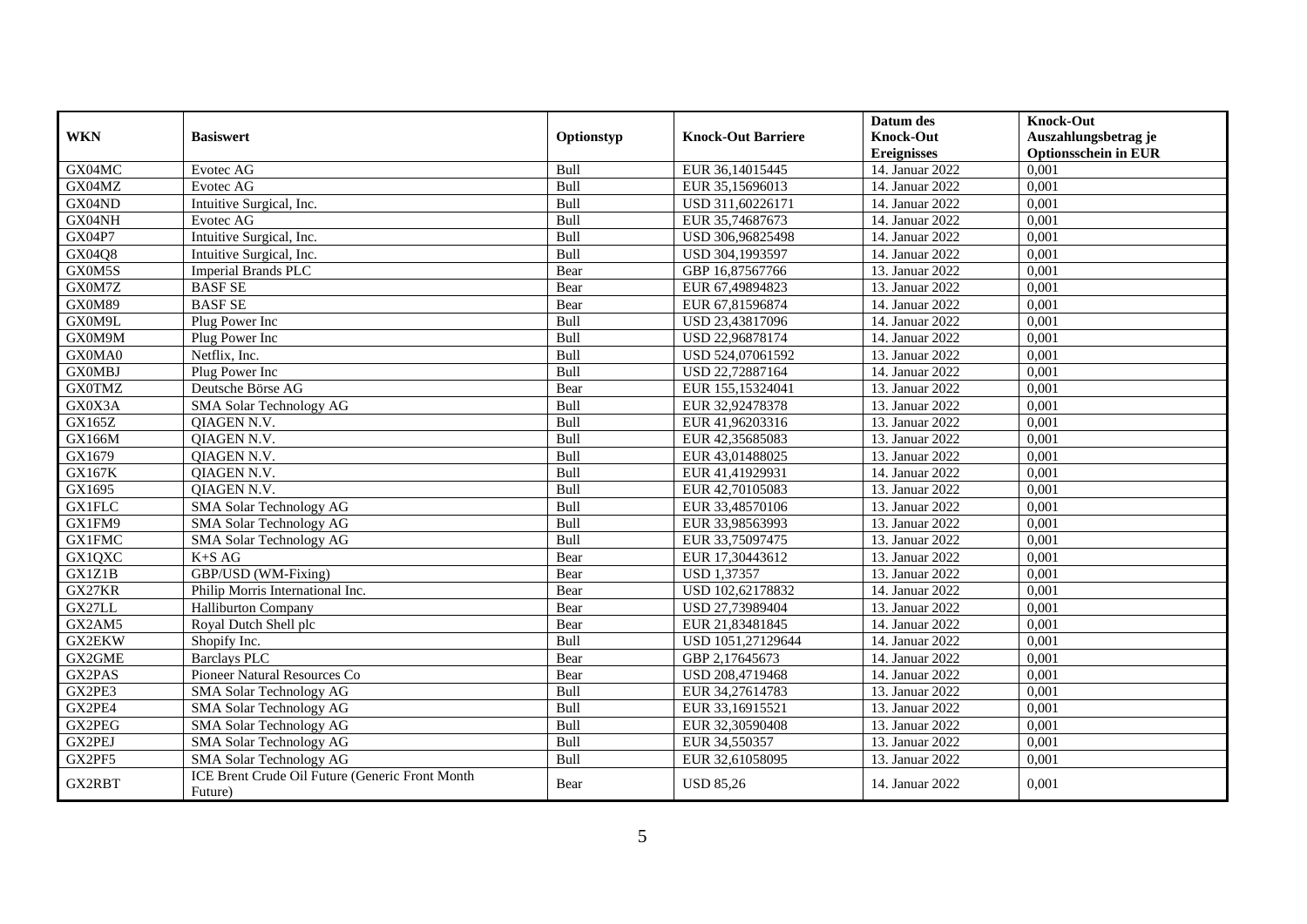|               |                                        |             |                           | Datum des          | <b>Knock-Out</b>            |
|---------------|----------------------------------------|-------------|---------------------------|--------------------|-----------------------------|
| <b>WKN</b>    | <b>Basiswert</b>                       | Optionstyp  | <b>Knock-Out Barriere</b> | <b>Knock-Out</b>   | Auszahlungsbetrag je        |
|               |                                        |             |                           | <b>Ereignisses</b> | <b>Optionsschein in EUR</b> |
| GX2VW9        | Geberit AG                             | Bull        | CHF 677,79952121          | 13. Januar 2022    | 0,001                       |
| GX2VWU        | Geberit AG                             | Bull        | CHF 660,25549128          | 14. Januar 2022    | 0,001                       |
| GX2VWY        | Geberit AG                             | Bull        | CHF 653,19695496          | 14. Januar 2022    | 0,001                       |
| GX2VY4        | Geberit AG                             | Bull        | CHF 649,67777037          | 14. Januar 2022    | 0,001                       |
| GX2VYE        | Geberit AG                             | Bull        | CHF 656,71613947          | 14. Januar 2022    | 0,001                       |
| GX2VYL        | Geberit AG                             | Bull        | CHF 674,28065845          | 13. Januar 2022    | 0,001                       |
| GX2W4V        | Pioneer Natural Resources Co           | Bear        | USD 212,06734619          | 14. Januar 2022    | 0,001                       |
| GX2W8G        | Bechtle AG                             | Bull        | EUR 55,97048817           | 14. Januar 2022    | 0,001                       |
| GX2W8R        | Bechtle AG                             | Bull        | EUR 55,67499493           | 14. Januar 2022    | 0,001                       |
| GX2W8T        | Bechtle AG                             | Bull        | EUR 55,3896912            | 14. Januar 2022    | 0,001                       |
| GX2W99        | Bechtle AG                             | Bull        | EUR 56,25438359           | 13. Januar 2022    | 0,001                       |
| GX2YTB        | <b>BP</b> Plc                          | Bear        | GBP 3,83236167            | 13. Januar 2022    | 0,001                       |
| <b>GX328K</b> | Capital One Financial Corporation      | Bear        | USD 161,64912374          | 13. Januar 2022    | 0,001                       |
| <b>GX329A</b> | <b>EOG</b> Resources Inc.              | Bear        | USD 104,70122909          | 14. Januar 2022    | 0,001                       |
| GX32FJ        | $K+SAG$                                | Bear        | EUR 18,04556536           | 14. Januar 2022    | 0,001                       |
| GX33B1        | Thermo Fisher Scientific, Inc.         | Bull        | USD 588,54694623          | 14. Januar 2022    | 0,001                       |
| GX33B9        | Thermo Fisher Scientific, Inc.         | Bull        | USD 598,13606165          | 14. Januar 2022    | 0,001                       |
| GX33BH        | Thermo Fisher Scientific, Inc.         | Bull        | USD 594.92627379          | 14. Januar 2022    | 0,001                       |
| GX33BT        | Thermo Fisher Scientific, Inc.         | Bull        | USD 591,73661002          | 14. Januar 2022    | 0,001                       |
| <b>GX345R</b> | Check Point Software Technologies Ltd. | Bear        | USD 127,64335835          | 14. Januar 2022    | 0,001                       |
| <b>GX345T</b> | Check Point Software Technologies Ltd. | Bear        | USD 121,85987519          | 14. Januar 2022    | 0,001                       |
| GX345X        | Check Point Software Technologies Ltd. | Bear        | USD 126,19500755          | 14. Januar 2022    | 0,001                       |
| <b>GX346B</b> | Check Point Software Technologies Ltd. | Bear        | USD 123,30822599          | 14. Januar 2022    | 0,001                       |
| GX38LX        | L'Oréal S.A.                           | Bull        | EUR 386,38693266          | 14. Januar 2022    | 0,001                       |
| GX38M6        | L'Oréal S.A.                           | <b>Bull</b> | EUR 388,39034624          | 13. Januar 2022    | 0.001                       |
| GX38MD        | L'Oréal S.A.                           | Bull        | EUR 380,25811265          | 14. Januar 2022    | 0,001                       |
| GX38MZ        | L'Oréal S.A.                           | Bull        | EUR 382,30775081          | 14. Januar 2022    | 0,001                       |
| GX38NA        | L'Oréal S.A.                           | Bull        | EUR 384,34734172          | 14. Januar 2022    | 0,001                       |
| GX38NW        | L'Oréal S.A.                           | Bull        | EUR 390,43984649          | 13. Januar 2022    | 0,001                       |
| GX38RY        | Exxon Mobil Corporation                | Bear        | USD 72,02610884           | 14. Januar 2022    | 0,001                       |
| GX39DB        | Swiss Re AG                            | Bear        | CHF 96,41588916           | 13. Januar 2022    | 0,001                       |
| GX39GU        | Volkswagen AG                          | Bear        | EUR 194,31319158          | 14. Januar 2022    | 0,001                       |
| GX39L4        | Hermes International                   | Bull        | EUR 1318,30302176         | 14. Januar 2022    | 0,001                       |
| <b>GX39L7</b> | Hermes International                   | Bull        | EUR 1353,99428756         | 13. Januar 2022    | 0,001                       |
| GX39L9        | Hermes International                   | Bull        | EUR 1339,70167401         | 13. Januar 2022    | 0,001                       |
| GX39LC        | Hermes International                   | Bull        | EUR 1325,44971006         | 14. Januar 2022    | 0,001                       |
| GX39LF        | Hermes International                   | Bull        | EUR 1304,05983253         | 14. Januar 2022    | 0,001                       |
| GX39LP        | Hermes International                   | Bull        | EUR 1311,17640841         | 14. Januar 2022    | 0,001                       |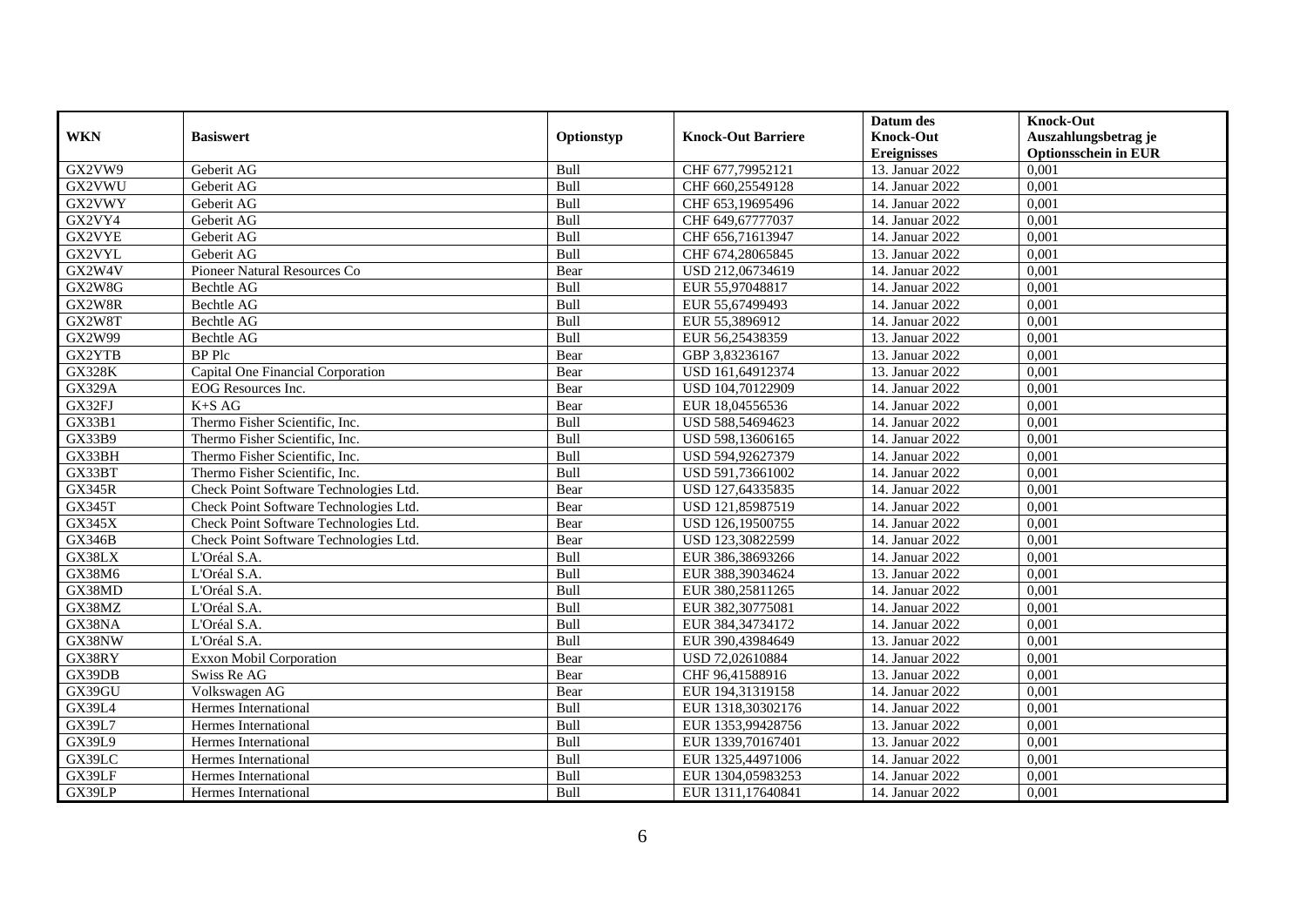|               |                                       |            |                           | Datum des          | <b>Knock-Out</b>            |
|---------------|---------------------------------------|------------|---------------------------|--------------------|-----------------------------|
| <b>WKN</b>    | <b>Basiswert</b>                      | Optionstyp | <b>Knock-Out Barriere</b> | <b>Knock-Out</b>   | Auszahlungsbetrag je        |
|               |                                       |            |                           | <b>Ereignisses</b> | <b>Optionsschein in EUR</b> |
| GX39MB        | Hermes International                  | Bull       | EUR 1296,88303175         | 14. Januar 2022    | 0,001                       |
| GX39MF        | Hermes International                  | Bull       | EUR 1332,52525634         | 13. Januar 2022    | 0,001                       |
| GX39MZ        | Hermes International                  | Bull       | EUR 1346,83794385         | 13. Januar 2022    | 0,001                       |
| GX3A1E        | Aptiv PLC                             | Bull       | USD 150,47451038          | 14. Januar 2022    | 0,001                       |
| GX3DS7        | Varta AG                              | Bull       | EUR 103,12049856          | 14. Januar 2022    | 0,001                       |
| GX3DS8        | Varta AG                              | Bull       | EUR 103,67752348          | 14. Januar 2022    | 0,001                       |
| GX3DS9        | Varta AG                              | Bull       | EUR 105,36885354          | 14. Januar 2022    | 0,001                       |
| GX3DSD        | Varta AG                              | Bull       | EUR 104,80170095          | 14. Januar 2022    | 0,001                       |
| GX3DSH        | Varta AG                              | Bull       | EUR 102,56347367          | 14. Januar 2022    | 0,001                       |
| GX3DSL        | Varta AG                              | Bull       | EUR 105,92587847          | 14. Januar 2022    | 0,001                       |
| GX3DSS        | Varta AG                              | Bull       | EUR 104,24467608          | 14. Januar 2022    | 0,001                       |
| GX3M0C        | Carnival Corporation                  | Bear       | USD 23,16044422           | 13. Januar 2022    | 0,001                       |
| GX3M25        | Schindler Holding AG                  | Bull       | CHF 230,3497736           | 14. Januar 2022    | 0,001                       |
| GX3RHD        | EUR/USD (WM-Fixing)                   | Bear       | <b>USD 1,14772</b>        | 13. Januar 2022    | 0,001                       |
| GX3RJG        | Applied Materials, Inc.               | Bear       | USD 164,45726989          | 13. Januar 2022    | 0,001                       |
| GX3RJN        | <b>BNP</b> Paribas S.A.               | Bear       | EUR 66,82487443           | 13. Januar 2022    | 0,001                       |
| GX3RJX        | Applied Materials, Inc.               | Bear       | USD 165,78802462          | 13. Januar 2022    | 0,001                       |
| GX3RS6        | KBC Groep N.V.                        | Bear       | EUR 82,71897202           | 13. Januar 2022    | 0,001                       |
| GX3RT5        | <b>Truist Financial Corp</b>          | Bear       | USD 66,66123519           | 13. Januar 2022    | 0,001                       |
| GX3T8V        | Tyson Foods, Inc.                     | Bear       | USD 91,90232986           | 13. Januar 2022    | 0,001                       |
| GX3T9J        | Eiffage S.A.                          | Bear       | EUR 93,358                | 13. Januar 2022    | 0,001                       |
| GX3TA5        | Tyson Foods, Inc.                     | Bear       | USD 93,89703278           | 14. Januar 2022    | 0,001                       |
| <b>GX3TCH</b> | Marathon Petroleum Corporation        | Bear       | USD 73,99513554           | 13. Januar 2022    | 0,001                       |
| GX3TJ4        | Accenture plc                         | Bull       | USD 352,44722542          | 14. Januar 2022    | 0,001                       |
| GX3TJ5        | Accenture plc                         | Bull       | USD 350,56833354          | 14. Januar 2022    | 0,001                       |
| GX3UWL        | AXA S.A.                              | Bear       | EUR 28,06461869           | 13. Januar 2022    | 0,001                       |
| GX3W3T        | <b>Standard Chartered PLC</b>         | Bear       | GBP 5,02232977            | 13. Januar 2022    | 0,001                       |
| GX3W64        | Kinder Morgan Inc.                    | Bear       | USD 17,79546278           | 13. Januar 2022    | 0,001                       |
| GX3WLN        | Rheinmetall AG                        | Bear       | EUR 91,32418445           | 14. Januar 2022    | 0,001                       |
| GX3WLU        | Rheinmetall AG                        | Bear       | EUR 91,75135076           | 14. Januar 2022    | 0,001                       |
| GX3WLY        | Rheinmetall AG                        | Bear       | EUR 89,60558507           | 14. Januar 2022    | 0,001                       |
| GX3WLZ        | Rheinmetall AG                        | Bear       | EUR 90,46985181           | 14. Januar 2022    | 0,001                       |
| GX3WM2        | <b>Rheinmetall AG</b>                 | Bear       | EUR 90,89701814           | 14. Januar 2022    | 0,001                       |
| GX3WMC        | Rheinmetall AG                        | Bear       | EUR 90,03275139           | 14. Januar 2022    | 0,001                       |
| GX3WP6        | Siemens Gamesa Renewable Energy, S.A. | Bull       | EUR 19,30699723           | 13. Januar 2022    | 0,001                       |
| GX3WP7        | Credit Suisse Group AG                | Bear       | CHF 9,56288722            | 13. Januar 2022    | 0,001                       |
| GX3WPS        | Credit Suisse Group AG                | Bear       | CHF 9,63134565            | 14. Januar 2022    | 0,001                       |
| GX3WQ3        | Pernod Ricard SA                      | Bull       | EUR 195,18233596          | 14. Januar 2022    | 0,001                       |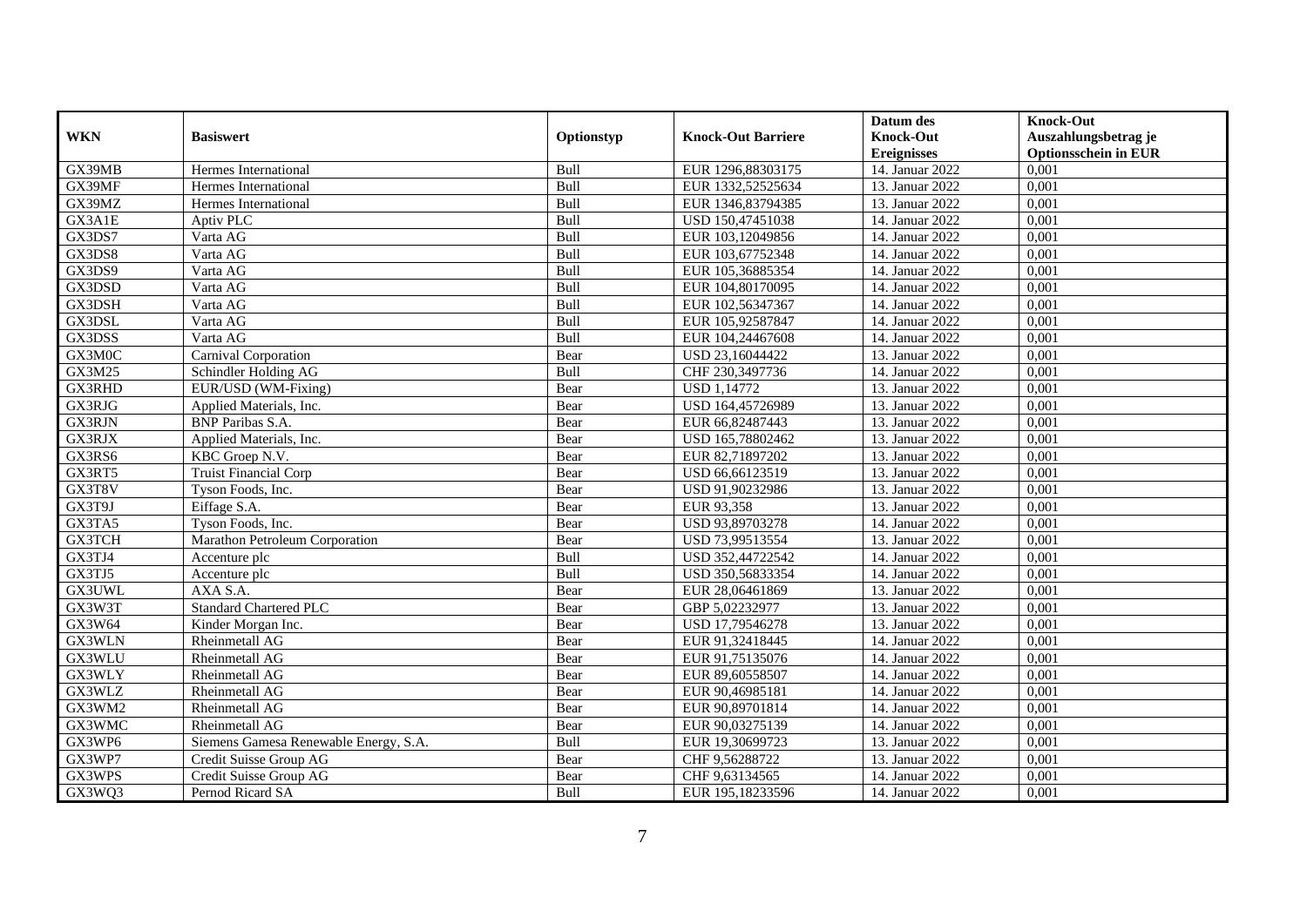|               |                                             |            |                           | Datum des          | <b>Knock-Out</b>            |
|---------------|---------------------------------------------|------------|---------------------------|--------------------|-----------------------------|
| <b>WKN</b>    | <b>Basiswert</b>                            | Optionstyp | <b>Knock-Out Barriere</b> | <b>Knock-Out</b>   | Auszahlungsbetrag je        |
|               |                                             |            |                           | <b>Ereignisses</b> | <b>Optionsschein in EUR</b> |
| GX3WQE        | Pernod Ricard SA                            | Bull       | EUR 197,49612173          | 13. Januar 2022    | 0,001                       |
| GX3WQJ        | Pernod Ricard SA                            | Bull       | EUR 196,3472439           | 14. Januar 2022    | 0,001                       |
| GX3YTD        | Volkswagen AG                               | Bear       | EUR 192,41280501          | 14. Januar 2022    | 0,001                       |
| GX3YU0        | Volkswagen AG                               | Bear       | EUR 193,27729135          | 14. Januar 2022    | 0,001                       |
| GX3YUW        | PayPal Holdings, Inc.                       | Bull       | USD 177,03825292          | 14. Januar 2022    | 0,001                       |
| GX3Z6H        | Zoom Video Communications, Inc.             | Bull       | USD 159,69569741          | 14. Januar 2022    | 0,001                       |
| GX3Z9A        | Banco Bilbao Vizcaya Argentaria S.A.        | Bear       | EUR 5,76790031            | 13. Januar 2022    | 0,001                       |
| GX3ZBM        | Delta Air Lines, Inc.                       | Bear       | USD 42,2024539            | 13. Januar 2022    | 0,001                       |
| GX3ZBQ        | Citizens Financial Group, Inc.              | Bear       | USD 56,24978016           | 14. Januar 2022    | 0,001                       |
| GX40TT        | NIKE, Inc.                                  | Bull       | USD 147,30521653          | 14. Januar 2022    | 0,001                       |
| GX4B1P        | <b>Barry Callebaut AG</b>                   | Bear       | CHF 2262,85021221         | 14. Januar 2022    | 0,001                       |
| GX4G6E        | <b>AIXTRON SE</b>                           | Bear       | EUR 19,93466019           | 13. Januar 2022    | 0,001                       |
| GX4G6M        | <b>AIXTRON SE</b>                           | Bear       | EUR 20,07323281           | 13. Januar 2022    | 0,001                       |
| GX4G6P        | <b>AIXTRON SE</b>                           | Bear       | EUR 20,32068388           | 13. Januar 2022    | 0,001                       |
| <b>GX4G78</b> | <b>AIXTRON SE</b>                           | Bear       | EUR 19,81588364           | 13. Januar 2022    | 0,001                       |
| GX4KEB        | Nasdaq, Inc.                                | Bull       | USD 185,04283932          | 14. Januar 2022    | 0,001                       |
| GX4KH2        | Parker-Hannifin Corporation                 | Bear       | USD 328,51234134          | 13. Januar 2022    | 0,001                       |
| <b>GX4P02</b> | $TecDAX^{\otimes}$ (Performance Index)      | Bull       | EUR 3574.11               | 14. Januar 2022    | 0,001                       |
| GX4P1C        | TecDAX <sup>®</sup> (Performance Index)     | Bull       | EUR 3566,1                | 14. Januar 2022    | 0,001                       |
| GX4P1X        | TecDAX <sup>®</sup> (Performance Index)     | Bull       | EUR 3570,22               | 14. Januar 2022    | 0,001                       |
| GX4P2B        | TecDAX <sup>®</sup> (Performance Index)     | Bull       | EUR 3562,22               | 14. Januar 2022    | 0,001                       |
| GX4UZS        | 1 Feinunze Silber, Feinheit mind. 0,999     | Bear       | USD 23,25606259           | 13. Januar 2022    | $0,\overline{001}$          |
| GX4V05        | 1 Feinunze Silber, Feinheit mind. 0,999     | Bear       | USD 23,30905483           | 14. Januar 2022    | 0,001                       |
| GX4V4X        | 1 Feinunze Palladium, Feinheit mind. 0,9995 | Bull       | USD 1860,567              | 14. Januar 2022    | 0,001                       |
| GX4VEK        | 1 Feinunze Palladium, Feinheit mind. 0,9995 | Bull       | USD 1884,036              | 13. Januar 2022    | 0,001                       |
| GX4VEU        | 1 Feinunze Palladium, Feinheit mind. 0,9995 | Bull       | USD 1869,579              | 13. Januar 2022    | 0,001                       |
| GX4VFF        | 1 Feinunze Palladium, Feinheit mind. 0,9995 | Bull       | <b>USD 1888,859</b>       | 13. Januar 2022    | 0,001                       |
| GX4VFK        | 1 Feinunze Palladium. Feinheit mind. 0.9995 | Bull       | <b>USD 1903,314</b>       | 13. Januar 2022    | 0,001                       |
| GX4VFV        | 1 Feinunze Palladium, Feinheit mind. 0,9995 | Bull       | <b>USD 1898,497</b>       | 13. Januar 2022    | 0,001                       |
| GX4VFX        | 1 Feinunze Palladium, Feinheit mind. 0,9995 | Bull       | <b>USD 1874,398</b>       | 13. Januar 2022    | 0,001                       |
| GX4VG2        | 1 Feinunze Palladium, Feinheit mind. 0,9995 | Bull       | USD 1893,676              | 13. Januar 2022    | 0,001                       |
| GX4VG3        | 1 Feinunze Palladium, Feinheit mind. 0,9995 | Bull       | <b>USD 1879,222</b>       | 13. Januar 2022    | 0,001                       |
| <b>GX520D</b> | $K+SAG$                                     | Bear       | EUR 17,57815282           | 13. Januar 2022    | 0,001                       |
| <b>GX525P</b> | <b>ECOLAB INC</b>                           | Bull       | USD 216,94874071          | 14. Januar 2022    | 0,001                       |
| GX5266        | <b>ECOLAB INC</b>                           | Bull       | USD 219,92856862          | 14. Januar 2022    | 0,001                       |
| GX5269        | Aena S.M.E., S.A.                           | Bear       | EUR 148,86084568          | 14. Januar 2022    | 0,001                       |
| <b>GX528Z</b> | Zoom Video Communications, Inc.             | Bull       | USD 163,70341046          | 13. Januar 2022    | 0,001                       |
| GX53YN        | <b>Barrick Gold Corporation</b>             | Bear       | USD 19,25160337           | 13. Januar 2022    | 0,001                       |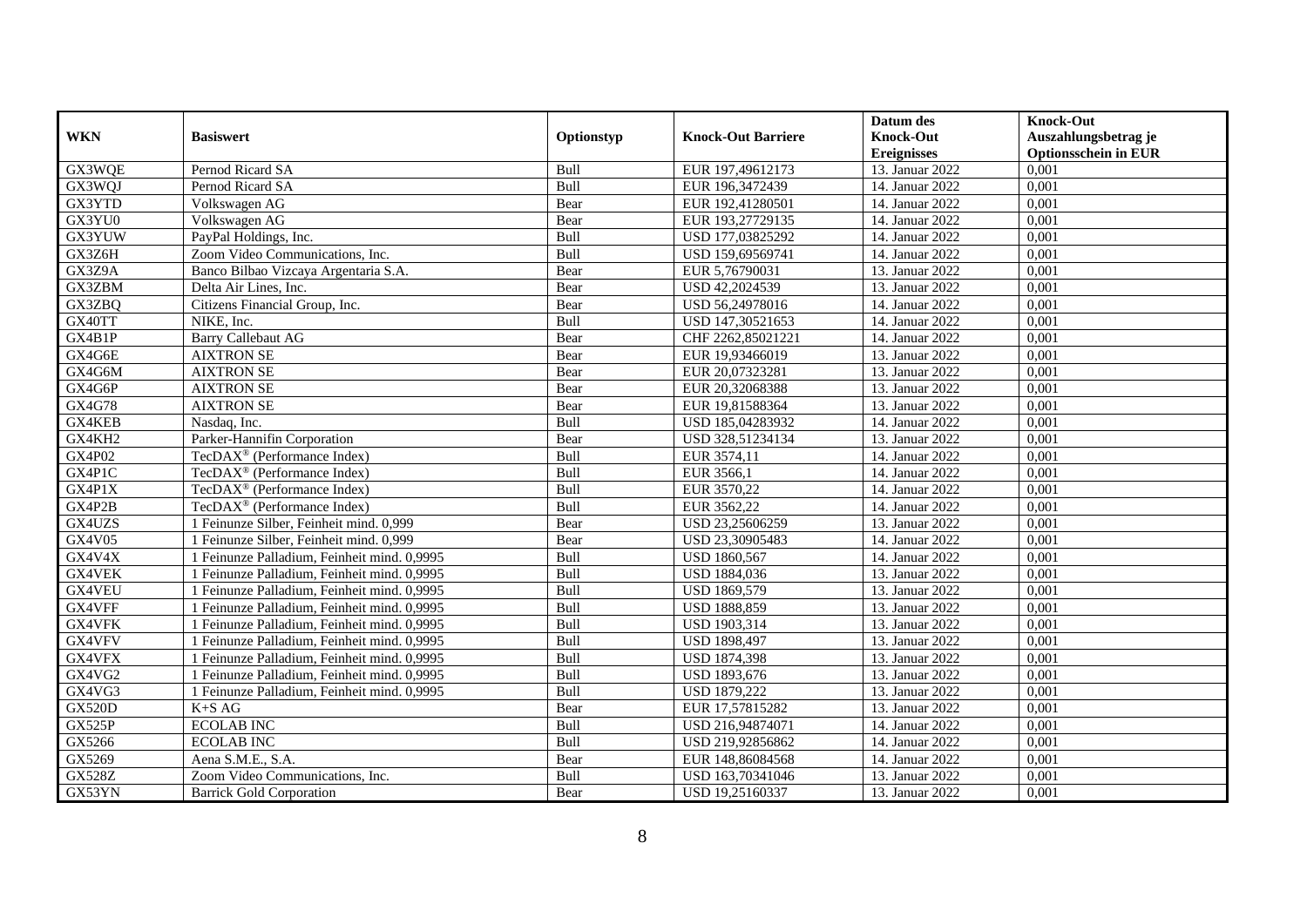|               |                                     |            |                           | Datum des          | <b>Knock-Out</b>            |
|---------------|-------------------------------------|------------|---------------------------|--------------------|-----------------------------|
| <b>WKN</b>    | <b>Basiswert</b>                    | Optionstyp | <b>Knock-Out Barriere</b> | <b>Knock-Out</b>   | Auszahlungsbetrag je        |
|               |                                     |            |                           | <b>Ereignisses</b> | <b>Optionsschein in EUR</b> |
| GX53YV        | The Home Depot, Inc.                | Bull       | USD 373,674276            | 14. Januar 2022    | 0,001                       |
| GX53Z2        | The Home Depot, Inc.                | Bull       | USD 375,73982729          | 14. Januar 2022    | 0,001                       |
| <b>GX540N</b> | The Home Depot, Inc.                | Bull       | USD 377,79535168          | 14. Januar 2022    | 0,001                       |
| GX5413        | The Home Depot, Inc.                | Bull       | USD 379,85087605          | 14. Januar 2022    | 0,001                       |
| <b>GX54E9</b> | The Boeing Company                  | Bear       | USD 222,05651175          | 13. Januar 2022    | 0,001                       |
| GX54EG        | The Boeing Company                  | Bear       | USD 223,5902713           | 13. Januar 2022    | 0,001                       |
| GX54EM        | The Boeing Company                  | Bear       | USD 226,46856033          | 13. Januar 2022    | 0,001                       |
| GX54GP        | Wacker Chemie AG                    | Bear       | EUR 149,13073592          | 14. Januar 2022    | 0,001                       |
| GX54GR        | Wacker Chemie AG                    | Bear       | EUR 150,62035501          | 14. Januar 2022    | 0,001                       |
| GX54GU        | Wacker Chemie AG                    | Bear       | EUR 148,38592634          | 14. Januar 2022    | 0,001                       |
| GX54GV        | Wacker Chemie AG                    | Bear       | EUR 151,41481855          | 14. Januar 2022    | 0,001                       |
| GX54GW        | Wacker Chemie AG                    | Bear       | EUR 153,31160026          | 14. Januar 2022    | 0,001                       |
| GX54HK        | Wacker Chemie AG                    | Bear       | EUR 149,87554547          | 14. Januar 2022    | 0,001                       |
| GX54HN        | Wacker Chemie AG                    | Bear       | EUR 147,64111679          | 14. Januar 2022    | 0,001                       |
| GX54J9        | Wacker Chemie AG                    | Bear       | EUR 152,30859004          | 14. Januar 2022    | 0,001                       |
| GX56QP        | Vinci S.A.                          | Bear       | EUR 96,09728013           | 13. Januar 2022    | 0,001                       |
| GX56SK        | VeriSign, Inc.                      | Bull       | <b>USD 231,28</b>         | 13. Januar 2022    | 0,001                       |
| GX56T6        | VeriSign, Inc.                      | Bull       | <b>USD 228,017</b>        | 14. Januar 2022    | 0,001                       |
| GX56TR        | General Mills, Inc.                 | Bear       | USD 69,54535668           | 14. Januar 2022    | 0,001                       |
| GX62LU        | Merck KGaA                          | Bull       | EUR 196,50378795          | 13. Januar 2022    | 0,001                       |
| GX62N5        | Merck KGaA                          | Bull       | EUR 193,36154572          | 14. Januar 2022    | 0,001                       |
| <b>GX637W</b> | Danaher Corporation                 | Bull       | USD 289,34815021          | 14. Januar 2022    | 0,001                       |
| <b>GX637Y</b> | Danaher Corporation                 | Bull       | USD 290,94175757          | 14. Januar 2022    | 0,001                       |
| GX65Y4        | $K+SAG$                             | Bear       | EUR 17,4666499            | 13. Januar 2022    | 0,001                       |
| GX65Y5        | $K+SAG$                             | Bear       | EUR 17,70523817           | 13. Januar 2022    | 0,001                       |
| GX65Y7        | $K+SAG$                             | Bear       | EUR 17,79470881           | 13. Januar 2022    | 0,001                       |
| GX65Z9        | $K+SAG$                             | Bear       | EUR 17,89060236           | 14. Januar 2022    | 0,001                       |
| GX69N9        | Symrise AG                          | Bull       | EUR 119,68750336          | 14. Januar 2022    | 0,001                       |
| GX69NR        | Symrise AG                          | Bull       | EUR 117,03915026          | 14. Januar 2022    | 0,001                       |
| GX69P1        | Symrise AG                          | Bull       | EUR 118,36332681          | 14. Januar 2022    | 0,001                       |
| GX69PH        | Symrise AG                          | Bull       | EUR 116,36703035          | 14. Januar 2022    | 0,001                       |
| GX69Q2        | Symrise AG                          | Bull       | EUR 119,02541508          | 14. Januar 2022    | 0,001                       |
| GX69QV        | Symrise AG                          | Bull       | EUR 117,70123852          | 14. Januar 2022    | 0,001                       |
| GX69VM        | <b>Costco Wholesale Corporation</b> | Bull       | USD 503,36713597          | 14. Januar 2022    | 0,001                       |
| GX69VQ        | <b>Costco Wholesale Corporation</b> | Bull       | USD 506,96741493          | 14. Januar 2022    | 0,001                       |
| GX69ZX        | McDonald's Corporation              | Bull       | USD 258,5443176           | 14. Januar 2022    | 0,001                       |
| GX6A01        | McDonald's Corporation              | Bull       | USD 257,22107113          | 14. Januar 2022    | 0,001                       |
| GX6BCU        | Medtronic, PLC                      | Bear       | USD 109,2876731           | 13. Januar 2022    | 0,001                       |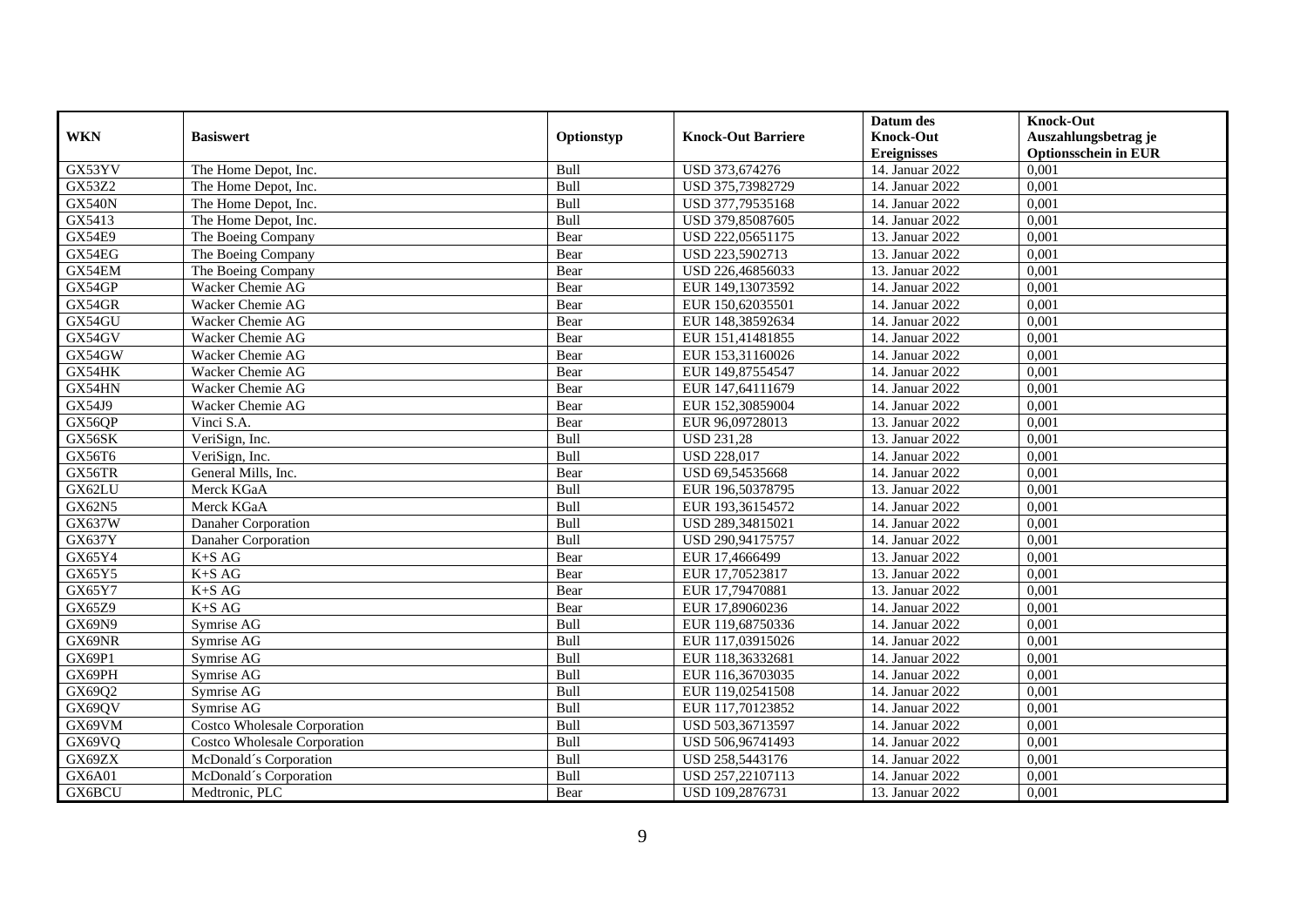|               |                                                  |            |                           | Datum des          | <b>Knock-Out</b>            |
|---------------|--------------------------------------------------|------------|---------------------------|--------------------|-----------------------------|
| <b>WKN</b>    | <b>Basiswert</b>                                 | Optionstyp | <b>Knock-Out Barriere</b> | <b>Knock-Out</b>   | Auszahlungsbetrag je        |
|               |                                                  |            |                           | <b>Ereignisses</b> | <b>Optionsschein in EUR</b> |
| GX6BG7        | <b>SAP SE</b>                                    | Bull       | EUR 118,7857035           | 14. Januar 2022    | 0,001                       |
| GX6D8E        | GlaxoSmithKline plc                              | Bear       | GBP 16,49355805           | 14. Januar 2022    | 0,001                       |
| GX6DC2        | Zoom Video Communications, Inc.                  | Bull       | USD 164,7924922           | 13. Januar 2022    | 0,001                       |
| GX6DC4        | Zoom Video Communications, Inc.                  | Bull       | USD 158,39336247          | 14. Januar 2022    | 0,001                       |
| GX6DC7        | Delivery Hero SE                                 | Bull       | EUR 80,77557835           | 14. Januar 2022    | 0,001                       |
| GX6DC8        | Zoom Video Communications, Inc.                  | Bull       | USD 161,60906325          | 14. Januar 2022    | 0,001                       |
| GX6DDC        | Intuitive Surgical, Inc.                         | Bull       | USD 315,11471994          | 13. Januar 2022    | 0,001                       |
| GX6DDK        | Intuitive Surgical, Inc.                         | Bull       | USD 313,32047957          | 13. Januar 2022    | 0,001                       |
| GX6FD4        | Wells Fargo & Company                            | Bear       | USD 56,70300384           | 13. Januar 2022    | 0,001                       |
| GX6FK6        | Snap Inc.                                        | Bull       | USD 37,03268495           | 14. Januar 2022    | 0,001                       |
| GX6HBG        | Delivery Hero SE                                 | Bull       | EUR 79,54970761           | 14. Januar 2022    | 0,001                       |
| GX6HC1        | Delivery Hero SE                                 | Bull       | EUR 80,10143946           | 14. Januar 2022    | 0,001                       |
| GX6HFL        | Ørsted A/S                                       | Bull       | DKK 722,63158591          | 14. Januar 2022    | 0,001                       |
| GX6HFS        | Wacker Chemie AG                                 | Bear       | EUR 143,78070477          | 13. Januar 2022    | 0.001                       |
| GX6HGD        | Wacker Chemie AG                                 | Bear       | EUR 146,28377794          | 14. Januar 2022    | 0,001                       |
| GX6HGE        | Wacker Chemie AG                                 | Bear       | EUR 145,33776306          | 14. Januar 2022    | 0,001                       |
| GX6HGF        | Wacker Chemie AG                                 | Bear       | EUR 144,50128671          | 14. Januar 2022    | 0,001                       |
| GX6L7P        | Electricite de France SA                         | Bull       | EUR 9,80749213            | 14. Januar 2022    | 0,001                       |
| GX6L7R        | Electricite de France SA                         | Bull       | EUR 9,97779588            | 14. Januar 2022    | 0,001                       |
| GX6L7X        | Electricite de France SA                         | Bull       | EUR 9,28656303            | 14. Januar 2022    | 0,001                       |
| GX6L7Z        | LINDE PLC                                        | Bull       | EUR 285,44911051          | 14. Januar 2022    | 0,001                       |
| GX6L80        | Electricite de France SA                         | Bull       | EUR 9,02609846            | 14. Januar 2022    | 0,001                       |
| <b>GX6L81</b> | <b>LINDE PLC</b>                                 | Bull       | EUR 289,87700787          | 14. Januar 2022    | 0,001                       |
| <b>GX6L83</b> | Electricite de France SA                         | Bull       | EUR 9,37672385            | 14. Januar 2022    | 0,001                       |
| <b>GX6L84</b> | <b>LINDE PLC</b>                                 | Bull       | EUR 291,34963435          | 14. Januar 2022    | 0,001                       |
| GX6L86        | Electricite de France SA                         | Bull       | EUR 9,89765294            | 14. Januar 2022    | 0,001                       |
| GX6L8E        | Electricite de France SA                         | Bull       | EUR 8,73558036            | 14. Januar 2022    | 0,001                       |
| GX6L8F        | <b>LINDE PLC</b>                                 | Bull       | EUR 288,40438138          | 14. Januar 2022    | 0,001                       |
| GX6L8G        | Electricite de France SA                         | Bull       | EUR 9,72734922            | 14. Januar 2022    | 0,001                       |
| GX6L8L        | <b>LINDE PLC</b>                                 | Bull       | EUR 286,9317549           | 14. Januar 2022    | 0,001                       |
| GX6L8T        | Electricite de France SA                         | Bull       | EUR 9,54702759            | 14. Januar 2022    | 0,001                       |
| GX6L94        | Eckert & Ziegler Strahlen- und Medizintechnik AG | Bull       | EUR 80,97847464           | 14. Januar 2022    | 0,001                       |
| GX6MTQ        | HubSpot Inc                                      | Bull       | USD 450,25754068          | 14. Januar 2022    | 0,001                       |
| GX6MV5        | Walmart Inc.                                     | Bear       | USD 146,3439656           | 14. Januar 2022    | 0,001                       |
| GX6N0P        | Varta AG                                         | Bull       | EUR 106,6483393           | 14. Januar 2022    | 0,001                       |
| GX6N0Q        | Varta AG                                         | Bull       | EUR 107,21028012          | 14. Januar 2022    | 0,001                       |
| GX6N0T        | Varta AG                                         | Bull       | EUR 107,76218626          | 14. Januar 2022    | 0,001                       |
| GX6PT2        | Aurubis AG                                       | Bear       | EUR 95,36579282           | 14. Januar 2022    | 0,001                       |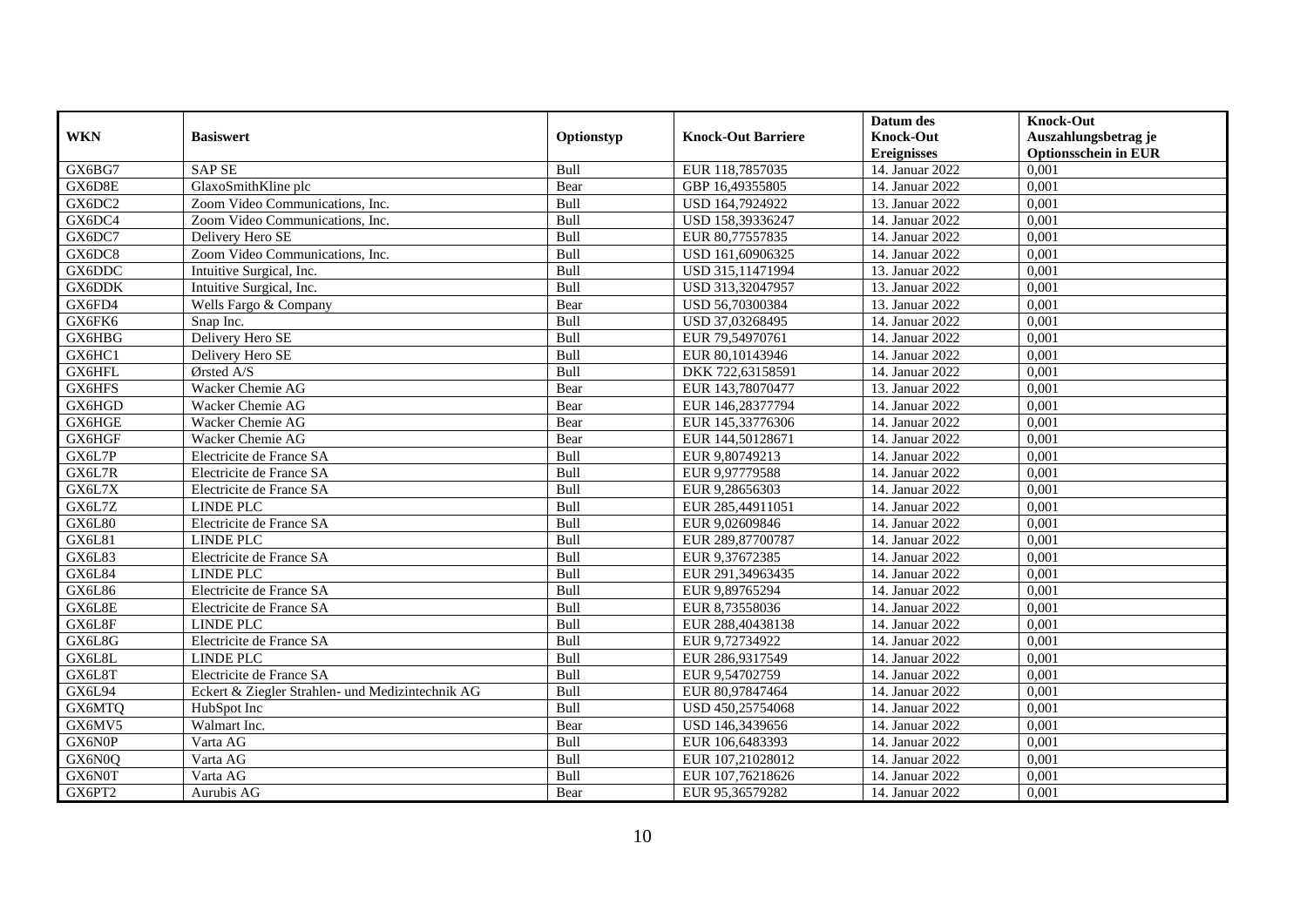|            |                                                 |            |                           | Datum des          | <b>Knock-Out</b>            |
|------------|-------------------------------------------------|------------|---------------------------|--------------------|-----------------------------|
| <b>WKN</b> | <b>Basiswert</b>                                | Optionstyp | <b>Knock-Out Barriere</b> | <b>Knock-Out</b>   | Auszahlungsbetrag je        |
|            |                                                 |            |                           | <b>Ereignisses</b> | <b>Optionsschein in EUR</b> |
| GX6Q49     | Southwest Airlines Co                           | Bear       | USD 46,43770955           | 13. Januar 2022    | 0,001                       |
| GX6Q96     | Peloton Interactive Inc.                        | Bull       | USD 31,0076213            | 14. Januar 2022    | 0,001                       |
| GX6WD8     | Taiwan Semiconductor Manufacturing Company Ltd. | Bear       | USD 142,21303652          | 13. Januar 2022    | 0,001                       |
| GX6WEB     | Taiwan Semiconductor Manufacturing Company Ltd. | Bear       | USD 135,58941566          | 13. Januar 2022    | 0,001                       |
| GX6WEG     | eBay Inc.                                       | Bull       | USD 63,22976865           | 13. Januar 2022    | 0,001                       |
| GX6WEP     | Taiwan Semiconductor Manufacturing Company Ltd. | Bear       | USD 139,37576907          | 13. Januar 2022    | 0,001                       |
| GX6WEV     | Taiwan Semiconductor Manufacturing Company Ltd. | Bear       | USD 134,65032009          | 13. Januar 2022    | 0,001                       |
| GX6WF4     | Taiwan Semiconductor Manufacturing Company Ltd. | Bear       | USD 143,15213211          | 13. Januar 2022    | 0,001                       |
| GX6WF9     | Taiwan Semiconductor Manufacturing Company Ltd. | Bear       | USD 140,31486464          | 13. Januar 2022    | 0,001                       |
| GX6WFD     | eBay Inc.                                       | Bull       | USD 63,68012315           | 13. Januar 2022    | 0,001                       |
| GX6WFK     | Taiwan Semiconductor Manufacturing Company Ltd. | Bear       | USD 136,5385016           | 13. Januar 2022    | 0,001                       |
| GX6WFL     | Johnson & Johnson                               | Bull       | USD 167,85644673          | 14. Januar 2022    | 0,001                       |
| GX6WGC     | BlackRock, Inc.                                 | Bull       | USD 851,70246481          | 14. Januar 2022    | 0,001                       |
| GX6WGH     | BlackRock. Inc.                                 | Bull       | USD 845,4389167           | 14. Januar 2022    | 0.001                       |
| GX6WH6     | <b>American Express Company</b>                 | Bull       | USD 167,70084805          | 14. Januar 2022    | 0,001                       |
| GX6WH8     | American Express Company                        | Bull       | USD 169,28227055          | 14. Januar 2022    | 0,001                       |
| GX6WH9     | BlackRock, Inc.                                 | Bull       | USD 857,94600159          | 14. Januar 2022    | 0,001                       |
| GX6WHT     | Taiwan Semiconductor Manufacturing Company Ltd. | Bear       | USD 141,2639506           | 13. Januar 2022    | 0,001                       |
| GX6WJA     | American Express Company                        | Bull       | USD 166,12943455          | 14. Januar 2022    | 0,001                       |
| GX6WMF     | The Estee Lauder Companies Inc.                 | Bull       | USD 324,1315585           | 14. Januar 2022    | 0,001                       |
| GX6WMM     | The Estee Lauder Companies Inc.                 | Bull       | USD 329,68655528          | 14. Januar 2022    | 0,001                       |
| GX6WMQ     | The Estee Lauder Companies Inc.                 | Bull       | USD 318,67665179          | 14. Januar 2022    | 0,001                       |
| GX6WN0     | The Estee Lauder Companies Inc.                 | Bull       | USD 327,00414242          | 14. Januar 2022    | 0,001                       |
| GX6X7R     | Morgan Stanley                                  | Bull       | USD 100,07001367          | 14. Januar 2022    | 0,001                       |
| GX6X8D     | Align Technology, Inc.                          | Bull       | USD 517,09463585          | 14. Januar 2022    | 0,001                       |
| GX6X9T     | Morgan Stanley                                  | Bull       | USD 99,01906834           | 14. Januar 2022    | 0,001                       |
| GX6XAQ     | Morgan Stanley                                  | Bull       | USD 97,968123             | 14. Januar 2022    | 0,001                       |
| GX6XBM     | <b>Target Corporation</b>                       | Bull       | USD 221,57389789          | 14. Januar 2022    | 0,001                       |
| GX6XCH     | Erste Group Bank AG                             | Bear       | EUR 44,01079606           | 13. Januar 2022    | 0,001                       |
| GX6XCT     | <b>Target Corporation</b>                       | Bull       | USD 219,00129831          | 14. Januar 2022    | 0,001                       |
| GX6YKW     | Intercontinental Exchange, Inc.                 | Bull       | USD 127,90582683          | 14. Januar 2022    | 0,001                       |
| GX6YL1     | Intercontinental Exchange, Inc.                 | Bull       | USD 126,26485402          | 14. Januar 2022    | 0,001                       |
| GX6YLU     | Halliburton Company                             | Bear       | USD 27,60491033           | 13. Januar 2022    | 0,001                       |
| GX6YM2     | <b>Halliburton Company</b>                      | Bear       | USD 28,57969313           | 14. Januar 2022    | 0,001                       |
| GX6YMF     | National Grid plc                               | Bear       | GBP 10,78411608           | 14. Januar 2022    | 0,001                       |
| GX6YPD     | Cancom SE                                       | Bear       | EUR 58,17102644           | 13. Januar 2022    | 0,001                       |
| GX6YPG     | Cancom SE                                       | Bear       | EUR 57,83137079           | 13. Januar 2022    | 0,001                       |
| GX6YPJ     | Cancom SE                                       | Bear       | EUR 58,85033775           | 13. Januar 2022    | 0,001                       |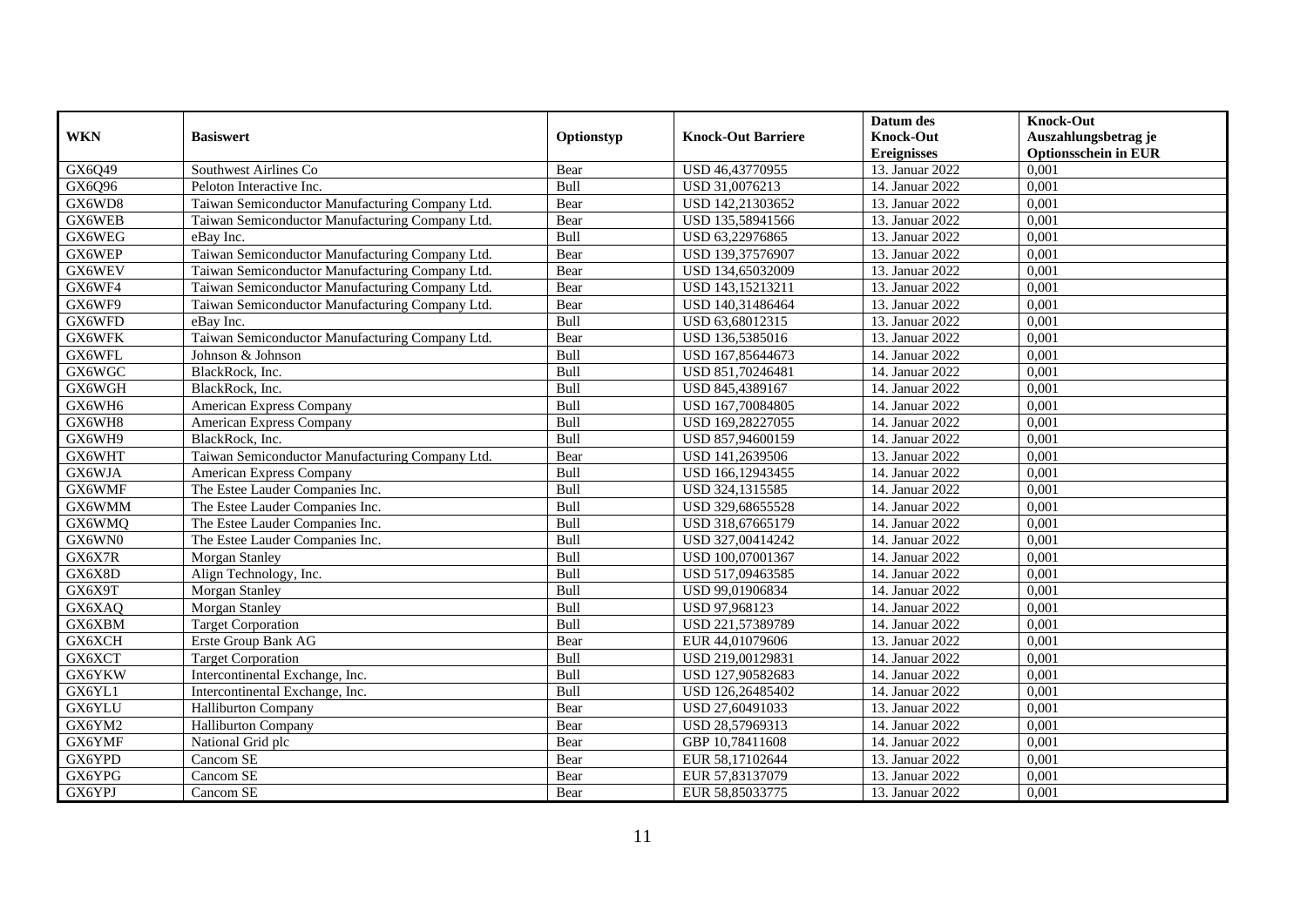|               |                                                          |            |                           | Datum des          | <b>Knock-Out</b>            |
|---------------|----------------------------------------------------------|------------|---------------------------|--------------------|-----------------------------|
| <b>WKN</b>    | <b>Basiswert</b>                                         | Optionstyp | <b>Knock-Out Barriere</b> | <b>Knock-Out</b>   | Auszahlungsbetrag je        |
|               |                                                          |            |                           | <b>Ereignisses</b> | <b>Optionsschein in EUR</b> |
| GX6YPN        | Cancom SE                                                | Bear       | EUR 59,18999342           | 13. Januar 2022    | 0,001                       |
| GX6YPW        | Galapagos N.V                                            | Bear       | EUR 47,30325881           | 14. Januar 2022    | 0,001                       |
| GX6YQ7        | AT&T Inc.                                                | Bear       | USD 27,21438383           | 14. Januar 2022    | 0,001                       |
| GX6YQE        | AT&T Inc.                                                | Bear       | USD 27,02670748           | 13. Januar 2022    | 0,001                       |
| GX6YQU        | Ford Motor Company                                       | Bear       | USD 25,18920745           | 13. Januar 2022    | 0,001                       |
| GX6YR1        | Ford Motor Company                                       | Bear       | USD 24,93941364           | 13. Januar 2022    | 0,001                       |
| GX6YR7        | Cancom SE                                                | Bear       | EUR 57,49171512           | 13. Januar 2022    | 0,001                       |
| GX6YRB        | Cancom SE                                                | Bear       | EUR 58,5106821            | 13. Januar 2022    | 0,001                       |
| GX6YRE        | Ford Motor Company                                       | Bear       | USD 25,70877857           | 13. Januar 2022    | 0,001                       |
| GX6YRU        | Ford Motor Company                                       | Bear       | USD 25,44899301           | 13. Januar 2022    | 0,001                       |
| GX6YSY        | Galapagos N.V                                            | Bear       | EUR 47,8926764            | 14. Januar 2022    | 0,001                       |
| GX6YTV        | Mettler-Toledo International                             | Bull       | USD 1497,34558015         | 13. Januar 2022    | 0,001                       |
| GX6YUS        | Moncler S.p.A                                            | Bull       | EUR 57,31368063           | 14. Januar 2022    | 0,001                       |
| GX6YUT        | Moncler S.p.A                                            | Bull       | EUR 58,31444334           | 14. Januar 2022    | 0,001                       |
| GX6YUX        | Moncler S.p.A                                            | Bull       | EUR 59,31875123           | 13. Januar 2022    | 0,001                       |
| GX6YUY        | Moncler S.p.A                                            | Bull       | EUR 57,81406199           | 14. Januar 2022    | 0,001                       |
| GX6YVD        | HubSpot Inc                                              | Bull       | USD 474,85897384          | 13. Januar 2022    | 0,001                       |
| GX6YWE        | Chevron Corporation                                      | Bear       | USD 128,64121181          | 14. Januar 2022    | 0,001                       |
| GX6YWH        | Moncler S.p.A                                            | Bull       | EUR 56,81329927           | 14. Januar 2022    | 0,001                       |
| GX6YWV        | Moncler S.p.A                                            | Bull       | EUR 58,81842439           | 13. Januar 2022    | 0,001                       |
| GX6YX0        | HubSpot Inc                                              | Bull       | USD 461,72794142          | 14. Januar 2022    | 0,001                       |
| GX6YYU        | Cigna Corporation                                        | Bear       | USD 241,54091572          | 13. Januar 2022    | 0,001                       |
| GX6YYZ        | DuPont de Nemours, Inc.                                  | Bear       | USD 84,82413291           | 13. Januar 2022    | 0,001                       |
| GX6Z7F        | $DAX^{\circledR}$ (Performance Index)                    | Bear       | <b>EUR 16090</b>          | 13. Januar 2022    | 0,001                       |
| GX6Z7N        | $DAX^{\circledR}$ (Performance Index)                    | Bear       | <b>EUR 16080</b>          | 13. Januar 2022    | 0,001                       |
| GX6Z7S        | DAX <sup>®</sup> (Performance Index)                     | Bear       | EUR 16075                 | 13. Januar 2022    | 0,001                       |
| GX6Z7Z        | DAX <sup>®</sup> (Performance Index)                     | Bear       | <b>EUR 16070</b>          | 13. Januar 2022    | 0,001                       |
| GX70AG        | $\overline{\text{DAX}^{\otimes}}$ (Performance Index)    | Bear       | EUR 16062,0260833         | 13. Januar 2022    | 0,001                       |
| GX70AH        | DAX <sup>®</sup> (Performance Index)                     | Bear       | EUR 16069,98133656        | 13. Januar 2022    | 0,001                       |
| GX70CJ        | $DAX^{\circledcirc}$ (Performance Index)                 | Bear       | EUR 16084,26281506        | 13. Januar 2022    | 0.001                       |
| GX70FP        | DAX <sup>®</sup> (Performance Index)/ X-DAX <sup>®</sup> | Bear       | EUR 16077,9365898         | 13. Januar 2022    | 0,001                       |
| GX72RD        | S&P 500 <sup>®</sup> Index                               | Bull       | USD 4629,72181376         | 14. Januar 2022    | 0,001                       |
| GX72RY        | S&P 500 <sup>®</sup> Index                               | Bull       | USD 4615,65062172         | 14. Januar 2022    | 0,001                       |
| <b>GX72S5</b> | S&P 500 <sup>®</sup> Index                               | Bull       | USD 4634,42221196         | 14. Januar 2022    | 0,001                       |
| GX72SX        | S&P 500 <sup>®</sup> Index                               | Bull       | USD 4620,34101907         | 14. Januar 2022    | 0,001                       |
| GX72SZ        | S&P 500 <sup>®</sup> Index                               | Bull       | USD 4625,04141726         | 14. Januar 2022    | 0,001                       |
| GX72TB        | ACS, Actividades de Construcción y Servicios, S.A.       | Bull       | EUR 24,08418696           | 14. Januar 2022    | 0,001                       |
| GX72TD        | Société Générale S.A.                                    | Bear       | EUR 33,81                 | 13. Januar 2022    | 0,001                       |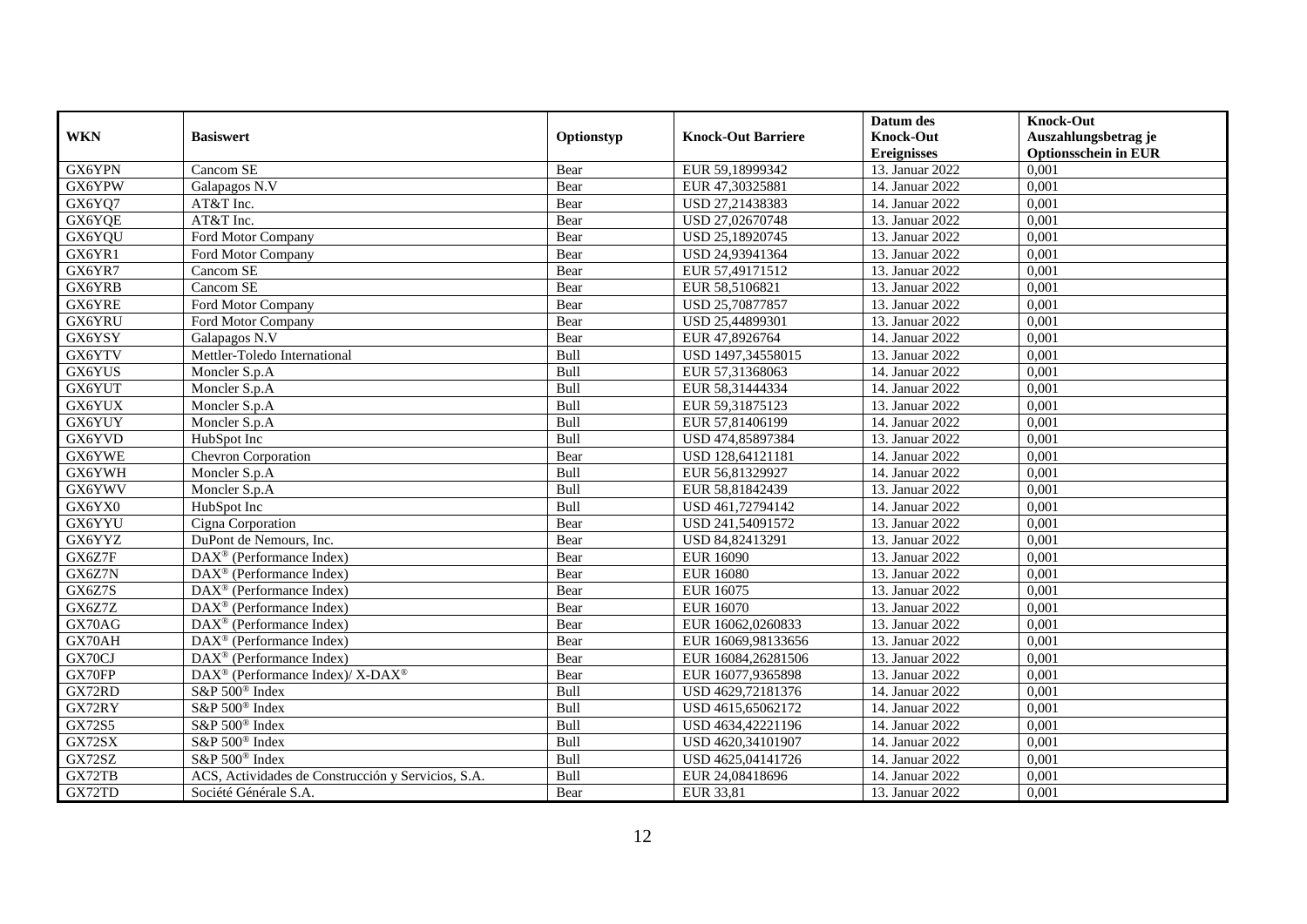|               |                                                    |            |                           | Datum des          | <b>Knock-Out</b>            |
|---------------|----------------------------------------------------|------------|---------------------------|--------------------|-----------------------------|
| <b>WKN</b>    | <b>Basiswert</b>                                   | Optionstyp | <b>Knock-Out Barriere</b> | <b>Knock-Out</b>   | Auszahlungsbetrag je        |
|               |                                                    |            |                           | <b>Ereignisses</b> | <b>Optionsschein in EUR</b> |
| GX72TY        | Shopify Inc.                                       | Bull       | <b>USD 1140,52</b>        | 13. Januar 2022    | 0,001                       |
| <b>GX72U2</b> | Shopify Inc.                                       | Bull       | <b>USD 1101,85</b>        | 13. Januar 2022    | 0,001                       |
| GX72UC        | Shopify Inc.                                       | Bull       | <b>USD 1127,63</b>        | 13. Januar 2022    | 0,001                       |
| GX72UD        | Shopify Inc.                                       | Bull       | <b>USD 1114,74</b>        | 13. Januar 2022    | 0,001                       |
| GX72UH        | ACS, Actividades de Construcción y Servicios, S.A. | Bull       | EUR 23,95417641           | 14. Januar 2022    | 0,001                       |
| GX72UK        | Shopify Inc.                                       | Bull       | <b>USD 1076,06</b>        | 13. Januar 2022    | 0,001                       |
| GX72UU        | Shopify Inc.                                       | Bull       | <b>USD 1063,22</b>        | 13. Januar 2022    | 0,001                       |
| GX72UV        | Shopify Inc.                                       | Bull       | <b>USD 1088,96</b>        | 13. Januar 2022    | 0,001                       |
| GX72V9        | British American Tobacco plc.                      | Bear       | GBP 30,42678439           | 14. Januar 2022    | 0,001                       |
| GX72VD        | Société Générale S.A.                              | Bear       | EUR 34,07                 | 13. Januar 2022    | 0,001                       |
| GX72VE        | British American Tobacco plc.                      | Bear       | GBP 29,97683194           | 14. Januar 2022    | 0,001                       |
| GX72VJ        | Société Générale S.A.                              | Bear       | EUR 34,32                 | 13. Januar 2022    | 0,001                       |
| GX72VL        | British American Tobacco plc.                      | Bear       | GBP 30,19680869           | 14. Januar 2022    | 0,001                       |
| GX72VM        | Mercadolibre Inc.                                  | Bull       | <b>USD 1153,2</b>         | 13. Januar 2022    | 0,001                       |
| GX72VN        | Amazon.com, Inc.                                   | Bull       | <b>USD 3261,83</b>        | 13. Januar 2022    | 0,001                       |
| GX72VR        | British American Tobacco plc.                      | Bear       | GBP 29,53                 | 13. Januar 2022    | 0,001                       |
| <b>GX72W0</b> | British American Tobacco plc.                      | Bear       | GBP 29,76                 | 13. Januar 2022    | 0,001                       |
| GX72W1        | Amazon.com. Inc.                                   | Bull       | <b>USD 3245,23</b>        | 13. Januar 2022    | 0,001                       |
| GX72W2        | Amazon.com, Inc.                                   | Bull       | USD 3212,4013545          | 14. Januar 2022    | 0,001                       |
| GX72W5        | Mercadolibre Inc.                                  | Bull       | USD 1147,36               | 13. Januar 2022    | 0,001                       |
| GX72WA        | Amazon.com, Inc.                                   | Bull       | <b>USD 3228,63</b>        | 13. Januar 2022    | 0,001                       |
| GX72WB        | Mercadolibre Inc.                                  | Bear       | <b>USD 1199,92</b>        | 13. Januar 2022    | $0,\overline{001}$          |
| GX72WC        | Mercadolibre Inc.                                  | Bull       | USD 1124,23011863         | 14. Januar 2022    | 0,001                       |
| GX72WD        | Amazon.com, Inc.                                   | Bull       | <b>USD 3278,44</b>        | 13. Januar 2022    | 0,001                       |
| GX72WE        | PayPal Holdings, Inc.                              | Bull       | <b>USD 186,08</b>         | 13. Januar 2022    | 0,001                       |
| GX72WG        | Mercadolibre Inc.                                  | Bull       | <b>USD 1135,68</b>        | 13. Januar 2022    | 0,001                       |
| GX72WJ        | Mercadolibre Inc.                                  | Bull       | <b>USD 1141,52</b>        | 13. Januar 2022    | 0,001                       |
| GX72WK        | Mercadolibre Inc.                                  | Bull       | <b>USD 1129,85</b>        | 13. Januar 2022    | 0,001                       |
| GX72WN        | PayPal Holdings, Inc.                              | Bull       | <b>USD 188,95</b>         | 13. Januar 2022    | 0,001                       |
| GX72WP        | PayPal Holdings, Inc.                              | Bull       | <b>USD 187,04</b>         | 13. Januar 2022    | 0,001                       |
| GX72WS        | Mercadolibre Inc.                                  | Bull       | USD 1118,38897496         | 14. Januar 2022    | 0,001                       |
| GX72WV        | PayPal Holdings, Inc.                              | Bull       | <b>USD 188</b>            | 13. Januar 2022    | 0,001                       |
| GX72WX        | Mercadolibre Inc.                                  | Bear       | <b>USD 1205,75</b>        | 13. Januar 2022    | 0,001                       |
| GX72WZ        | JD.com Inc                                         | Bull       | <b>USD 74,5</b>           | 13. Januar 2022    | 0,001                       |
| <b>GX72X0</b> | PayPal Holdings, Inc.                              | Bull       | <b>USD 185,13</b>         | 13. Januar 2022    | 0,001                       |
| GX72X1        | PayPal Holdings, Inc.                              | Bull       | <b>USD 181,3</b>          | 13. Januar 2022    | 0,001                       |
| GX72X2        | JD.com Inc                                         | Bull       | <b>USD 73,46</b>          | 13. Januar 2022    | 0,001                       |
| GX72X3        | JD.com Inc                                         | Bull       | <b>USD 71,38</b>          | 13. Januar 2022    | 0,001                       |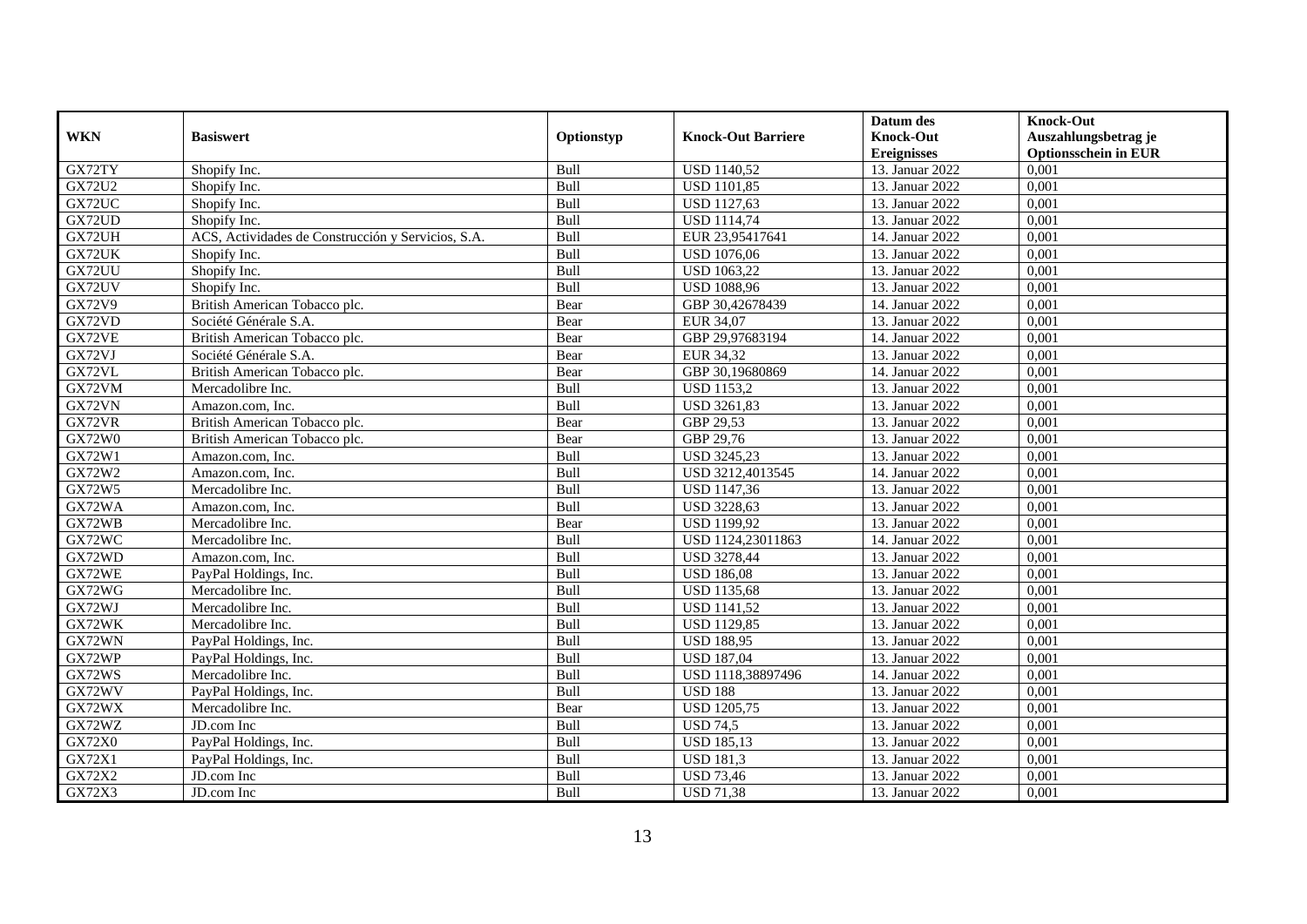|               |                          |             |                           | Datum des          | <b>Knock-Out</b>            |
|---------------|--------------------------|-------------|---------------------------|--------------------|-----------------------------|
| <b>WKN</b>    | <b>Basiswert</b>         | Optionstyp  | <b>Knock-Out Barriere</b> | <b>Knock-Out</b>   | Auszahlungsbetrag je        |
|               |                          |             |                           | <b>Ereignisses</b> | <b>Optionsschein in EUR</b> |
| GX72X6        | PayPal Holdings, Inc.    | Bull        | <b>USD 183,21</b>         | 13. Januar 2022    | 0,001                       |
| GX72X7        | JD.com Inc               | Bull        | <b>USD 71,9</b>           | 13. Januar 2022    | 0,001                       |
| GX72X9        | JD.com Inc               | Bull        | <b>USD 73,98</b>          | 13. Januar 2022    | 0,001                       |
| GX72XC        | PayPal Holdings, Inc.    | Bull        | <b>USD 184,17</b>         | 13. Januar 2022    | 0,001                       |
| GX72XE        | JD.com Inc               | Bull        | <b>USD 72,94</b>          | 13. Januar 2022    | 0,001                       |
| GX72XK        | JD.com Inc               | Bull        | <b>USD 72,42</b>          | 13. Januar 2022    | 0,001                       |
| GX72XN        | PayPal Holdings, Inc.    | <b>Bull</b> | <b>USD 182,25</b>         | 13. Januar 2022    | 0,001                       |
| GX72XT        | Daimler AG               | Bear        | EUR 75,11                 | 13. Januar 2022    | 0,001                       |
| GX72XU        | Daimler AG               | Bear        | <b>EUR 75,47</b>          | 13. Januar 2022    | 0,001                       |
| <b>GX72Y0</b> | Daimler AG               | Bear        | EUR 74,02                 | 13. Januar 2022    | 0,001                       |
| <b>GX72Y2</b> | Daimler AG               | Bear        | <b>EUR 74,74</b>          | 13. Januar 2022    | 0,001                       |
| GX72YA        | JD.com Inc               | Bull        | <b>USD 75,02</b>          | 13. Januar 2022    | 0,001                       |
| GX72YC        | Daimler AG               | Bear        | <b>EUR 73,65</b>          | 13. Januar 2022    | 0,001                       |
| GX72YR        | Deutsche Lufthansa AG    | <b>Bull</b> | <b>EUR 7,16</b>           | 13. Januar 2022    | 0.001                       |
| GX72YT        | Deutsche Lufthansa AG    | Bull        | <b>EUR 7,08</b>           | 13. Januar 2022    | 0,001                       |
| GX72YW        | Deutsche Lufthansa AG    | Bull        | <b>EUR 7,12</b>           | 13. Januar 2022    | 0,001                       |
| GX72ZG        | Deutsche Bank AG         | Bull        | EUR 11,89146049           | 14. Januar 2022    | 0,001                       |
| GX72ZH        | Deutsche Bank AG         | Bull        | <b>EUR 12,02</b>          | 13. Januar 2022    | 0,001                       |
| GX72ZJ        | Deutsche Bank AG         | Bull        | EUR 11,96                 | 13. Januar 2022    | 0,001                       |
| GX72ZS        | Daimler AG               | Bear        | <b>EUR 74,38</b>          | 13. Januar 2022    | 0,001                       |
| GX7300        | Deutsche Bank AG         | Bull        | <b>EUR 12,14</b>          | 13. Januar 2022    | 0,001                       |
| GX7309        | Deutsche Bank AG         | Bull        | <b>EUR 12,2</b>           | 13. Januar 2022    | 0,001                       |
| <b>GX730N</b> | Deutsche Bank AG         | Bull        | <b>EUR 12,08</b>          | 13. Januar 2022    | 0,001                       |
| GX7311        | Infineon Technologies AG | Bull        | EUR 39,12371858           | 14. Januar 2022    | 0,001                       |
| GX7315        | Deutsche Bank AG         | Bull        | EUR 11,83145312           | 14. Januar 2022    | 0,001                       |
| GX731J        | Infineon Technologies AG | Bull        | EUR 38,92369957           | 14. Januar 2022    | 0,001                       |
| <b>GX731L</b> | Tesla Inc                | Bull        | <b>USD 1039,93</b>        | 13. Januar 2022    | 0,001                       |
| <b>GX731P</b> | Tesla Inc                | Bull        | <b>USD 1045,22</b>        | 13. Januar 2022    | 0,001                       |
| GX7326        | Tesla Inc                | Bull        | <b>USD 1034,63</b>        | 13. Januar 2022    | 0,001                       |
| <b>GX732E</b> | HelloFresh SE            | Bull        | <b>EUR 56,98</b>          | 13. Januar 2022    | 0,001                       |
| <b>GX732F</b> | HelloFresh SE            | Bull        | EUR 56,69                 | 13. Januar 2022    | 0,001                       |
| <b>GX732J</b> | Plug Power Inc           | Bull        | <b>USD 24,3</b>           | 13. Januar 2022    | 0,001                       |
| <b>GX732K</b> | Plug Power Inc           | Bull        | <b>USD 23,88</b>          | 13. Januar 2022    | 0,001                       |
| <b>GX732M</b> | Plug Power Inc           | Bull        | <b>USD 24,09</b>          | 13. Januar 2022    | 0,001                       |
| GX732Q        | Plug Power Inc           | Bull        | <b>USD 24,51</b>          | 13. Januar 2022    | 0,001                       |
| <b>GX732R</b> | Plug Power Inc           | Bull        | <b>USD 24,72</b>          | 13. Januar 2022    | 0,001                       |
| GX732W        | HelloFresh SE            | Bull        | EUR 56,1284523            | 14. Januar 2022    | 0,001                       |
| GX732Y        | Ørsted A/S               | Bull        | DKK 729,89318533          | 14. Januar 2022    | 0,001                       |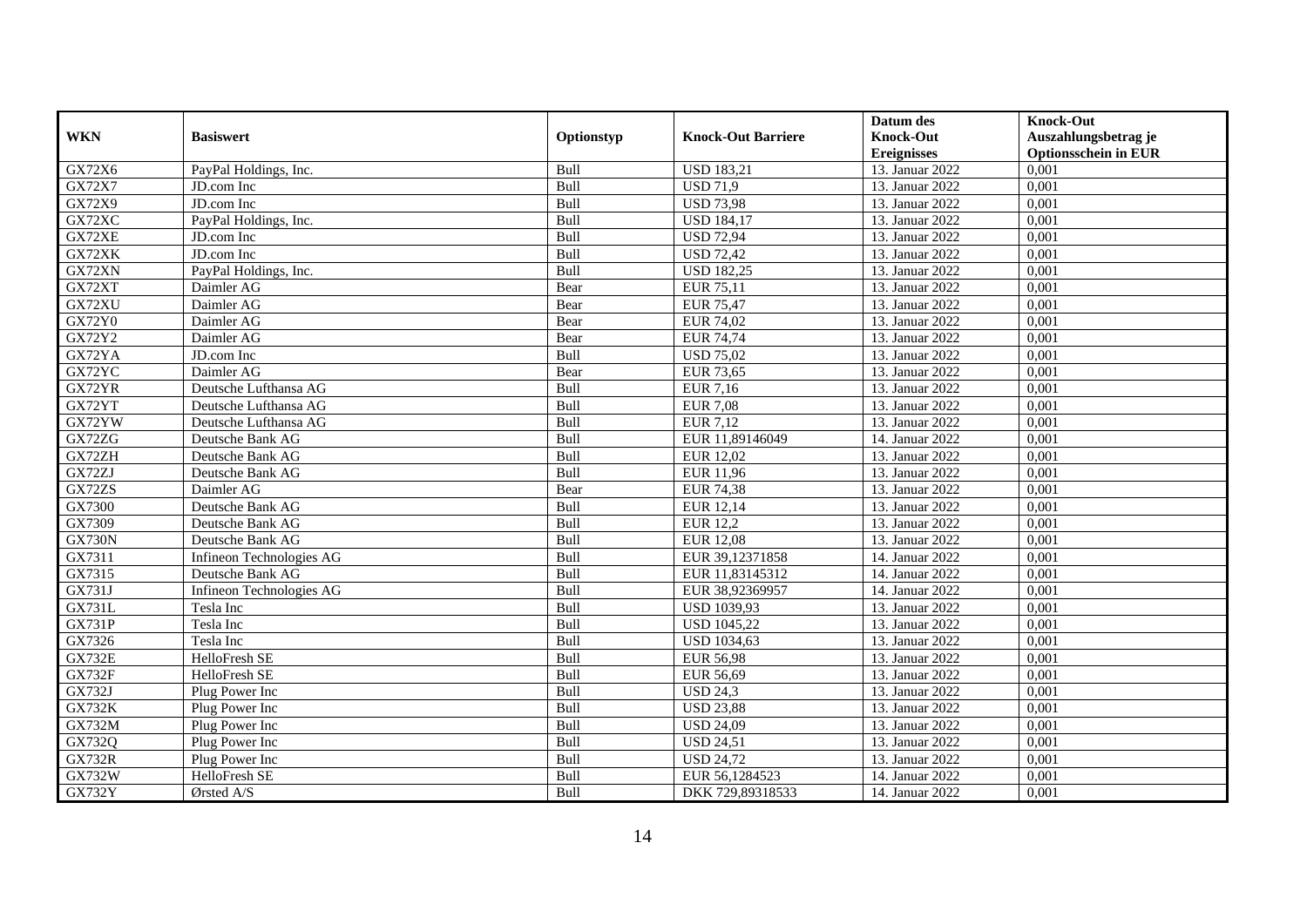|               |                                                         |             |                           | Datum des          | <b>Knock-Out</b>            |
|---------------|---------------------------------------------------------|-------------|---------------------------|--------------------|-----------------------------|
| <b>WKN</b>    | <b>Basiswert</b>                                        | Optionstyp  | <b>Knock-Out Barriere</b> | <b>Knock-Out</b>   | Auszahlungsbetrag je        |
|               |                                                         |             |                           | <b>Ereignisses</b> | <b>Optionsschein in EUR</b> |
| GX7331        | HelloFresh SE                                           | Bull        | EUR 55,83840862           | 14. Januar 2022    | 0,001                       |
| GX7332        | HelloFresh SE                                           | Bull        | <b>EUR 56,4</b>           | 13. Januar 2022    | 0,001                       |
| GX7335        | HelloFresh SE                                           | Bull        | <b>EUR 57,28</b>          | 13. Januar 2022    | 0,001                       |
| <b>GX733G</b> | Plug Power Inc                                          | Bull        | USD 23,6669337            | 14. Januar 2022    | 0,001                       |
| GX73CG        | HelloFresh SE                                           | Bear        | EUR 59,02                 | 13. Januar 2022    | 0,001                       |
| GX73D4        | Bayer AG                                                | Bull        | <b>EUR 50,62</b>          | 13. Januar 2022    | 0,001                       |
| GX73DX        | HelloFresh SE                                           | Bear        | <b>EUR 58,73</b>          | 13. Januar 2022    | 0,001                       |
| GX73EE        | HelloFresh SE                                           | Bear        | EUR 59,31                 | 13. Januar 2022    | 0,001                       |
| GX73SX        | DAX <sup>®</sup> (Performance Index)                    | Bull        | EUR 16111,71              | 13. Januar 2022    | 0,001                       |
| GX73SY        | $DAX^{\circledast}$ (Performance Index)                 | Bear        | EUR 16017,75              | 13. Januar 2022    | 0,001                       |
| GX73SZ        | $\overline{\text{DAX}}^{\textcirc}$ (Performance Index) | Bull        | EUR 16002,75              | 13. Januar 2022    | 0,001                       |
| <b>GX73T0</b> | DAX <sup>®</sup> (Performance Index)                    | Bear        | EUR 15922,75              | 13. Januar 2022    | 0,001                       |
| GX73T1        | $\text{DAX}^{\circledast}$ (Performance Index)          | Bull        | EUR 16126,16              | 13. Januar 2022    | 0,001                       |
| GX73T2        | DAX <sup>®</sup> (Performance Index)                    | Bull        | EUR 16324,42              | 13. Januar 2022    | 0,001                       |
| GX73T3        | DAX <sup>®</sup> (Performance Index)                    | Bull        | EUR 15987,75              | 13. Januar 2022    | 0,001                       |
| GX73T4        | DAX <sup>®</sup> (Performance Index)                    | Bull        | EUR 15962,75              | 13. Januar 2022    | 0,001                       |
| GX73T5        | DAX <sup>®</sup> (Performance Index)                    | Bull        | EUR 16027,75              | 13. Januar 2022    | 0,001                       |
| GX73T6        | $DAX^{\circledR}$ (Performance Index)                   | <b>Bull</b> | EUR 16022,75              | 13. Januar 2022    | 0,001                       |
| <b>GX73T7</b> | $\text{DAX}^{\otimes}$ (Performance Index)              | Bear        | EUR 16032,75              | 13. Januar 2022    | 0,001                       |
| <b>GX73T8</b> | DAX <sup>®</sup> (Performance Index)                    | Bear        | EUR 15947,75              | 13. Januar 2022    | 0,001                       |
| GX73T9        | DAX <sup>®</sup> (Performance Index)                    | Bull        | EUR 16141,81              | 13. Januar 2022    | 0,001                       |
| GX73TA        | $DAX^{\circledast}$ (Performance Index)                 | Bear        | EUR 16022,75              | 13. Januar 2022    | 0,001                       |
| GX73TB        | $\text{DAX}^{\circledast}$ (Performance Index)          | Bull        | EUR 16105,26              | 13. Januar 2022    | 0,001                       |
| GX73TC        | DAX <sup>®</sup> (Performance Index)                    | Bear        | EUR 15787,25              | 13. Januar 2022    | 0,001                       |
| GX73TD        | $DAX^{\circledR}$ (Performance Index)                   | Bull        | EUR 16169,08              | 13. Januar 2022    | 0,001                       |
| GX73TE        | $\text{DAX}^{\otimes}$ (Performance Index)              | Bear        | EUR 15907,57              | 13. Januar 2022    | 0,001                       |
| GX73TF        | $\text{DAX}^{\circledast}$ (Performance Index)          | Bear        | EUR 15696,65              | 13. Januar 2022    | 0,001                       |
| GX73TG        | $DAX^{\otimes}$ (Performance Index)                     | Bear        | EUR 16012,75              | 13. Januar 2022    | 0,001                       |
| GX73TH        | $DAX^{\circledast}$ (Performance Index)                 | Bear        | EUR 15902,39              | 13. Januar 2022    | 0,001                       |
| GX73TJ        | $DAX^{\circledR}$ (Performance Index)                   | Bull        | EUR 16204,65              | 13. Januar 2022    | 0,001                       |
| GX73TK        | DAX <sup>®</sup> (Performance Index)                    | Bear        | EUR 16053,04              | 13. Januar 2022    | 0,001                       |
| GX73TL        | $\text{DAX}^{\circledast}$ (Performance Index)          | Bear        | EUR 16002,75              | 13. Januar 2022    | 0,001                       |
| GX73TM        | DAX <sup>®</sup> (Performance Index)                    | Bull        | EUR 16012,75              | 13. Januar 2022    | 0,001                       |
| GX73TN        | $\text{DAX}^{\circledast}$ (Performance Index)          | Bear        | EUR 15891,75              | 13. Januar 2022    | 0,001                       |
| GX73TP        | $\text{DAX}^{\otimes}$ (Performance Index)              | Bull        | EUR 16074,67              | 13. Januar 2022    | 0,001                       |
| GX73TQ        | $\text{DAX}^{\circledast}$ (Performance Index)          | Bull        | EUR 15972,75              | 13. Januar 2022    | 0,001                       |
| GX73TR        | $\text{DAX}^{\circledast}$ (Performance Index)          | Bear        | EUR 15822,83              | 13. Januar 2022    | 0,001                       |
| GX73TS        | $\text{DAX}^{\otimes}$ (Performance Index)              | Bear        | EUR 16058,19              | 13. Januar 2022    | 0,001                       |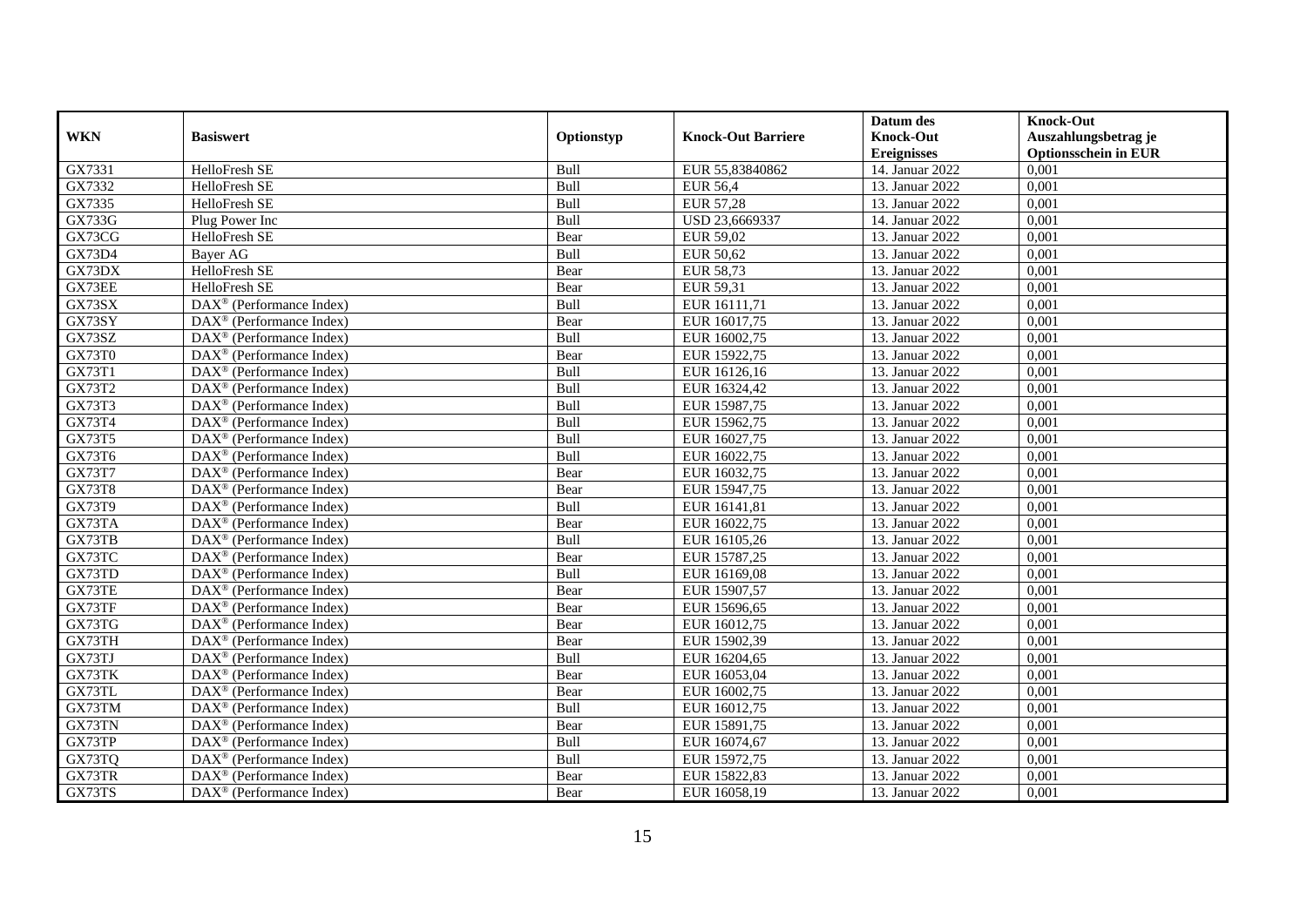|               |                                                         |            |                           | Datum des          | <b>Knock-Out</b>            |
|---------------|---------------------------------------------------------|------------|---------------------------|--------------------|-----------------------------|
| <b>WKN</b>    | <b>Basiswert</b>                                        | Optionstyp | <b>Knock-Out Barriere</b> | <b>Knock-Out</b>   | Auszahlungsbetrag je        |
|               |                                                         |            |                           | <b>Ereignisses</b> | <b>Optionsschein in EUR</b> |
| GX73TT        | DAX <sup>®</sup> (Performance Index)                    | Bear       | EUR 15932,75              | 13. Januar 2022    | 0,001                       |
| GX73TU        | $DAX^{\circledcirc}$ (Performance Index)                | Bear       | EUR 15942,75              | 13. Januar 2022    | 0,001                       |
| GX73TV        | DAX <sup>®</sup> (Performance Index)                    | Bear       | EUR 15952,75              | 13. Januar 2022    | 0,001                       |
| GX73TW        | $\text{DAX}^{\otimes}$ (Performance Index)              | Bear       | EUR 15957,75              | 13. Januar 2022    | 0,001                       |
| GX73TX        | DAX <sup>®</sup> (Performance Index)                    | Bull       | EUR 16118,94              | 13. Januar 2022    | 0,001                       |
| GX73TY        | $\text{DAX}^{\textcircled{}}$ (Performance Index)       | Bear       | EUR 15937,75              | 13. Januar 2022    | 0,001                       |
| GX73TZ        | $\text{DAX}^{\otimes}$ (Performance Index)              | Bull       | EUR 16069,17              | 13. Januar 2022    | 0,001                       |
| <b>GX73U0</b> | $DAX^{\circledR}$ (Performance Index)                   | Bear       | EUR 15806,12              | 13. Januar 2022    | 0,001                       |
| <b>GX73U1</b> | $DAX^{\circledR}$ (Performance Index)                   | Bull       | EUR 16150,23              | 13. Januar 2022    | 0,001                       |
| <b>GX73U2</b> | $DAX^{\circledR}$ (Performance Index)                   | Bull       | EUR 16179,52              | 13. Januar 2022    | 0,001                       |
| <b>GX73U3</b> | $\overline{\text{DAX}}^{\textcirc}$ (Performance Index) | Bear       | EUR 15927,75              | 13. Januar 2022    | 0,001                       |
| GX73U4        | $\overline{\text{DAX}^{\otimes}}$ (Performance Index)   | Bear       | EUR 15671,76              | 13. Januar 2022    | 0,001                       |
| <b>GX73U5</b> | $DAX^{\circledast}$ (Performance Index)                 | Bear       | EUR 15962,75              | 13. Januar 2022    | 0,001                       |
| GX73U6        | DAX <sup>®</sup> (Performance Index)                    | Bear       | EUR 15797,77              | 13. Januar 2022    | 0,001                       |
| <b>GX73U7</b> | $\text{DAX}^{\otimes}$ (Performance Index)              | Bear       | EUR 15829,97              | 13. Januar 2022    | 0,001                       |
| <b>GX73U8</b> | $\text{DAX}^{\otimes}$ (Performance Index)              | Bear       | EUR 16058,19              | 13. Januar 2022    | 0,001                       |
| GX73U9        | $DAX^{\circledast}$ (Performance Index)                 | Bull       | EUR 15977,75              | 13. Januar 2022    | 0,001                       |
| GX73UA        | $DAX^{\circledcirc}$ (Performance Index)                | Bear       | EUR 15814,48              | 13. Januar 2022    | 0,001                       |
| GX73UB        | $\text{DAX}^{\otimes}$ (Performance Index)              | Bear       | EUR 15917,75              | 13. Januar 2022    | 0,001                       |
| GX73UC        | DAX <sup>®</sup> (Performance Index)                    | Bear       | EUR 15551,58              | 13. Januar 2022    | 0,001                       |
| GX73UD        | DAX <sup>®</sup> (Performance Index)                    | Bull       | EUR 16053,04              | 13. Januar 2022    | 0,001                       |
| GX73UE        | $\overline{\text{DAX}^{\otimes}}$ (Performance Index)   | Bull       | EUR 16158,65              | 13. Januar 2022    | 0,001                       |
| GX73UF        | $\text{DAX}^{\circledast}$ (Performance Index)          | Bear       | EUR 15967,75              | 13. Januar 2022    | 0,001                       |
| GX73UG        | DAX <sup>®</sup> (Performance Index)                    | Bull       | EUR 16092,36              | 13. Januar 2022    | 0,001                       |
| GX73UH        | $DAX^{\circledcirc}$ (Performance Index)                | Bull       | EUR 16279,22              | 13. Januar 2022    | 0,001                       |
| GX73UJ        | $\text{DAX}^{\otimes}$ (Performance Index)              | Bull       | EUR 16234,02              | 13. Januar 2022    | 0,001                       |
| GX73UK        | $\text{DAX}^{\otimes}$ (Performance Index)              | Bull       | EUR 16032,75              | 13. Januar 2022    | 0,001                       |
| GX73UL        | $DAX^{\circledcirc}$ (Performance Index)                | Bull       | EUR 16047,9               | 13. Januar 2022    | 0,001                       |
| GX73UM        | $DAX^{\circledR}$ (Performance Index)                   | Bull       | EUR 16086,47              | 13. Januar 2022    | 0,001                       |
| GX73UN        | $DAX^{\circledR}$ (Performance Index)                   | Bull       | EUR 16037,75              | 13. Januar 2022    | 0,001                       |
| GX73UP        | DAX <sup>®</sup> (Performance Index)                    | Bull       | EUR 16058,19              | 13. Januar 2022    | 0,001                       |
| GX73UQ        | $\text{DAX}^{\otimes}$ (Performance Index)              | Bear       | EUR 15766,22              | 13. Januar 2022    | 0,001                       |
| GX73UR        | $\overline{\text{DAX}^{\otimes}}$ (Performance Index)   | Bull       | EUR 16063,68              | 13. Januar 2022    | 0,001                       |
| GX73US        | $\text{DAX}^{\circledast}$ (Performance Index)          | Bull       | EUR 16017,75              | 13. Januar 2022    | 0,001                       |
| GX73UT        | $\text{DAX}^{\circledast}$ (Performance Index)          | Bear       | EUR 15880,84              | 13. Januar 2022    | 0,001                       |
| GX73UU        | $\text{DAX}^{\otimes}$ (Performance Index)              | Bear       | EUR 16007,75              | 13. Januar 2022    | 0,001                       |
| GX73UV        | $\text{DAX}^{\otimes}$ (Performance Index)              | Bull       | EUR 16058,19              | 13. Januar 2022    | 0,001                       |
| GX73UW        | $\text{DAX}^{\circledast}$ (Performance Index)          | Bull       | EUR 15982,75              | 13. Januar 2022    | 0,001                       |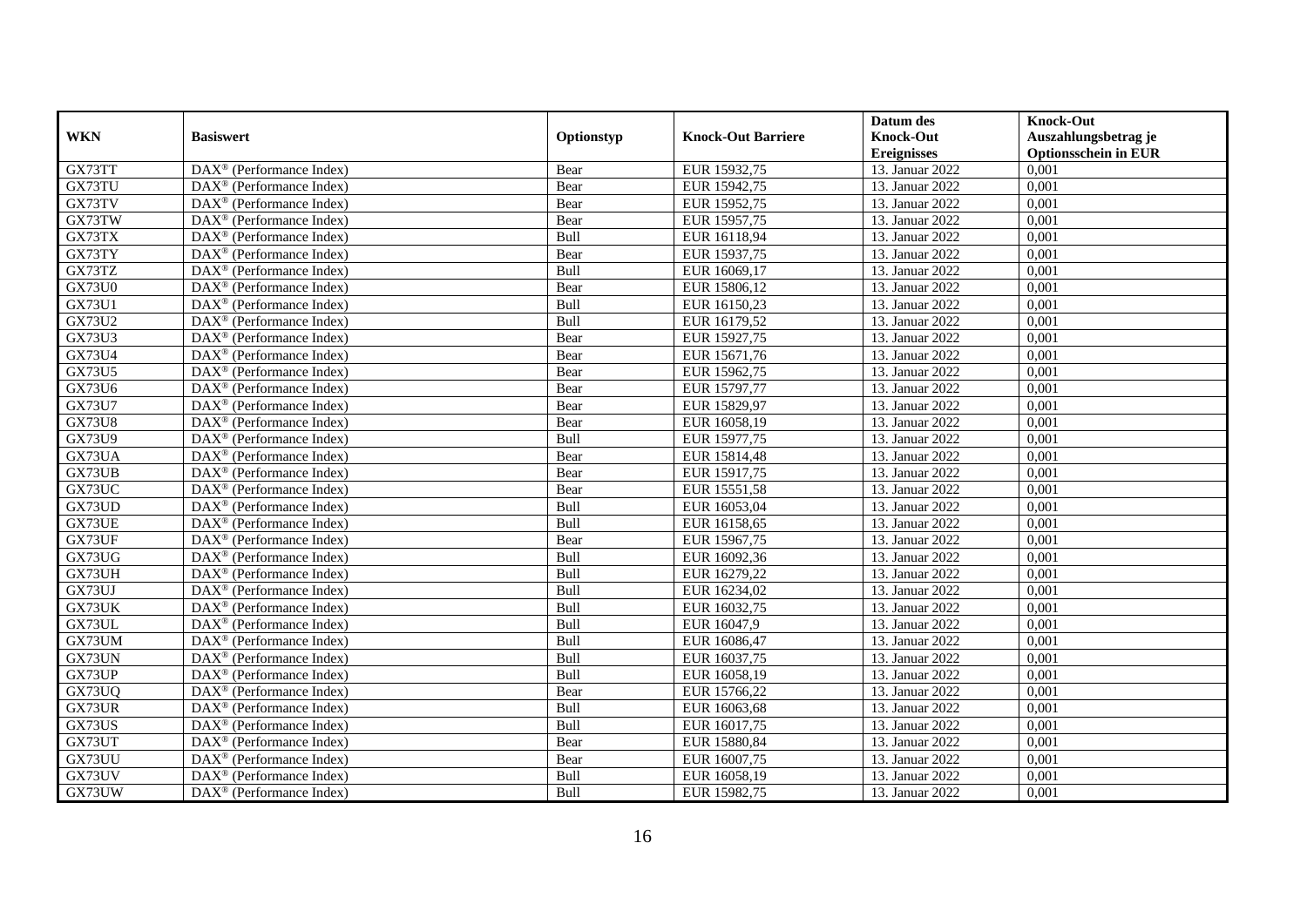|               |                                                             |            |                           | Datum des          | <b>Knock-Out</b>            |
|---------------|-------------------------------------------------------------|------------|---------------------------|--------------------|-----------------------------|
| <b>WKN</b>    | <b>Basiswert</b>                                            | Optionstyp | <b>Knock-Out Barriere</b> | <b>Knock-Out</b>   | Auszahlungsbetrag je        |
|               |                                                             |            |                           | <b>Ereignisses</b> | <b>Optionsschein in EUR</b> |
| GX73UX        | DAX <sup>®</sup> (Performance Index)                        | Bull       | EUR 16042,75              | 13. Januar 2022    | 0,001                       |
| GX73UY        | $DAX^{\circledcirc}$ (Performance Index)                    | Bull       | EUR 16098,81              | 13. Januar 2022    | 0,001                       |
| GX73UZ        | DAX <sup>®</sup> (Performance Index)                        | Bear       | EUR 15912,75              | 13. Januar 2022    | 0,001                       |
| <b>GX73V0</b> | $DAX^{\circledast}$ (Performance Index)                     | Bull       | EUR 16133,39              | 13. Januar 2022    | 0,001                       |
| GX73V1        | DAX <sup>®</sup> (Performance Index)                        | Bear       | EUR 15751,33              | 13. Januar 2022    | 0,001                       |
| GX73V2        | $\text{DAX}^{\textcircled{}}$ (Performance Index)           | Bear       | EUR 15776,74              | 13. Januar 2022    | 0,001                       |
| GX73V3        | $DAX^{\circledast}$ (Performance Index)                     | Bear       | EUR 16037,75              | 13. Januar 2022    | 0,001                       |
| GX73V4        | $DAX^{\circledR}$ (Performance Index)                       | Bull       | EUR 16080,57              | 13. Januar 2022    | 0,001                       |
| GX73V5        | $DAX^{\circledR}$ (Performance Index)                       | Bear       | EUR 15997,75              | 13. Januar 2022    | 0,001                       |
| GX73V6        | $DAX^{\circledR}$ (Performance Index)                       | Bear       | EUR 15972,75              | 13. Januar 2022    | 0,001                       |
| <b>GX73V7</b> | $\overline{\text{DAX}}^{\textcirc}$ (Performance Index)     | Bull       | EUR 15967,75              | 13. Januar 2022    | 0,001                       |
| <b>GX73V8</b> | $\overline{\text{DAX}^{\otimes}}$ (Performance Index)       | Bear       | EUR 15869,17              | 13. Januar 2022    | 0,001                       |
| GX73V9        | $DAX^{\circledast}$ (Performance Index)                     | Bull       | EUR 15957,75              | 13. Januar 2022    | 0,001                       |
| GX73VA        | DAX <sup>®</sup> (Performance Index)                        | Bear       | EUR 15736,44              | 13. Januar 2022    | 0,001                       |
| GX73VB        | $DAX^{\circledast}$ (Performance Index)                     | Bear       | EUR 15503,93              | 13. Januar 2022    | 0,001                       |
| GX73VC        | $DAX^{\circledast}$ (Performance Index)                     | Bear       | EUR 16047,9               | 13. Januar 2022    | 0,001                       |
| GX73VD        | $DAX^{\circledast}$ (Performance Index)                     | Bear       | EUR 15992,75              | 13. Januar 2022    | 0,001                       |
| GX73VE        | $DAX^{\circledcirc}$ (Performance Index)                    | Bear       | EUR 15599,22              | 13. Januar 2022    | 0,001                       |
| GX73VF        | $DAX^{\circledast}$ (Performance Index)                     | Bear       | EUR 15977,75              | 13. Januar 2022    | 0,001                       |
| GX73VG        | DAX <sup>®</sup> (Performance Index)                        | Bear       | <b>EUR 15875</b>          | 13. Januar 2022    | 0,001                       |
| GX73VH        | DAX <sup>®</sup> (Performance Index)                        | Bear       | EUR 15844,24              | 13. Januar 2022    | 0,001                       |
| GX73VJ        | $\overline{\text{DAX}^{\otimes}}$ (Performance Index)       | Bear       | EUR 15721,54              | 13. Januar 2022    | 0,001                       |
| GX73VK        | $\text{DAX}^{\circledast}$ (Performance Index)              | Bull       | EUR 15992,75              | 13. Januar 2022    | 0,001                       |
| GX73VL        | DAX <sup>®</sup> (Performance Index)                        | Bear       | EUR 15987,75              | 13. Januar 2022    | 0,001                       |
| GX73VM        | $DAX^{\circledR}$ (Performance Index)                       | Bear       | EUR 15982,75              | 13. Januar 2022    | 0,001                       |
| GX73VN        | DAX <sup>®</sup> (Performance Index)/ X-DAX <sup>®</sup>    | Bull       | EUR 16158,65              | 13. Januar 2022    | 0,001                       |
| GX73VP        | $DAX^{\circledast}$ (Performance Index)/ X-DAX <sup>®</sup> | Bull       | EUR 16027,75              | 13. Januar 2022    | 0,001                       |
| GX73VQ        | $DAX^{\circledR}$ (Performance Index)                       | Bear       | EUR 15837,11              | 13. Januar 2022    | 0,001                       |
| GX73VR        | DAX <sup>®</sup> (Performance Index)/ X-DAX <sup>®</sup>    | Bull       | EUR 16022,75              | 13. Januar 2022    | 0,001                       |
| GX73VS        | $DAX^{\circledast}$ (Performance Index)/ X-DAX <sup>®</sup> | Bull       | EUR 16032,75              | 13. Januar 2022    | 0,001                       |
| GX73VT        | $DAX^{\circledast}$ (Performance Index)/ X-DAX <sup>®</sup> | Bull       | EUR 16017,75              | 13. Januar 2022    | 0,001                       |
| GX73VU        | $DAX^{\circledast}$ (Performance Index)/ X-DAX <sup>®</sup> | Bull       | EUR 16012,75              | 13. Januar 2022    | 0,001                       |
| GX73VV        | $DAX^{\circledast}$ (Performance Index)/ X-DAX <sup>®</sup> | Bull       | EUR 16150,23              | 13. Januar 2022    | 0,001                       |
| GX73VW        | $DAX^{\circledast}$ (Performance Index)/ X-DAX <sup>®</sup> | Bull       | EUR 16002,75              | 13. Januar 2022    | 0,001                       |
| GX73VX        | $DAX^{\circledast}$ (Performance Index)                     | Bull       | EUR 16002,75              | 13. Januar 2022    | 0,001                       |
| GX73VY        | $DAX^{\circledast}$ (Performance Index)                     | Bear       | EUR 15856,97              | 13. Januar 2022    | 0,001                       |
| GX73VZ        | DAX <sup>®</sup> (Performance Index)/ X-DAX <sup>®</sup>    | Bull       | EUR 16047,9               | 13. Januar 2022    | 0,001                       |
| GX73W0        | $\text{DAX}^{\circledast}$ (Performance Index)              | Bear       | EUR 16027,75              | 13. Januar 2022    | 0,001                       |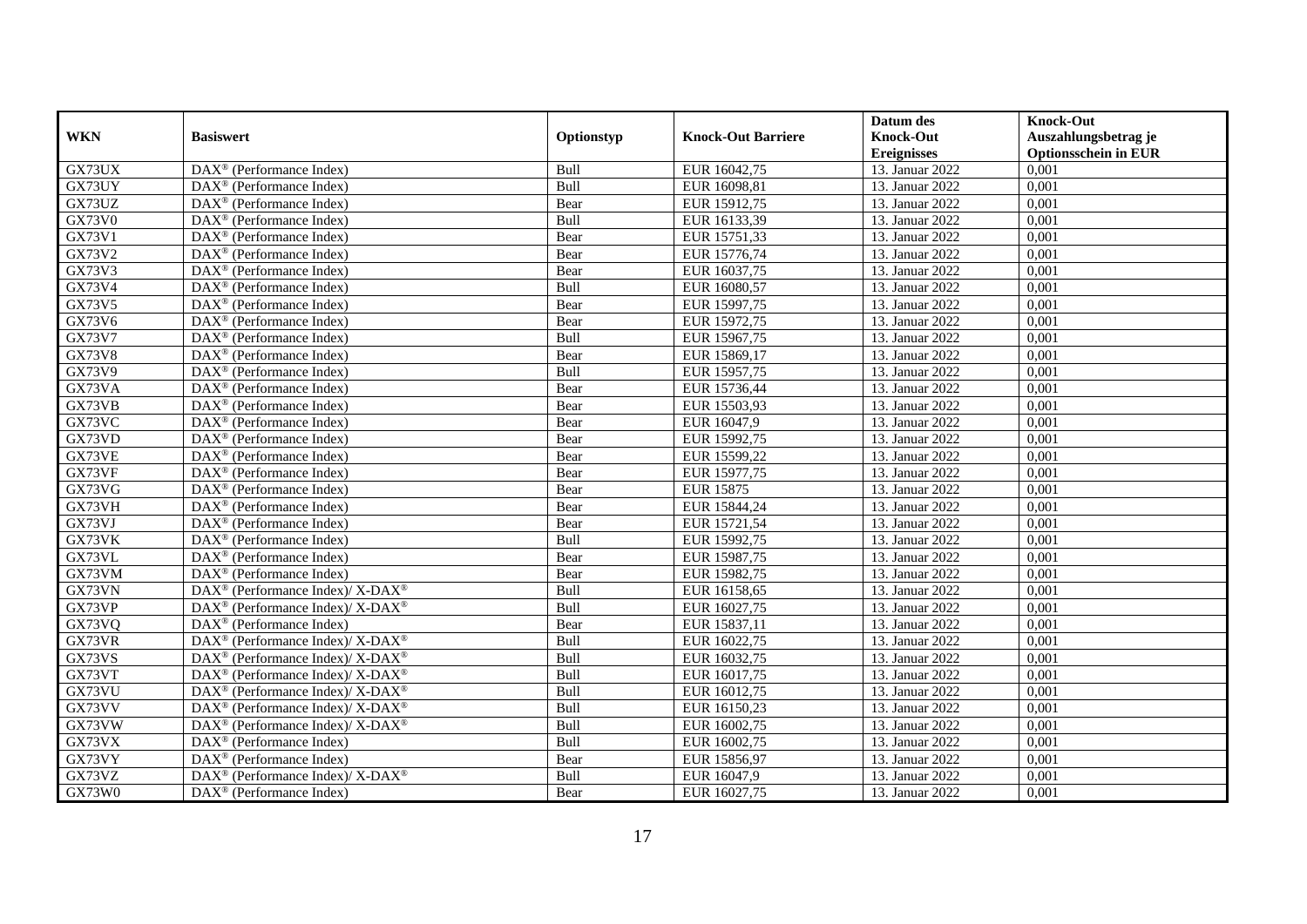|               |                                                                    |            |                           | Datum des          | <b>Knock-Out</b>            |
|---------------|--------------------------------------------------------------------|------------|---------------------------|--------------------|-----------------------------|
| <b>WKN</b>    | <b>Basiswert</b>                                                   | Optionstyp | <b>Knock-Out Barriere</b> | <b>Knock-Out</b>   | Auszahlungsbetrag je        |
|               |                                                                    |            |                           | <b>Ereignisses</b> | <b>Optionsschein in EUR</b> |
| GX73W1        | DAX <sup>®</sup> (Performance Index)/ X-DAX <sup>®</sup>           | Bull       | EUR 16042,75              | 13. Januar 2022    | 0,001                       |
| GX73W2        | $\text{DAX}^{\circledast}$ (Performance Index)                     | Bull       | EUR 15987,75              | 13. Januar 2022    | 0,001                       |
| GX73W3        | $DAX^{\circledR}$ (Performance Index)                              | Bear       | EUR 15863,33              | 13. Januar 2022    | 0,001                       |
| GX73W4        | $DAX^{\circledast}$ (Performance Index)/ X-DAX <sup>®</sup>        | Bull       | EUR 16169,08              | 13. Januar 2022    | 0,001                       |
| GX73W5        | DAX <sup>®</sup> (Performance Index)/ X-DAX <sup>®</sup>           | Bull       | EUR 16141,81              | 13. Januar 2022    | 0,001                       |
| GX73W6        | $DAX^{\otimes}$ (Performance Index)                                | Bear       | EUR 15897,21              | 13. Januar 2022    | 0,001                       |
| GX73W7        | $DAX^{\circledast}$ (Performance Index)/X-DAX <sup>®</sup>         | Bull       | EUR 16058,19              | 13. Januar 2022    | 0,001                       |
| <b>GX73W8</b> | $\text{DAX}^{\otimes}$ (Performance Index)                         | Bull       | EUR 15997,75              | 13. Januar 2022    | 0,001                       |
| GX73W9        | $\text{DAX}^{\otimes}$ (Performance Index)                         | Bear       | EUR 15850,6               | 13. Januar 2022    | 0,001                       |
| GX73WA        | DAX <sup>®</sup> (Performance Index)/ X-DAX <sup>®</sup>           | Bull       | EUR 16007,75              | 13. Januar 2022    | 0,001                       |
| GX73WB        | $DAX^{\circledast}$ (Performance Index)/ X-DAX <sup>®</sup>        | Bull       | EUR 15957,75              | 13. Januar 2022    | 0,001                       |
| GX73WC        | $\overline{\text{DAX}^{\otimes}}$ (Performance Index)              | Bull       | EUR 16369,62              | 13. Januar 2022    | 0,001                       |
| GX73WD        | $DAX^{\circledast}$ (Performance Index)/ X-DAX <sup>®</sup>        | Bull       | EUR 16133,39              | 13. Januar 2022    | 0,001                       |
| GX73WE        | DAX <sup>®</sup> (Performance Index)/ X-DAX <sup>®</sup>           | Bull       | EUR 15962,75              | 13. Januar 2022    | 0,001                       |
| GX73WF        | $DAX^{\circledast}$ (Performance Index)/ X-DAX <sup>®</sup>        | Bull       | EUR 16204,65              | 13. Januar 2022    | 0,001                       |
| GX73WG        | DAX <sup>®</sup> (Performance Index)/ X-DAX <sup>®</sup>           | Bull       | EUR 16074,67              | 13. Januar 2022    | 0,001                       |
| GX73WH        | $DAX^{\circledast}$ (Performance Index)/ X-DAX <sup>®</sup>        | Bull       | EUR 16053,04              | 13. Januar 2022    | 0,001                       |
| GX73WJ        | $DAX^{\circledcirc}$ (Performance Index)/ X-DAX <sup>®</sup>       | Bull       | EUR 16179,52              | 13. Januar 2022    | 0,001                       |
| GX73WK        | $DAX^{\circledast}$ (Performance Index)/ X-DAX <sup>®</sup>        | Bull       | EUR 15967,75              | 13. Januar 2022    | 0,001                       |
| GX73WL        | DAX <sup>®</sup> (Performance Index)/ X-DAX <sup>®</sup>           | Bull       | EUR 16086,47              | 13. Januar 2022    | 0,001                       |
| GX73WM        | $DAX^{\circledast}$ (Performance Index)/ X-DAX <sup>®</sup>        | Bull       | EUR 16189,96              | 13. Januar 2022    | 0,001                       |
| GX73WN        | $DAX^{\circledast}$ (Performance Index)/ X-DAX <sup>®</sup>        | Bull       | EUR 16063,68              | 13. Januar 2022    | $0,\overline{001}$          |
| GX73WP        | DAX <sup>®</sup> (Performance Index)/ X-DAX <sup>®</sup>           | Bull       | EUR 15987,75              | 13. Januar 2022    | 0,001                       |
| GX73WQ        | $DAX^{\circledast}$ (Performance Index)/ X-DAX <sup>®</sup>        | Bull       | EUR 15987,75              | 13. Januar 2022    | 0,001                       |
| GX73WR        | $DAX^{\circledcirc}$ (Performance Index)/ X-DAX <sup>®</sup>       | Bull       | EUR 16080,57              | 13. Januar 2022    | 0,001                       |
| GX73WS        | $DAX^{\circledast}$ (Performance Index)/ X-DAX <sup>®</sup>        | Bull       | EUR 16111,71              | 13. Januar 2022    | 0,001                       |
| GX73WT        | DAX <sup>®</sup> (Performance Index)/ X-DAX <sup>®</sup>           | Bull       | EUR 16324,42              | 13. Januar 2022    | 0,001                       |
| GX73WU        | DAX <sup>®</sup> (Performance Index)/ X-DAX <sup>®</sup>           | Bull       | EUR 15982,75              | 13. Januar 2022    | 0,001                       |
| GX73WV        | $DAX^{\circledast}$ (Performance Index)/ X-DAX <sup>®</sup>        | Bull       | EUR 16058,19              | 13. Januar 2022    | 0,001                       |
| GX73WW        | $DAX^{\circledast}$ (Performance Index)/ X-DAX <sup>®</sup>        | Bull       | EUR 16234,02              | 13. Januar 2022    | 0,001                       |
| GX73WX        | $DAX^{\circledast}$ (Performance Index)/ X-DAX <sup>®</sup>        | Bull       | EUR 16105,26              | 13. Januar 2022    | 0,001                       |
| GX73WY        | $DAX^{\circledast}$ (Performance Index)/ X-DAX <sup>®</sup>        | Bull       | EUR 16098,81              | 13. Januar 2022    | 0,001                       |
| GX73WZ        | DAX <sup>®</sup> (Performance Index)/ X-DAX <sup>®</sup>           | Bull       | EUR 15972,75              | 13. Januar 2022    | 0,001                       |
| <b>GX73X0</b> | $\overline{\text{DAX}^{\otimes}(\text{Performance Index})}$        | Bear       | EUR 15886,29              | 13. Januar 2022    | 0,001                       |
| GX73X1        | DAX <sup>®</sup> (Performance Index)/ X-DAX <sup>®</sup>           | Bear       | EUR 16017,75              | 13. Januar 2022    | 0,001                       |
| GX73X2        | $\text{DAX}^{\circledast}$ (Performance Index)/ X-DAX <sup>®</sup> | Bull       | EUR 16369,62              | 13. Januar 2022    | 0,001                       |
| GX73X3        | DAX <sup>®</sup> (Performance Index)/ X-DAX <sup>®</sup>           | Bear       | EUR 16007,75              | 13. Januar 2022    | 0,001                       |
| GX73X4        | $DAX^{\circledast}$ (Performance Index)/ X-DAX <sup>®</sup>        | Bear       | EUR 16012,75              | 13. Januar 2022    | 0,001                       |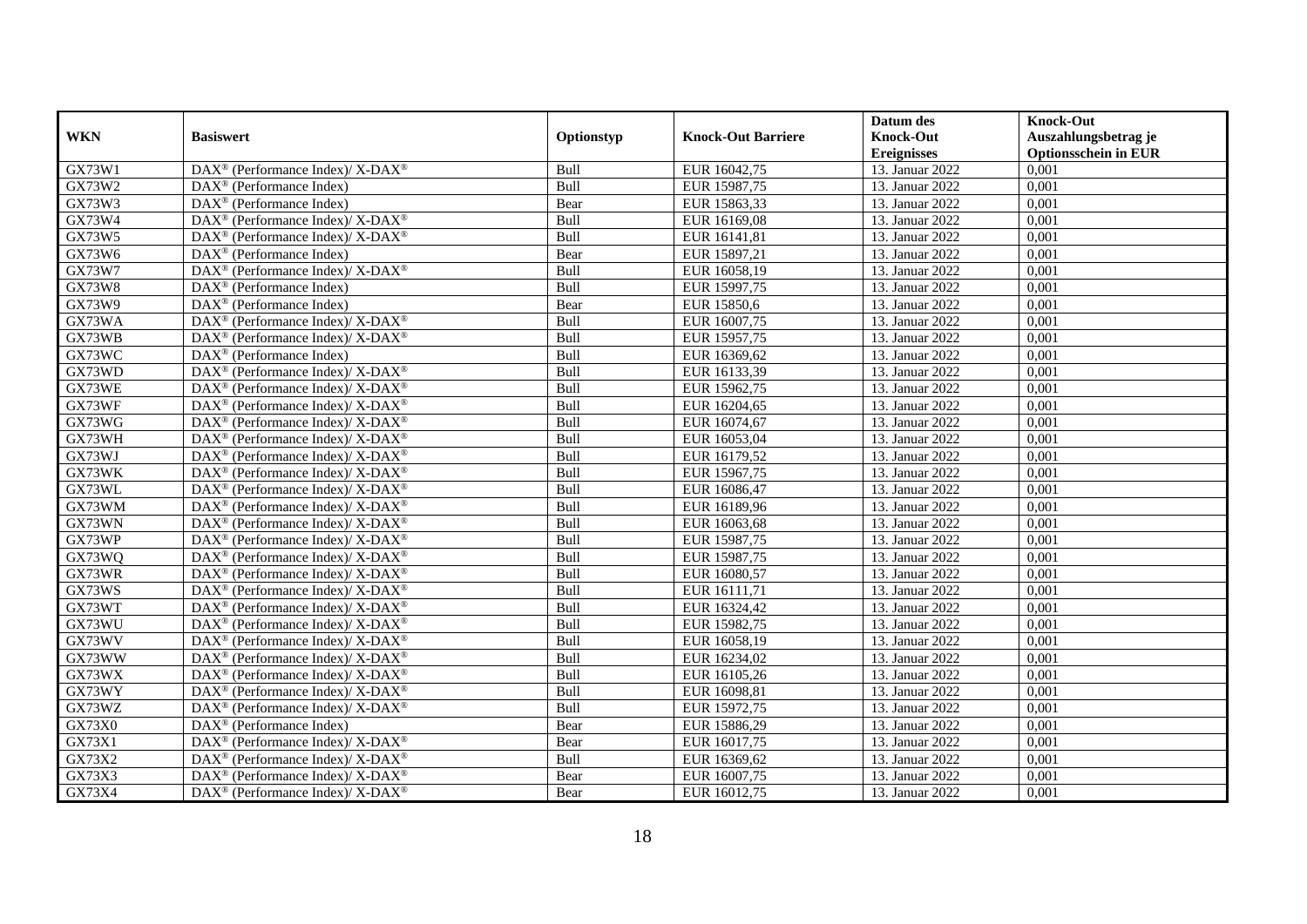|               |                                                                          |            |                           | Datum des          | <b>Knock-Out</b>            |
|---------------|--------------------------------------------------------------------------|------------|---------------------------|--------------------|-----------------------------|
| <b>WKN</b>    | <b>Basiswert</b>                                                         | Optionstyp | <b>Knock-Out Barriere</b> | <b>Knock-Out</b>   | Auszahlungsbetrag je        |
|               |                                                                          |            |                           | <b>Ereignisses</b> | <b>Optionsschein in EUR</b> |
| GX73X5        | DAX <sup>®</sup> (Performance Index)/ X-DAX <sup>®</sup>                 | Bear       | EUR 15880,84              | 13. Januar 2022    | 0,001                       |
| GX73X6        | $DAX^{\circledast}$ (Performance Index)/ X-DAX <sup>®</sup>              | Bull       | EUR 15977,75              | 13. Januar 2022    | 0,001                       |
| GX73X7        | DAX <sup>®</sup> (Performance Index)/ X-DAX <sup>®</sup>                 | Bear       | EUR 16002,75              | 13. Januar 2022    | 0,001                       |
| GX73X8        | $DAX^{\circledast}$ (Performance Index)/ X-DAX <sup>®</sup>              | Bear       | EUR 15503,93              | 13. Januar 2022    | 0,001                       |
| GX73X9        | DAX <sup>®</sup> (Performance Index)                                     | Bull       | EUR 16111,71              | 13. Januar 2022    | 0,001                       |
| GX73XA        | DAX <sup>®</sup> (Performance Index)/ X-DAX <sup>®</sup>                 | Bull       | EUR 16279,22              | 13. Januar 2022    | 0,001                       |
| GX73XB        | $DAX^{\circledcirc}$ (Performance Index)/ X-DAX <sup>®</sup>             | Bear       | EUR 15751,33              | 13. Januar 2022    | 0,001                       |
| GX73XC        | $DAX^{\circledast}$ (Performance Index)/ X-DAX <sup>®</sup>              | Bear       | EUR 15922,75              | 13. Januar 2022    | 0,001                       |
| GX73XD        | $DAX^{\circledast}$ (Performance Index)/ X-DAX <sup>®</sup>              | Bear       | EUR 16002,75              | 13. Januar 2022    | 0,001                       |
| GX73XE        | $DAX^{\circledast}$ (Performance Index)/ X-DAX <sup>®</sup>              | Bear       | EUR 16047,9               | 13. Januar 2022    | 0,001                       |
| GX73XF        | DAX <sup>®</sup> (Performance Index)/ X-DAX <sup>®</sup>                 | Bull       | EUR 15997,75              | 13. Januar 2022    | 0,001                       |
| GX73XG        | DAX <sup>®</sup> (Performance Index)/ X-DAX <sup>®</sup>                 | Bear       | EUR 15787,25              | 13. Januar 2022    | 0,001                       |
| GX73XH        | $DAX^{\circledast}$ (Performance Index)/ X-DAX <sup>®</sup>              | Bear       | EUR 15886,29              | 13. Januar 2022    | 0,001                       |
| GX73XJ        | $DAX^{\circledast}$ (Performance Index)/ X-DAX <sup>®</sup>              | Bear       | EUR 15917,75              | 13. Januar 2022    | 0,001                       |
| GX73XK        | DAX <sup>®</sup> (Performance Index)/ X-DAX <sup>®</sup>                 | Bull       | EUR 16126,16              | 13. Januar 2022    | 0,001                       |
| GX73XL        | DAX <sup>®</sup> (Performance Index)/ X-DAX <sup>®</sup>                 | Bull       | EUR 16002,75              | 13. Januar 2022    | 0,001                       |
| GX73XM        | $DAX^{\circledast}$ (Performance Index)/ X-DAX <sup>®</sup>              | Bear       | <b>EUR 15875</b>          | 13. Januar 2022    | 0,001                       |
| GX73XN        | $DAX^{\circledcirc}$ (Performance Index)/ X-DAX <sup>®</sup>             | Bear       | EUR 16037,75              | 13. Januar 2022    | 0,001                       |
| GX73XP        | $DAX^{\circledast}$ (Performance Index)/ X-DAX <sup>®</sup>              | Bear       | EUR 16042,75              | 13. Januar 2022    | 0,001                       |
| GX73XQ        | $DAX^{\circledast}$ (Performance Index)/ X-DAX <sup>®</sup>              | Bear       | EUR 15776,74              | 13. Januar 2022    | 0,001                       |
| GX73XR        | $DAX^{\circledast}$ (Performance Index)/ X-DAX <sup>®</sup>              | Bull       | EUR 16118,94              | 13. Januar 2022    | 0,001                       |
| GX73XS        | $DAX^{\circledast}$ (Performance Index)/ X-DAX <sup>®</sup>              | Bear       | EUR 15646,87              | 13. Januar 2022    | 0,001                       |
| GX73XT        | DAX <sup>®</sup> (Performance Index)/ X-DAX <sup>®</sup>                 | Bear       | EUR 15902,39              | 13. Januar 2022    | 0,001                       |
| GX73XU        | $DAX^{\circledast}$ (Performance Index)/ X-DAX <sup>®</sup>              | Bull       | EUR 16037,75              | 13. Januar 2022    | 0,001                       |
| GX73XV        | $\overline{\text{DAX}^{\otimes}}$ (Performance Index)/X-DAX <sup>®</sup> | Bear       | EUR 15907,57              | 13. Januar 2022    | 0,001                       |
| GX73XW        | $DAX^{\circledast}$ (Performance Index)/ X-DAX <sup>®</sup>              | Bull       | EUR 16092,36              | 13. Januar 2022    | 0,001                       |
| GX73XX        | DAX <sup>®</sup> (Performance Index)/ X-DAX <sup>®</sup>                 | Bear       | EUR 15897,21              | 13. Januar 2022    | 0,001                       |
| GX73XY        | DAX <sup>®</sup> (Performance Index)/ X-DAX <sup>®</sup>                 | Bear       | EUR 16027,75              | 13. Januar 2022    | 0,001                       |
| GX73XZ        | DAX <sup>®</sup> (Performance Index)/ X-DAX <sup>®</sup>                 | Bull       | EUR 16219,33              | 13. Januar 2022    | 0,001                       |
| GX73Y0        | $DAX^{\circledast}$ (Performance Index)/ X-DAX <sup>®</sup>              | Bull       | EUR 16111,71              | 13. Januar 2022    | 0,001                       |
| GX73Y1        | $DAX^{\circledast}$ (Performance Index)/ X-DAX <sup>®</sup>              | Bear       | EUR 16022,75              | 13. Januar 2022    | 0,001                       |
| GX73Y2        | DAX <sup>®</sup> (Performance Index)/ X-DAX <sup>®</sup>                 | Bear       | EUR 15822,83              | 13. Januar 2022    | 0,001                       |
| GX73Y3        | $DAX^{\circledR}$ (Performance Index)                                    | Bear       | EUR 16002,75              | 13. Januar 2022    | 0,001                       |
| GX73Y4        | DAX <sup>®</sup> (Performance Index)/ X-DAX <sup>®</sup>                 | Bull       | EUR 16074,67              | 13. Januar 2022    | 0,001                       |
| GX73Y5        | DAX <sup>®</sup> (Performance Index)                                     | Bull       | EUR 16007,75              | 13. Januar 2022    | 0,001                       |
| GX73Y6        | $DAX^{\circledast}$ (Performance Index)/ X-DAX <sup>®</sup>              | Bear       | EUR 15766,22              | 13. Januar 2022    | 0,001                       |
| <b>GX73Y7</b> | DAX <sup>®</sup> (Performance Index)/ X-DAX <sup>®</sup>                 | Bull       | EUR 16069,17              | 13. Januar 2022    | 0,001                       |
| <b>GX73Y8</b> | $DAX^{\circledast}$ (Performance Index)/ X-DAX <sup>®</sup>              | Bear       | EUR 15891,75              | 13. Januar 2022    | 0,001                       |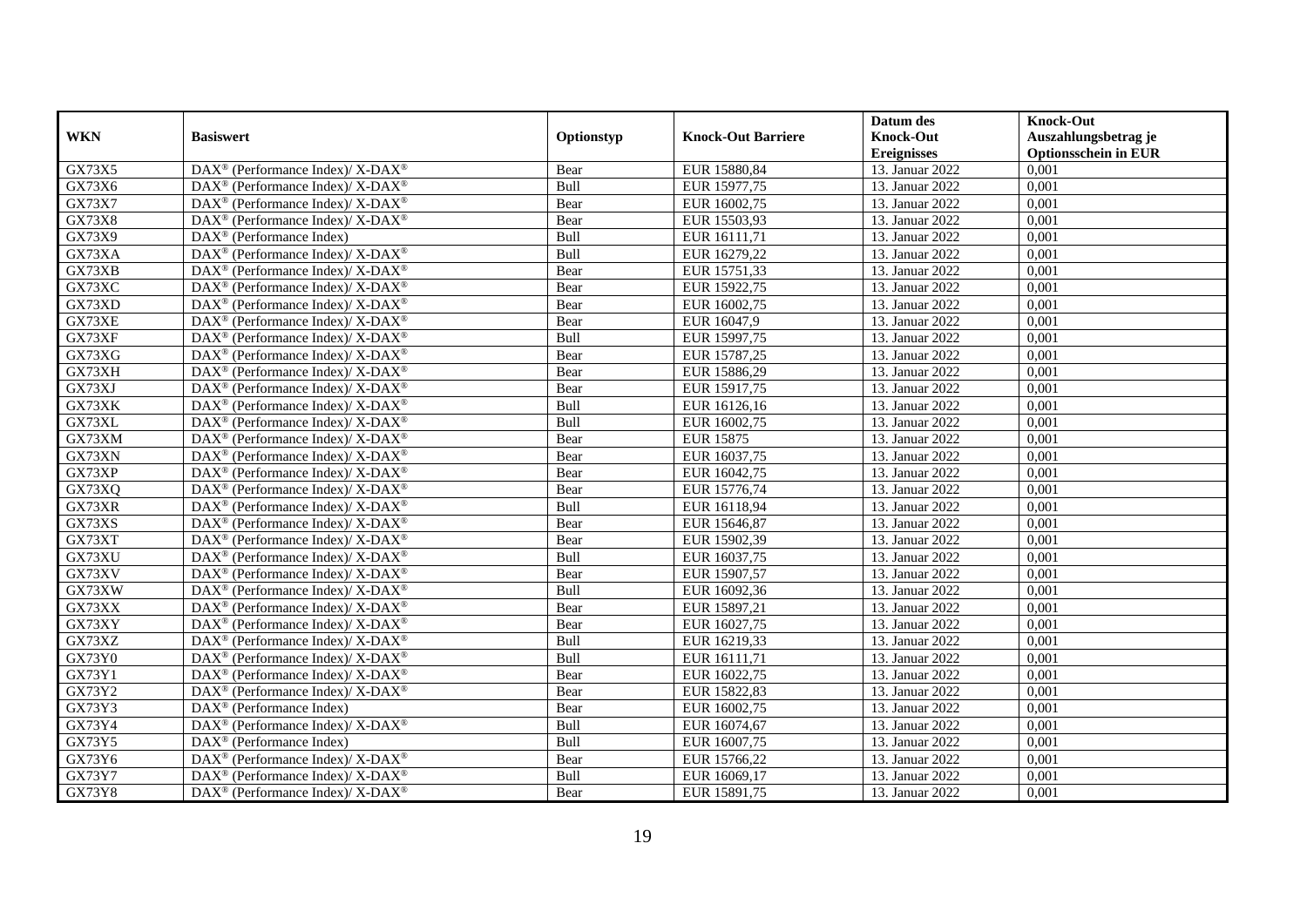|                     |                                                              |             |                           | Datum des          | <b>Knock-Out</b>            |
|---------------------|--------------------------------------------------------------|-------------|---------------------------|--------------------|-----------------------------|
| <b>WKN</b>          | <b>Basiswert</b>                                             | Optionstyp  | <b>Knock-Out Barriere</b> | <b>Knock-Out</b>   | Auszahlungsbetrag je        |
|                     |                                                              |             |                           | <b>Ereignisses</b> | <b>Optionsschein in EUR</b> |
| GX73Y9              | DAX <sup>®</sup> (Performance Index)/ X-DAX <sup>®</sup>     | Bear        | EUR 15942,75              | 13. Januar 2022    | 0,001                       |
| GX73YA              | $DAX^{\circledast}$ (Performance Index)/ X-DAX <sup>®</sup>  | Bear        | EUR 15937,75              | 13. Januar 2022    | 0,001                       |
| GX73YB              | DAX <sup>®</sup> (Performance Index)/ X-DAX <sup>®</sup>     | Bear        | EUR 15814,48              | 13. Januar 2022    | 0,001                       |
| GX73YC              | DAX <sup>®</sup> (Performance Index)/ X-DAX <sup>®</sup>     | Bear        | EUR 15551,58              | 13. Januar 2022    | 0,001                       |
| GX73YD              | $DAX^{\circledast}$ (Performance Index)/ X-DAX <sup>®</sup>  | Bear        | EUR 15806,12              | 13. Januar 2022    | 0,001                       |
| GX73YE              | DAX <sup>®</sup> (Performance Index)/ X-DAX <sup>®</sup>     | Bear        | EUR 16032,75              | 13. Januar 2022    | 0,001                       |
| GX73YF              | $DAX^{\circledR}$ (Performance Index)                        | <b>Bull</b> | EUR 16074,67              | 13. Januar 2022    | 0,001                       |
| GX73YG              | DAX <sup>®</sup> (Performance Index)/ X-DAX <sup>®</sup>     | Bear        | EUR 15932,75              | 13. Januar 2022    | 0,001                       |
| GX73YH              | DAX <sup>®</sup> (Performance Index)/ X-DAX <sup>®</sup>     | Bear        | EUR 15927,75              | 13. Januar 2022    | 0,001                       |
| GX73YJ              | $DAX^{\circledcirc}$ (Performance Index)/ X-DAX <sup>®</sup> | Bear        | EUR 16058,19              | 13. Januar 2022    | 0,001                       |
| GX73YK              | $DAX^{\circledast}$ (Performance Index)/ X-DAX <sup>®</sup>  | Bear        | EUR 15671,76              | 13. Januar 2022    | 0,001                       |
| GX73YL              | $\text{DAX}^{\textcircled{}}$ (Performance Index)            | Bull        | EUR 16189,96              | 13. Januar 2022    | 0,001                       |
| GX73YM              | $DAX^{\circledast}$ (Performance Index)/ X-DAX <sup>®</sup>  | Bear        | EUR 16058,19              | 13. Januar 2022    | 0,001                       |
| GX73YN              | $DAX^{\circledcirc}$ (Performance Index)/ X-DAX <sup>®</sup> | <b>Bull</b> | EUR 15992,75              | 13. Januar 2022    | 0.001                       |
| GX73YP              | $DAX^{\circledast}$ (Performance Index)/ X-DAX <sup>®</sup>  | Bear        | EUR 15982,75              | 13. Januar 2022    | 0,001                       |
| GX73YQ              | DAX <sup>®</sup> (Performance Index)/ X-DAX <sup>®</sup>     | Bear        | EUR 16053,04              | 13. Januar 2022    | 0,001                       |
| GX73YR              | DAX <sup>®</sup> (Performance Index)                         | Bear        | EUR 16042,75              | 13. Januar 2022    | 0,001                       |
| GX73YS              | $DAX^{\circledast}$ (Performance Index)                      | Bear        | EUR 15646,87              | 13. Januar 2022    | 0,001                       |
| GX73YT              | DAX <sup>®</sup> (Performance Index)/ X-DAX <sup>®</sup>     | Bear        | EUR 15977,75              | 13. Januar 2022    | 0,001                       |
| GX73YU              | DAX <sup>®</sup> (Performance Index)/ X-DAX <sup>®</sup>     | Bear        | EUR 15797,77              | 13. Januar 2022    | 0,001                       |
| GX73YV              | $DAX^{\circledast}$ (Performance Index)/ X-DAX <sup>®</sup>  | Bear        | EUR 15599,22              | 13. Januar 2022    | 0,001                       |
| GX73YW              | $DAX^{\circledcirc}$ (Performance Index)/ X-DAX <sup>®</sup> | Bear        | EUR 15856,97              | 13. Januar 2022    | 0,001                       |
| GX73YX              | $DAX^{\circledast}$ (Performance Index)/ X-DAX <sup>®</sup>  | Bear        | EUR 15844,24              | 13. Januar 2022    | 0,001                       |
| GX73YY              | DAX <sup>®</sup> (Performance Index)                         | Bull        | EUR 16219,33              | 13. Januar 2022    | 0,001                       |
| $G\overline{X73YZ}$ | $DAX^{\circledcirc}$ (Performance Index)                     | Bull        | EUR 16234,02              | 13. Januar 2022    | 0,001                       |
| <b>GX73Z0</b>       | DAX <sup>®</sup> (Performance Index)/ X-DAX <sup>®</sup>     | Bear        | EUR 15850,6               | 13. Januar 2022    | 0,001                       |
| GX73Z1              | DAX <sup>®</sup> (Performance Index)                         | Bear        | EUR 15987,75              | 13. Januar 2022    | 0,001                       |
| <b>GX73Z2</b>       | DAX <sup>®</sup> (Performance Index)/ X-DAX <sup>®</sup>     | Bear        | EUR 15837,11              | 13. Januar 2022    | 0,001                       |
| GX73Z3              | $DAX^{\circledast}$ (Performance Index)/ X-DAX <sup>®</sup>  | Bear        | EUR 15997,75              | 13. Januar 2022    | 0,001                       |
| GX73Z4              | DAX <sup>®</sup> (Performance Index)/ X-DAX <sup>®</sup>     | Bear        | EUR 15962,75              | 13. Januar 2022    | 0,001                       |
| GX73Z5              | NASDAQ-100 Index®                                            | Bull        | <b>USD 15898,17</b>       | 13. Januar 2022    | 0,001                       |
| GX73Z6              | DAX <sup>®</sup> (Performance Index)/ X-DAX <sup>®</sup>     | Bear        | EUR 15957,75              | 13. Januar 2022    | 0,001                       |
| <b>GX73Z7</b>       | DAX <sup>®</sup> (Performance Index)/ X-DAX <sup>®</sup>     | Bear        | EUR 15829,97              | 13. Januar 2022    | 0,001                       |
| <b>GX73Z8</b>       | NASDAQ-100 Index®                                            | Bull        | USD 16023,9               | 13. Januar 2022    | 0,001                       |
| GX73Z9              | NASDAQ-100 Index®                                            | Bull        | USD 16003,53              | 13. Januar 2022    | 0,001                       |
| GX73ZA              | $DAX^{\circledast}$ (Performance Index)/ X-DAX <sup>®</sup>  | Bear        | EUR 15967,75              | 13. Januar 2022    | 0,001                       |
| GX73ZB              | DAX <sup>®</sup> (Performance Index)/ X-DAX <sup>®</sup>     | Bear        | EUR 15972,75              | 13. Januar 2022    | 0,001                       |
| GX73ZC              | NASDAQ-100 Index®                                            | Bull        | USD 16139,77              | 13. Januar 2022    | 0,001                       |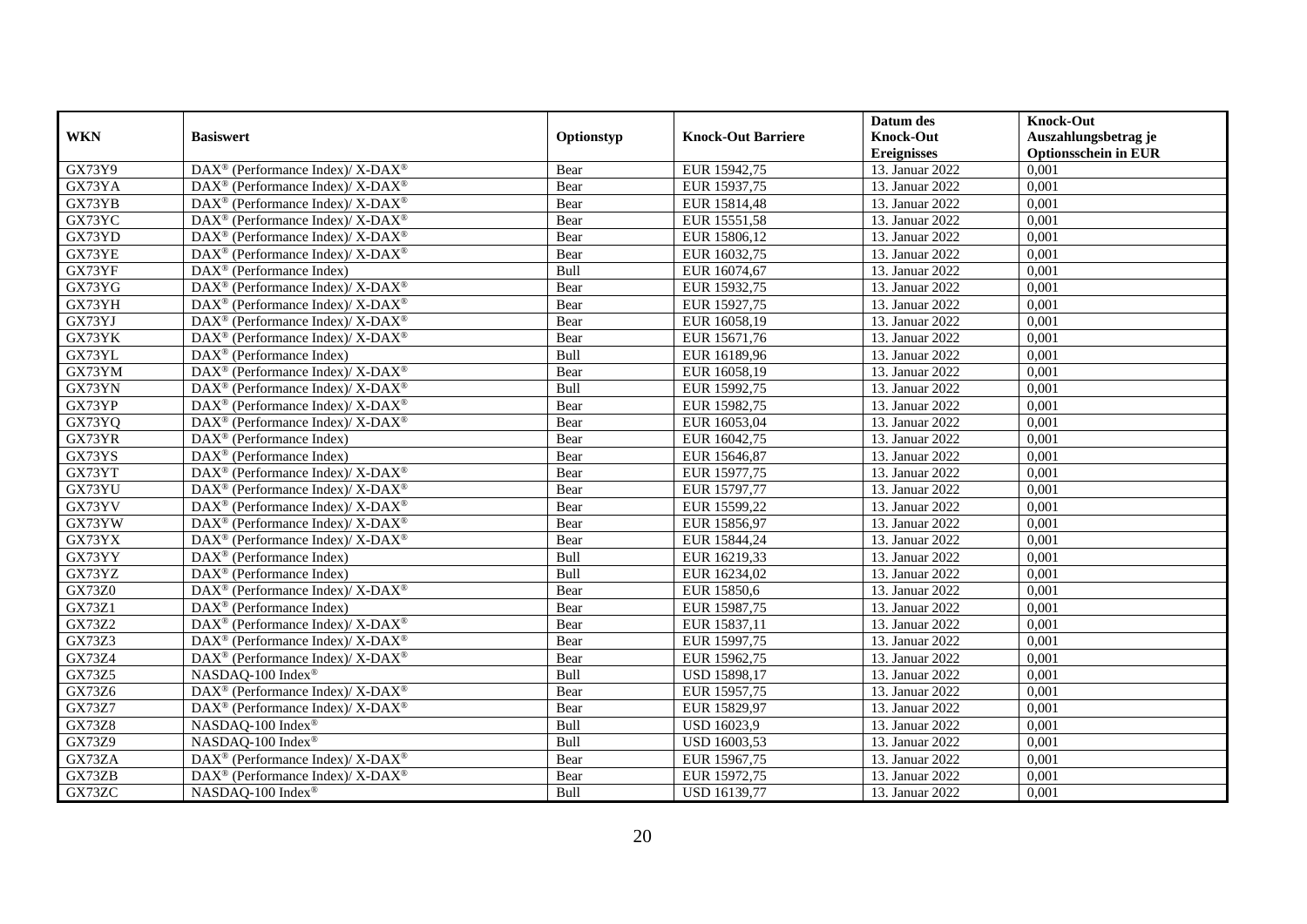|               |                                                                           |            |                           | Datum des          | <b>Knock-Out</b>            |
|---------------|---------------------------------------------------------------------------|------------|---------------------------|--------------------|-----------------------------|
| <b>WKN</b>    | <b>Basiswert</b>                                                          | Optionstyp | <b>Knock-Out Barriere</b> | <b>Knock-Out</b>   | Auszahlungsbetrag je        |
|               |                                                                           |            |                           | <b>Ereignisses</b> | <b>Optionsschein in EUR</b> |
| GX73ZD        | DAX <sup>®</sup> (Performance Index)/ X-DAX <sup>®</sup>                  | Bear       | EUR 15696,65              | 13. Januar 2022    | 0,001                       |
| GX73ZE        | $DAX^{\circledast}$ (Performance Index)/ $\overline{X-DAX^{\circledast}}$ | Bear       | EUR 15987,75              | 13. Januar 2022    | 0,001                       |
| GX73ZF        | NASDAQ-100 Index®                                                         | Bull       | USD 16395,89              | 13. Januar 2022    | 0,001                       |
| GX73ZG        | NASDAQ-100 Index®                                                         | Bull       | USD 15882,15              | 13. Januar 2022    | 0,001                       |
| GX73ZH        | DAX <sup>®</sup> (Performance Index)/ X-DAX <sup>®</sup>                  | Bear       | EUR 15869,17              | 13. Januar 2022    | 0,001                       |
| GX73ZJ        | NASDAQ-100 Index®                                                         | Bull       | USD 15948,19              | 13. Januar 2022    | 0,001                       |
| GX73ZK        | NASDAQ-100 Index®                                                         | Bull       | <b>USD 15874,31</b>       | 13. Januar 2022    | 0,001                       |
| GX73ZL        | NASDAQ-100 Index®                                                         | Bull       | USD 15890,16              | 13. Januar 2022    | 0,001                       |
| GX73ZM        | DAX <sup>®</sup> (Performance Index)/ X-DAX <sup>®</sup>                  | Bear       | EUR 15987,75              | 13. Januar 2022    | 0,001                       |
| GX73ZN        | NASDAQ-100 Index®                                                         | Bull       | USD 16080,92              | 13. Januar 2022    | 0,001                       |
| GX73ZP        | DAX <sup>®</sup> (Performance Index)/ X-DAX <sup>®</sup>                  | Bear       | EUR 15736,44              | 13. Januar 2022    | 0,001                       |
| GX73ZQ        | NASDAQ-100 Index®                                                         | Bull       | <b>USD 16198,4</b>        | 13. Januar 2022    | 0,001                       |
| GX73ZR        | NASDAQ-100 Index®                                                         | Bull       | <b>USD 15820,01</b>       | 13. Januar 2022    | 0,001                       |
| GX73ZS        | NASDAQ-100 Index®                                                         | Bull       | USD 16174,19              | 13. Januar 2022    | 0,001                       |
| GX73ZT        | NASDAQ-100 Index®                                                         | Bull       | <b>USD 16057,08</b>       | 13. Januar 2022    | 0,001                       |
| GX73ZU        | NASDAQ-100 Index®                                                         | Bull       | USD 16045,16              | 13. Januar 2022    | 0,001                       |
| GX73ZV        | NASDAQ-100 Index®                                                         | Bull       | <b>USD 15993,8</b>        | 13. Januar 2022    | 0,001                       |
| GX73ZW        | DAX <sup>®</sup> (Performance Index)/ X-DAX <sup>®</sup>                  | Bear       | EUR 15947,75              | 13. Januar 2022    | 0.001                       |
| GX73ZX        | DAX <sup>®</sup> (Performance Index)/ X-DAX <sup>®</sup>                  | Bear       | EUR 15992,75              | 13. Januar 2022    | 0,001                       |
| GX73ZY        | NASDAQ-100 Index®                                                         | Bull       | USD 15930,96              | 13. Januar 2022    | 0,001                       |
| GX73ZZ        | NASDAQ-100 Index®                                                         | Bull       | USD 15939,58              | 13. Januar 2022    | 0,001                       |
| GX7400        | NASDAQ-100 Index®                                                         | Bull       | USD 16246,84              | 13. Januar 2022    | 0,001                       |
| GX7401        | NASDAQ-100 Index®                                                         | Bull       | USD 16321,36              | 13. Januar 2022    | 0,001                       |
| GX7402        | NASDAQ-100 Index®                                                         | Bull       | <b>USD 15922,7</b>        | 13. Januar 2022    | 0,001                       |
| GX7403        | NASDAQ-100 Index®                                                         | Bull       | USD 15906,18              | 13. Januar 2022    | 0,001                       |
| GX7404        | NASDAQ-100 Index®                                                         | Bull       | USD 15974,97              | 13. Januar 2022    | 0,001                       |
| GX7405        | NASDAQ-100 Index®                                                         | Bull       | USD 15984,06              | 13. Januar 2022    | 0,001                       |
| GX7406        | NASDAQ-100 Index®                                                         | Bull       | USD 15866,47              | 13. Januar 2022    | 0,001                       |
| GX7407        | NASDAQ-100 Index®                                                         | Bull       | <b>USD 15835,41</b>       | 13. Januar 2022    | 0,001                       |
| GX7408        | NASDAQ-100 Index®                                                         | Bull       | USD 15914,44              | 13. Januar 2022    | 0,001                       |
| GX7409        | NASDAQ-100 Index®                                                         | Bull       | USD 15843,15              | 13. Januar 2022    | 0,001                       |
| <b>GX740A</b> | NASDAQ-100 Index®                                                         | Bull       | USD 16034,53              | 13. Januar 2022    | 0,001                       |
| <b>GX740B</b> | NASDAQ-100 Index®                                                         | Bull       | USD 15984,06              | 13. Januar 2022    | 0,001                       |
| <b>GX740C</b> | NASDAQ-100 Index®                                                         | Bull       | USD 16222,62              | 13. Januar 2022    | 0,001                       |
| <b>GX740D</b> | NASDAQ-100 Index®                                                         | Bull       | <b>USD 16069</b>          | 13. Januar 2022    | 0,001                       |
| <b>GX740E</b> | NASDAQ-100 Index®                                                         | Bull       | USD 15858,63              | 13. Januar 2022    | 0,001                       |
| <b>GX740F</b> | DAX <sup>®</sup> (Performance Index)/ X-DAX <sup>®</sup>                  | Bear       | EUR 15912,75              | 13. Januar 2022    | 0,001                       |
| <b>GX740G</b> | NASDAQ-100 Index®                                                         | Bull       | <b>USD 16108,68</b>       | 13. Januar 2022    | 0,001                       |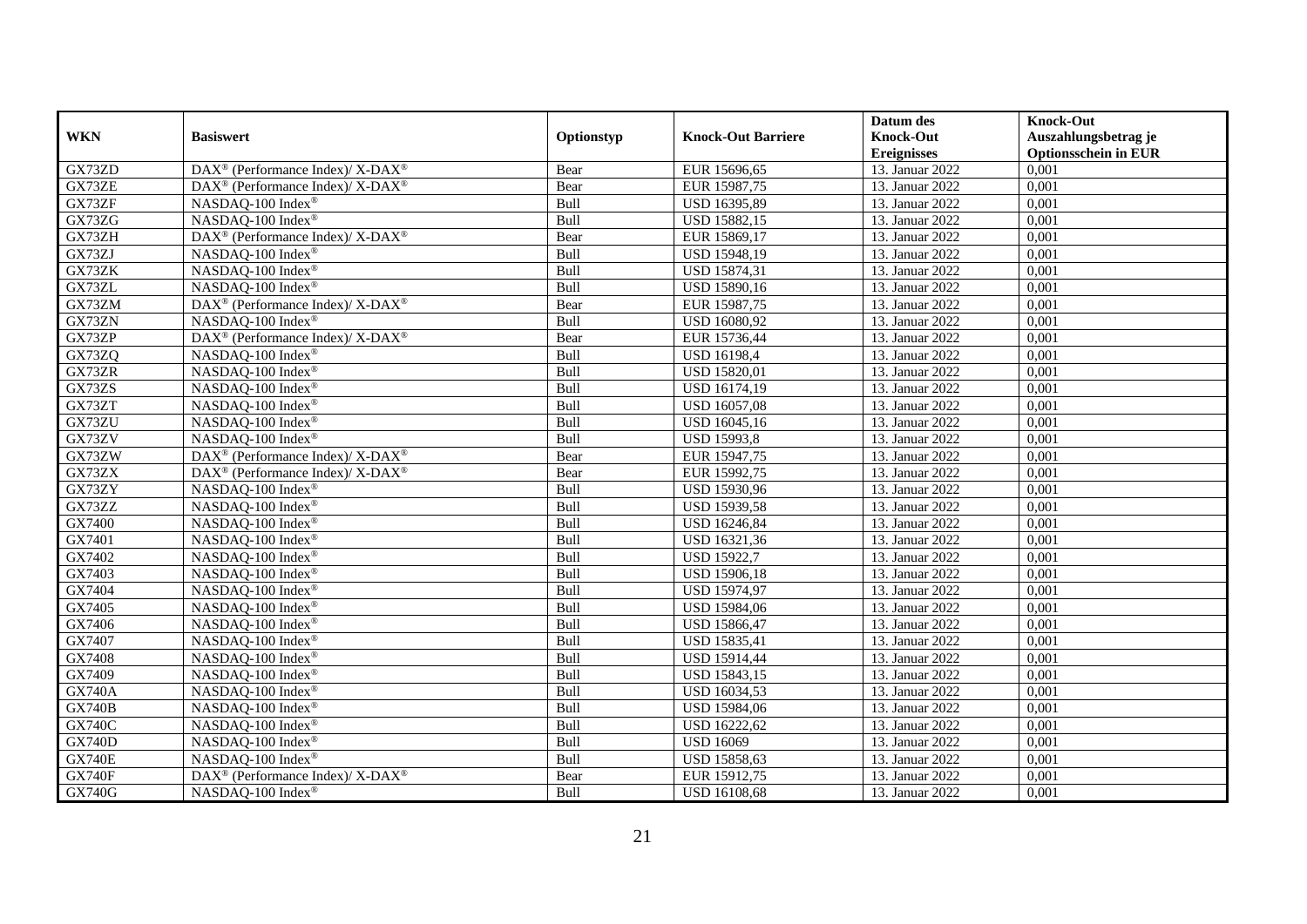|               |                                                             |            |                           | Datum des          | <b>Knock-Out</b>            |
|---------------|-------------------------------------------------------------|------------|---------------------------|--------------------|-----------------------------|
| <b>WKN</b>    | <b>Basiswert</b>                                            | Optionstyp | <b>Knock-Out Barriere</b> | <b>Knock-Out</b>   | Auszahlungsbetrag je        |
|               |                                                             |            |                           | <b>Ereignisses</b> | <b>Optionsschein in EUR</b> |
| <b>GX740H</b> | NASDAQ-100 Index®                                           | Bull       | USD 16122,56              | 13. Januar 2022    | 0,001                       |
| GX740J        | NASDAQ-100 Index®                                           | Bull       | <b>USD 15965,88</b>       | 13. Januar 2022    | 0,001                       |
| <b>GX740K</b> | NASDAQ-100 Index®                                           | Bull       | <b>USD 16094,8</b>        | 13. Januar 2022    | 0,001                       |
| <b>GX740L</b> | NASDAQ-100 Index®                                           | Bull       | USD 16470,42              | 13. Januar 2022    | 0,001                       |
| <b>GX740M</b> | NASDAQ-100 Index®                                           | Bear       | USD 15541,31              | 13. Januar 2022    | 0,001                       |
| <b>GX740N</b> | DAX <sup>®</sup> (Performance Index)/ X-DAX <sup>®</sup>    | Bull       | EUR 16234,02              | 13. Januar 2022    | 0,001                       |
| <b>GX740P</b> | NASDAO-100 Index®                                           | Bull       | USD 16013,27              | 13. Januar 2022    | 0,001                       |
| GX740Q        | NASDAQ-100 Index®                                           | Bear       | USD 15789,12              | 13. Januar 2022    | 0,001                       |
| <b>GX740R</b> | DAX <sup>®</sup> (Performance Index)/ X-DAX <sup>®</sup>    | Bear       | EUR 15952,75              | 13. Januar 2022    | 0,001                       |
| <b>GX740S</b> | $DAX^{\circledast}$ (Performance Index)/ X-DAX <sup>®</sup> | Bear       | EUR 15863,33              | 13. Januar 2022    | 0.001                       |
| <b>GX740T</b> | NASDAQ-100 Index®                                           | Bull       | USD 16156,98              | 13. Januar 2022    | 0,001                       |
| <b>GX740U</b> | NASDAQ-100 Index®                                           | Bull       | <b>USD 15827,71</b>       | 13. Januar 2022    | 0,001                       |
| <b>GX740V</b> | NASDAQ-100 Index®                                           | Bear       | USD 15401,85              | 13. Januar 2022    | 0,001                       |
| <b>GX740W</b> | NASDAQ-100 Index®                                           | Bear       | <b>USD 15654,88</b>       | 13. Januar 2022    | 0,001                       |
| <b>GX740X</b> | NASDAQ-100 Index®                                           | Bear       | USD 15781,31              | 13. Januar 2022    | 0,001                       |
| <b>GX740Y</b> | NASDAQ-100 Index®                                           | Bull       | USD 16080,92              | 13. Januar 2022    | 0,001                       |
| GX740Z        | NASDAQ-100 Index®                                           | Bear       | <b>USD 15510,2</b>        | 13. Januar 2022    | 0,001                       |
| GX7410        | NASDAQ-100 Index®                                           | Bear       | <b>USD 15527,53</b>       | 13. Januar 2022    | 0,001                       |
| GX7411        | NASDAQ-100 Index®                                           | Bear       | USD 15635,64              | 13. Januar 2022    | 0,001                       |
| GX7412        | NASDAQ-100 Index <sup>®</sup>                               | Bear       | USD 15625,15              | 13. Januar 2022    | 0,001                       |
| GX7413        | NASDAQ-100 Index®                                           | Bear       | USD 15765,67              | 13. Januar 2022    | 0,001                       |
| GX7414        | NASDAQ-100 Index®                                           | Bull       | USD 15850,89              | 13. Januar 2022    | 0,001                       |
| GX7415        | NASDAQ-100 Index®                                           | Bear       | USD 15360,81              | 13. Januar 2022    | 0,001                       |
| GX7416        | NASDAQ-100 Index®                                           | Bear       | <b>USD 15757,7</b>        | 13. Januar 2022    | 0,001                       |
| GX7417        | NASDAQ-100 Index®                                           | Bear       | USD 15691,49              | 13. Januar 2022    | 0,001                       |
| GX7418        | NASDAQ-100 Index®                                           | Bear       | USD 15827,71              | 13. Januar 2022    | 0,001                       |
| GX7419        | NASDAQ-100 Index®                                           | Bear       | USD 15645,26              | 13. Januar 2022    | 0,001                       |
| <b>GX741A</b> | NASDAQ-100 Index®                                           | Bear       | USD 15121,61              | 13. Januar 2022    | 0,001                       |
| <b>GX741B</b> | NASDAQ-100 Index®                                           | Bull       | <b>USD 15956,8</b>        | 13. Januar 2022    | 0,001                       |
| GX741C        | NASDAQ-100 Index <sup>®</sup>                               | Bear       | <b>USD 15426,41</b>       | 13. Januar 2022    | 0,001                       |
| GX741D        | NASDAQ-100 Index®                                           | Bear       | <b>USD 15804,58</b>       | 13. Januar 2022    | 0,001                       |
| <b>GX741E</b> | NASDAQ-100 Index®                                           | Bear       | USD 15812,31              | 13. Januar 2022    | 0,001                       |
| <b>GX741F</b> | NASDAQ-100 Index®                                           | Bear       | USD 15492,86              | 13. Januar 2022    | 0,001                       |
| GX741G        | NASDAQ-100 Index®                                           | Bear       | USD 15614,65              | 13. Januar 2022    | 0,001                       |
| GX741H        | NASDAQ-100 Index®                                           | Bear       | USD 15741,75              | 13. Januar 2022    | 0,001                       |
| GX741J        | NASDAQ-100 Index <sup>®</sup>                               | Bear       | USD 15568,87              | 13. Januar 2022    | 0,001                       |
| GX741K        | NASDAQ-100 Index®                                           | Bear       | USD 15733,54              | 13. Januar 2022    | 0,001                       |
| GX741L        | NASDAQ-100 Index®                                           | Bear       | <b>USD 15043,05</b>       | 13. Januar 2022    | 0,001                       |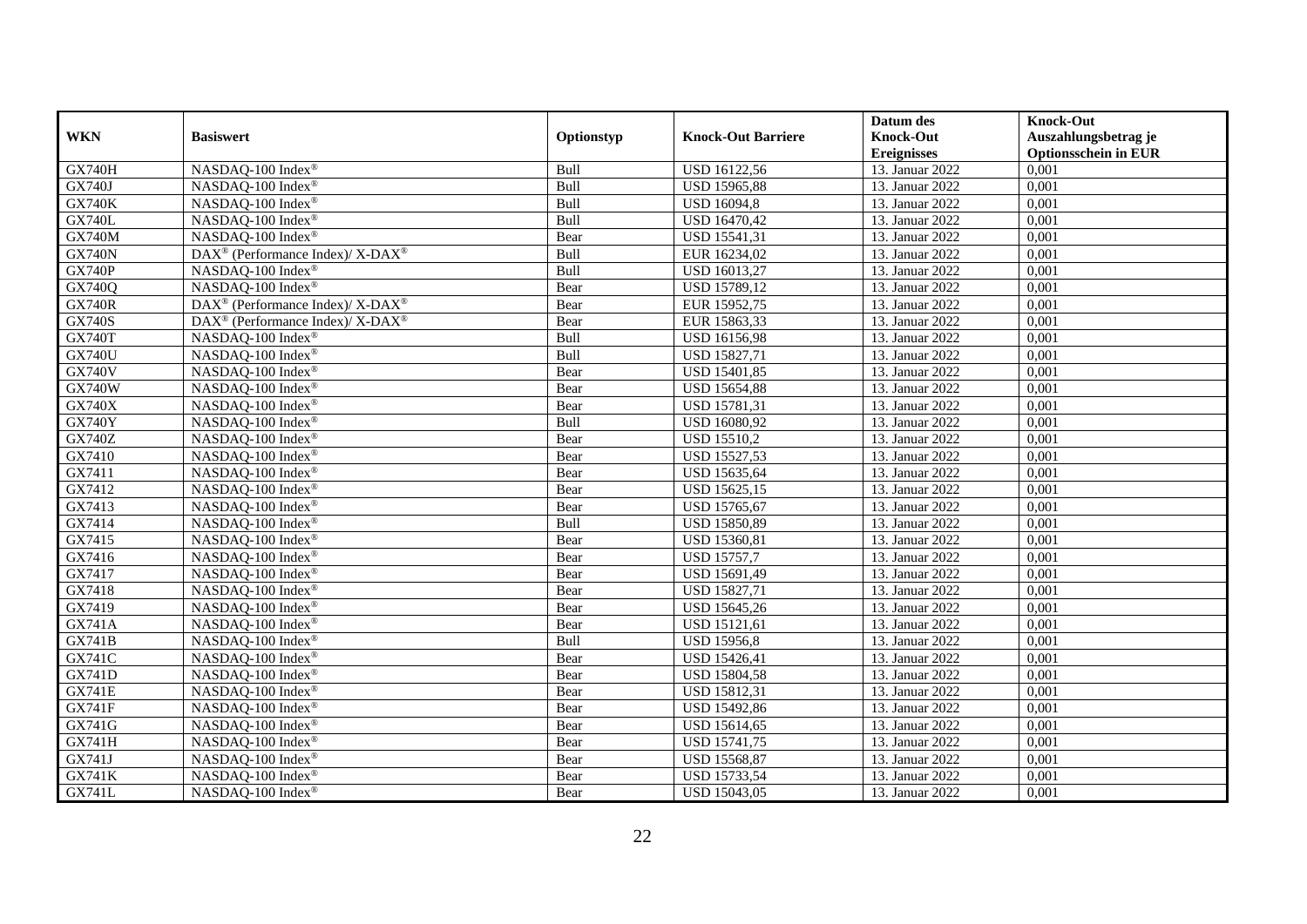|               |                                                          |            |                           | Datum des          | <b>Knock-Out</b>            |
|---------------|----------------------------------------------------------|------------|---------------------------|--------------------|-----------------------------|
| <b>WKN</b>    | <b>Basiswert</b>                                         | Optionstyp | <b>Knock-Out Barriere</b> | <b>Knock-Out</b>   | Auszahlungsbetrag je        |
|               |                                                          |            |                           | <b>Ereignisses</b> | <b>Optionsschein in EUR</b> |
| <b>GX741M</b> | NASDAQ-100 Index®                                        | Bear       | USD 15555,09              | 13. Januar 2022    | 0,001                       |
| <b>GX741N</b> | NASDAQ-100 Index®                                        | Bear       | USD 15725,33              | 13. Januar 2022    | 0,001                       |
| <b>GX741P</b> | NASDAQ-100 Index®                                        | Bear       | <b>USD 15278,73</b>       | 13. Januar 2022    | 0,001                       |
| GX741Q        | NASDAQ-100 Index®                                        | Bear       | USD 15592,4               | 13. Januar 2022    | 0,001                       |
| <b>GX741R</b> | NASDAQ-100 Index®                                        | Bear       | <b>USD 15717,12</b>       | 13. Januar 2022    | 0,001                       |
| <b>GX741S</b> | NASDAQ-100 Index®                                        | Bear       | <b>USD 15200,17</b>       | 13. Januar 2022    | 0,001                       |
| <b>GX741T</b> | NASDAQ-100 Index®                                        | Bear       | USD 15580,63              | 13. Januar 2022    | 0,001                       |
| GX741U        | NASDAQ-100 Index®                                        | Bear       | USD 15664,5               | 13. Januar 2022    | 0,001                       |
| <b>GX741V</b> | NASDAQ-100 Index®                                        | Bear       | USD 15673,5               | 13. Januar 2022    | 0,001                       |
| <b>GX741W</b> | NASDAQ-100 Index®                                        | Bear       | USD 15796,85              | 13. Januar 2022    | 0,001                       |
| GX741X        | NASDAQ-100 Index®                                        | Bear       | USD 15843,15              | 13. Januar 2022    | 0,001                       |
| <b>GX741Y</b> | NASDAQ-100 Index®                                        | Bear       | USD 15850,89              | 13. Januar 2022    | 0,001                       |
| GX741Z        | NASDAQ-100 Index®                                        | Bear       | USD 15773,49              | 13. Januar 2022    | 0,001                       |
| GX7420        | NASDAQ-100 Index®                                        | Bear       | USD 15319,77              | 13. Januar 2022    | 0.001                       |
| GX7421        | NASDAQ-100 Index®                                        | Bear       | USD 15700,04              | 13. Januar 2022    | 0,001                       |
| GX7422        | NASDAQ-100 Index®                                        | Bear       | USD 15835,41              | 13. Januar 2022    | 0,001                       |
| GX7423        | NASDAQ-100 Index®                                        | Bear       | USD 15450,97              | 13. Januar 2022    | 0,001                       |
| GX7424        | NASDAQ-100 Index®                                        | Bear       | USD 15749,73              | 13. Januar 2022    | 0,001                       |
| GX7425        | DAX <sup>®</sup> (Performance Index)/ X-DAX <sup>®</sup> | Bear       | EUR 15721,54              | 13. Januar 2022    | 0,001                       |
| GX7426        | NASDAQ-100 Index <sup>®</sup>                            | Bear       | USD 15820,01              | 13. Januar 2022    | 0,001                       |
| GX7427        | NASDAQ-100 Index®                                        | Bear       | USD 15604,16              | 13. Januar 2022    | 0,001                       |
| GX7428        | NASDAQ-100 Index®                                        | Bear       | <b>USD 15682,5</b>        | 13. Januar 2022    | 0,001                       |
| GX7429        | NASDAQ-100 Index®                                        | Bear       | <b>USD 15708,58</b>       | 13. Januar 2022    | 0,001                       |
| <b>GX742A</b> | NASDAQ-100 Index®                                        | Bear       | <b>USD 15475,53</b>       | 13. Januar 2022    | 0,001                       |
| <b>GX753J</b> | <b>CUREVAC NV</b>                                        | Bull       | <b>USD 26,54</b>          | 14. Januar 2022    | 0,001                       |
| <b>GX753L</b> | <b>CUREVAC NV</b>                                        | Bull       | <b>USD 25,57</b>          | 14. Januar 2022    | 0,001                       |
| <b>GX753W</b> | <b>CUREVAC NV</b>                                        | Bull       | <b>USD 26,92</b>          | 14. Januar 2022    | 0,001                       |
| <b>GX753Z</b> | Koninklijke Ahold Delhaize N.V.                          | Bull       | <b>EUR 30,45</b>          | 14. Januar 2022    | 0,001                       |
| GX754G        | <b>CUREVAC NV</b>                                        | Bull       | <b>USD 26,15</b>          | 14. Januar 2022    | 0,001                       |
| <b>GX754N</b> | Koninklijke Ahold Delhaize N.V.                          | Bull       | <b>EUR 30,66</b>          | 14. Januar 2022    | 0,001                       |
| <b>GX754T</b> | <b>CUREVAC NV</b>                                        | Bull       | <b>USD 26,73</b>          | 14. Januar 2022    | 0,001                       |
| GX7571        | Deutsche Telekom AG                                      | Bull       | <b>EUR 15,82</b>          | 14. Januar 2022    | 0,001                       |
| GX7592        | Covestro AG                                              | Bull       | <b>EUR 55,46</b>          | 14. Januar 2022    | 0,001                       |
| GX75DC        | Alstom S.A.                                              | Bull       | <b>EUR 33,4</b>           | 14. Januar 2022    | 0,001                       |
| GX75DE        | Alstom S.A.                                              | Bull       | <b>EUR 32,97</b>          | 14. Januar 2022    | 0,001                       |
| <b>GX75F8</b> | Crédit Agricole S.A.                                     | Bull       | <b>EUR 13,62</b>          | 14. Januar 2022    | 0,001                       |
| GX75FE        | Kion Group AG                                            | Bull       | EUR 92,18                 | 14. Januar 2022    | 0,001                       |
| GX75FG        | Kion Group AG                                            | Bull       | EUR 91,39                 | 14. Januar 2022    | 0,001                       |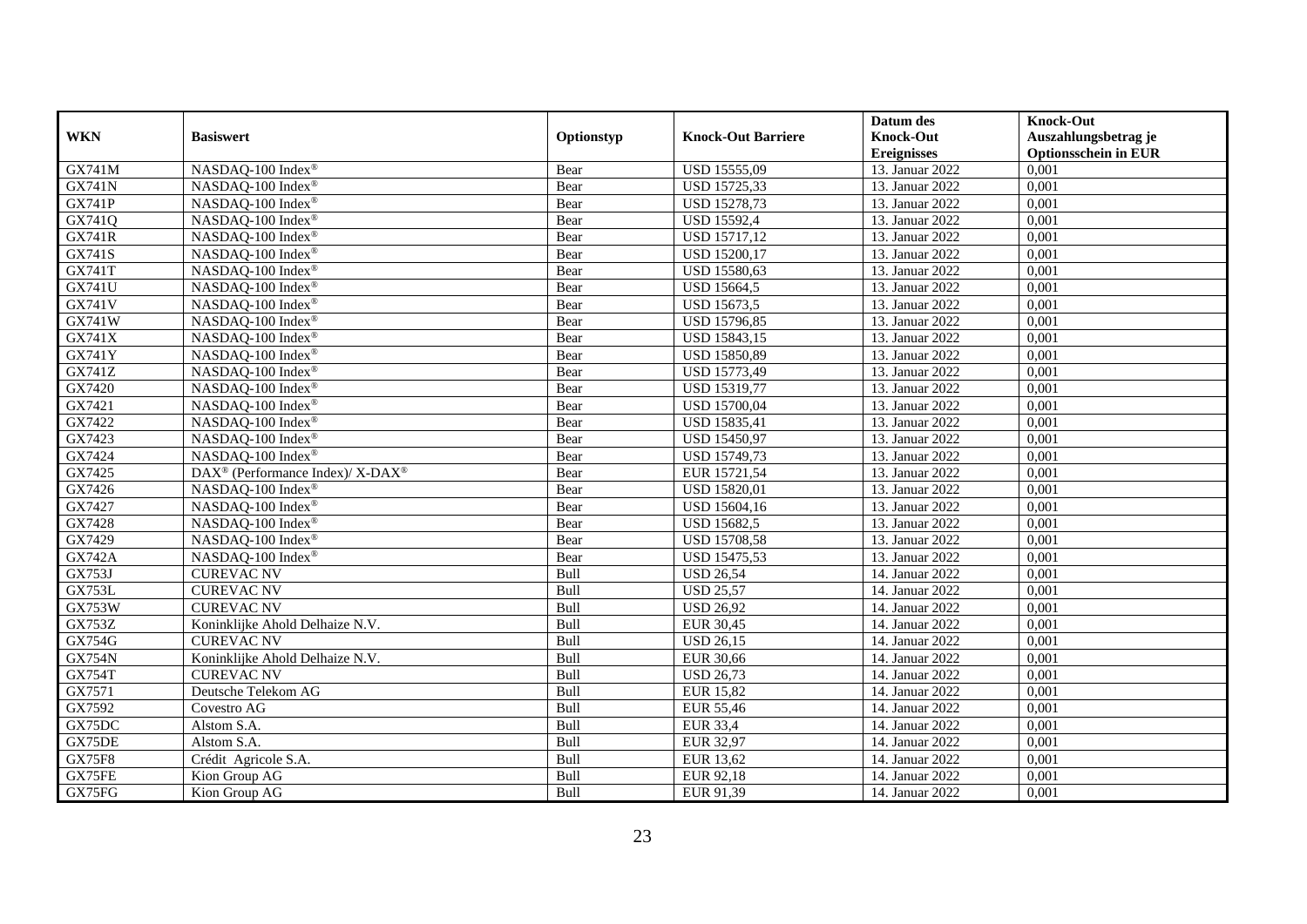|               |                                                         |            |                           | Datum des          | <b>Knock-Out</b>            |
|---------------|---------------------------------------------------------|------------|---------------------------|--------------------|-----------------------------|
| <b>WKN</b>    | <b>Basiswert</b>                                        | Optionstyp | <b>Knock-Out Barriere</b> | <b>Knock-Out</b>   | Auszahlungsbetrag je        |
|               |                                                         |            |                           | <b>Ereignisses</b> | <b>Optionsschein in EUR</b> |
| GX75GD        | <b>CUREVAC NV</b>                                       | Bull       | <b>USD 27,12</b>          | 14. Januar 2022    | 0,001                       |
| GX75GE        | <b>CUREVAC NV</b>                                       | Bull       | <b>USD 27,31</b>          | 14. Januar 2022    | 0,001                       |
| GX75GH        | <b>CUREVAC NV</b>                                       | Bull       | <b>USD 28,29</b>          | 14. Januar 2022    | 0,001                       |
| GX75GM        | <b>CUREVAC NV</b>                                       | Bull       | <b>USD 28,48</b>          | 14. Januar 2022    | 0,001                       |
| GX75GN        | <b>CUREVAC NV</b>                                       | Bull       | <b>USD 27,51</b>          | 14. Januar 2022    | 0,001                       |
| GX768C        | $\overline{\text{DAX}^{\otimes}}$ (Performance Index)   | Bull       | EUR 16069,82              | 14. Januar 2022    | 0,001                       |
| <b>GX768F</b> | $DAX^{\circledast}$ (Performance Index)                 | Bear       | EUR 15706,68              | 14. Januar 2022    | 0,001                       |
| <b>GX768G</b> | $DAX^{\circledR}$ (Performance Index)                   | Bear       | EUR 15964,82              | 14. Januar 2022    | 0,001                       |
| <b>GX768H</b> | $DAX^{\circledR}$ (Performance Index)                   | Bull       | EUR 16137,15              | 14. Januar 2022    | 0,001                       |
| GX768J        | $DAX^{\circledR}$ (Performance Index)                   | Bear       | EUR 15949,82              | 14. Januar 2022    | 0,001                       |
| <b>GX768K</b> | $\overline{\text{DAX}}^{\textcirc}$ (Performance Index) | Bear       | EUR 15898,08              | 14. Januar 2022    | 0,001                       |
| <b>GX768L</b> | $\overline{\text{DAX}^{\otimes}}$ (Performance Index)   | Bull       | EUR 16044,82              | 14. Januar 2022    | 0,001                       |
| GX768M        | $DAX^{\circledast}$ (Performance Index)                 | Bull       | EUR 16109,82              | 14. Januar 2022    | 0,001                       |
| <b>GX768N</b> | DAX <sup>®</sup> (Performance Index)                    | Bull       | EUR 16114,82              | 14. Januar 2022    | 0,001                       |
| <b>GX768P</b> | $DAX^{\circledast}$ (Performance Index)                 | Bull       | EUR 16172,94              | 14. Januar 2022    | 0,001                       |
| GX768Q        | $DAX^{\circledast}$ (Performance Index)                 | Bear       | EUR 15959,82              | 14. Januar 2022    | 0,001                       |
| GX768S        | $DAX^{\circledast}$ (Performance Index)                 | Bull       | EUR 16034,82              | 14. Januar 2022    | 0,001                       |
| <b>GX768T</b> | $\overline{\text{DAX}^{\otimes}}$ (Performance Index)   | Bull       | EUR 16079,82              | 14. Januar 2022    | 0,001                       |
| <b>GX768U</b> | $DAX^{\circledast}$ (Performance Index)                 | Bull       | EUR 16039,82              | 14. Januar 2022    | 0,001                       |
| <b>GX768V</b> | DAX <sup>®</sup> (Performance Index)                    | Bull       | EUR 16024,82              | 14. Januar 2022    | 0,001                       |
| GX768X        | DAX <sup>®</sup> (Performance Index)                    | Bull       | EUR 16099,82              | 14. Januar 2022    | 0,001                       |
| <b>GX768Y</b> | $\overline{\text{DAX}^{\otimes}}$ (Performance Index)   | Bear       | EUR 15824,99              | 14. Januar 2022    | 0,001                       |
| GX768Z        | $\text{DAX}^{\circledast}$ (Performance Index)          | Bull       | EUR 15974,82              | 14. Januar 2022    | 0,001                       |
| GX7690        | DAX <sup>®</sup> (Performance Index)                    | Bull       | EUR 16049,82              | 14. Januar 2022    | 0,001                       |
| GX7691        | $DAX^{\circledR}$ (Performance Index)                   | Bull       | EUR 16130,71              | 14. Januar 2022    | 0,001                       |
| GX7693        | $DAX^{\circledast}$ (Performance Index)                 | Bear       | EUR 15844,14              | 14. Januar 2022    | 0,001                       |
| GX7694        | DAX <sup>®</sup> (Performance Index)                    | Bull       | EUR 15949,82              | 14. Januar 2022    | 0,001                       |
| GX7695        | $DAX^{\circledcirc}$ (Performance Index)                | Bear       | EUR 15934,82              | 14. Januar 2022    | 0,001                       |
| GX7696        | $DAX^{\circledR}$ (Performance Index)                   | Bull       | EUR 16165,3               | 14. Januar 2022    | 0,001                       |
| GX7697        | $DAX^{\circledR}$ (Performance Index)                   | Bear       | EUR 15892,28              | 14. Januar 2022    | 0,001                       |
| GX7698        | DAX <sup>®</sup> (Performance Index)                    | Bear       | EUR 15919,82              | 14. Januar 2022    | 0,001                       |
| GX7699        | $\text{DAX}^{\otimes}$ (Performance Index)              | Bull       | EUR 15964,82              | 14. Januar 2022    | 0,001                       |
| <b>GX769A</b> | $\overline{\text{DAX}^{\otimes}}$ (Performance Index)   | Bull       | EUR 16014,82              | 14. Januar 2022    | 0,001                       |
| <b>GX769B</b> | $\text{DAX}^{\otimes}$ (Performance Index)              | Bear       | EUR 15801,84              | 14. Januar 2022    | 0,001                       |
| GX769C        | $\text{DAX}^{\otimes}$ (Performance Index)              | Bull       | EUR 16089,82              | 14. Januar 2022    | 0,001                       |
| GX769D        | $\text{DAX}^{\otimes}$ (Performance Index)              | Bull       | EUR 16282,74              | 14. Januar 2022    | 0,001                       |
| <b>GX769E</b> | $\text{DAX}^{\otimes}$ (Performance Index)              | Bull       | EUR 16143,6               | 14. Januar 2022    | 0,001                       |
| <b>GX769F</b> | $\text{DAX}^{\circledast}$ (Performance Index)          | Bear       | EUR 15663,28              | 14. Januar 2022    | 0,001                       |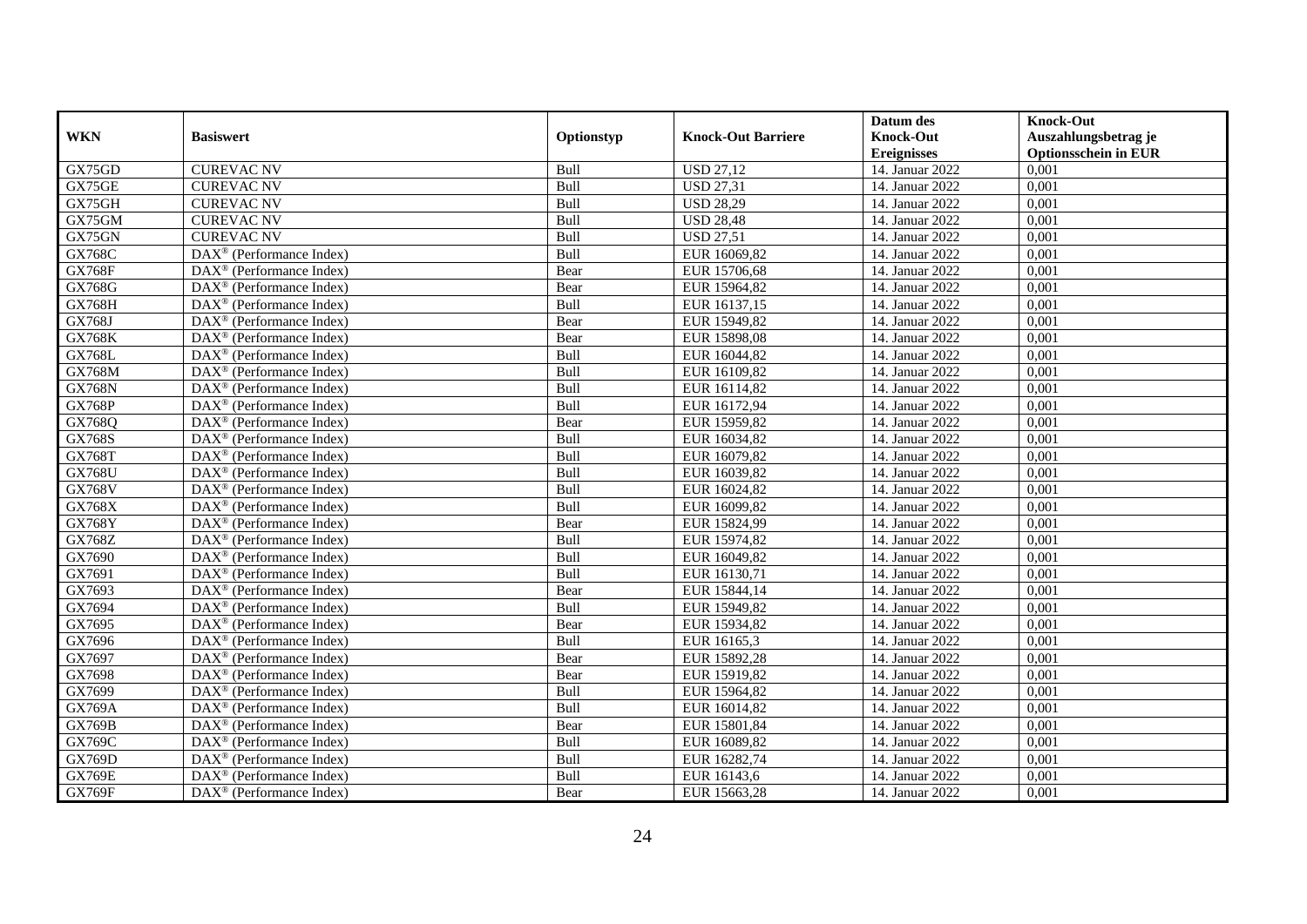|               |                                                         |            |                           | Datum des          | <b>Knock-Out</b>            |
|---------------|---------------------------------------------------------|------------|---------------------------|--------------------|-----------------------------|
| <b>WKN</b>    | <b>Basiswert</b>                                        | Optionstyp | <b>Knock-Out Barriere</b> | <b>Knock-Out</b>   | Auszahlungsbetrag je        |
|               |                                                         |            |                           | <b>Ereignisses</b> | <b>Optionsschein in EUR</b> |
| GX769G        | DAX <sup>®</sup> (Performance Index)                    | Bull       | EUR 16104,82              | 14. Januar 2022    | 0,001                       |
| <b>GX769H</b> | $DAX^{\circledast}$ (Performance Index)                 | Bear       | EUR 15619,87              | 14. Januar 2022    | 0,001                       |
| GX769J        | $DAX^{\circledcirc}$ (Performance Index)                | Bull       | EUR 15999,82              | 14. Januar 2022    | 0,001                       |
| <b>GX769K</b> | $\text{DAX}^{\otimes}$ (Performance Index)              | Bull       | EUR 16214,81              | 14. Januar 2022    | 0,001                       |
| GX769L        | $\text{DAX}^{\circledast}$ (Performance Index)          | Bull       | EUR 16182,43              | 14. Januar 2022    | 0,001                       |
| <b>GX769M</b> | $DAX^{\circledR}$ (Performance Index)                   | Bear       | EUR 15944,82              | 14. Januar 2022    | 0,001                       |
| <b>GX769N</b> | $DAX^{\circledR}$ (Performance Index)                   | Bull       | EUR 15969,82              | 14. Januar 2022    | 0,001                       |
| GX769Q        | DAX <sup>®</sup> (Performance Index)                    | Bull       | EUR 16191,93              | 14. Januar 2022    | 0,001                       |
| GX769T        | $DAX^{\circledast}$ (Performance Index)                 | Bull       | EUR 15994,82              | 14. Januar 2022    | 0,001                       |
| <b>GX769U</b> | $\overline{\text{DAX}^{\otimes}}$ (Performance Index)   | Bear       | EUR 15788,27              | 14. Januar 2022    | 0,001                       |
| GX769V        | $\overline{\text{DAX}^{\otimes}}$ (Performance Index)   | Bull       | EUR 16009,82              | 14. Januar 2022    | 0,001                       |
| GX769W        | DAX <sup>®</sup> (Performance Index)                    | Bull       | EUR 16074,82              | 14. Januar 2022    | 0,001                       |
| GX769X        | $\text{DAX}^{\otimes}$ (Performance Index)              | Bull       | EUR 16029,82              | 14. Januar 2022    | 0,001                       |
| GX769Y        | DAX <sup>®</sup> (Performance Index)                    | Bear       | EUR 15873,48              | 14. Januar 2022    | 0.001                       |
| GX769Z        | DAX <sup>®</sup> (Performance Index)                    | Bear       | EUR 15969,82              | 14. Januar 2022    | 0,001                       |
| GX76A0        | $\overline{\text{DAX}}^{\textcirc}$ (Performance Index) | Bear       | EUR 15954,82              | 14. Januar 2022    | 0,001                       |
| <b>GX76A1</b> | DAX <sup>®</sup> (Performance Index)                    | Bear       | EUR 15851,76              | 14. Januar 2022    | 0,001                       |
| GX76A2        | $\text{DAX}^{\otimes}$ (Performance Index)              | Bull       | EUR 16004,82              | 14. Januar 2022    | 0,001                       |
| GX76A3        | $DAX^{\circledast}$ (Performance Index)                 | Bear       | EUR 15924,82              | 14. Januar 2022    | 0,001                       |
| GX76A4        | $\text{DAX}^{\otimes}$ (Performance Index)              | Bull       | EUR 16172,94              | 14. Januar 2022    | 0,001                       |
| GX76A5        | $\text{DAX}^{\otimes}$ (Performance Index)              | Bull       | EUR 16054,82              | 14. Januar 2022    | 0,001                       |
| GX76A6        | $DAX^{\circledcirc}$ (Performance Index)                | Bear       | EUR 15576,47              | 14. Januar 2022    | 0,001                       |
| <b>GX76A7</b> | $DAX^{\circledast}$ (Performance Index)                 | Bull       | EUR 16084,82              | 14. Januar 2022    | 0,001                       |
| <b>GX76A8</b> | DAX <sup>®</sup> (Performance Index)                    | Bull       | EUR 16157,67              | 14. Januar 2022    | 0,001                       |
| GX76A9        | $DAX^{\circledR}$ (Performance Index)                   | Bull       | EUR 15984,82              | 14. Januar 2022    | 0,001                       |
| GX76AA        | $DAX^{\circledast}$ (Performance Index)                 | Bull       | EUR 16114,82              | 14. Januar 2022    | 0,001                       |
| GX76AB        | $\overline{\text{DAX}^{\otimes}}$ (Performance Index)   | Bull       | EUR 16094,82              | 14. Januar 2022    | 0,001                       |
| GX76AC        | DAX <sup>®</sup> (Performance Index)                    | Bull       | EUR 16201,43              | 14. Januar 2022    | 0,001                       |
| GX76AD        | $DAX^{\circledast}$ (Performance Index)                 | Bear       | EUR 15774,7               | 14. Januar 2022    | 0,001                       |
| GX76AE        | $DAX^{\circledast}$ (Performance Index)                 | Bear       | EUR 15879,98              | 14. Januar 2022    | 0,001                       |
| GX76AF        | $DAX^{\circledast}$ (Performance Index)                 | Bear       | EUR 15729,35              | 14. Januar 2022    | 0,001                       |
| GX76AG        | DAX <sup>®</sup> (Performance Index)                    | Bear       | EUR 15752,03              | 14. Januar 2022    | 0,001                       |
| GX76AH        | $DAX^{\circledR}$ (Performance Index)                   | Bull       | EUR 16323,91              | 14. Januar 2022    | 0,001                       |
| GX76AJ        | $DAX^{\circledast}$ (Performance Index)                 | Bull       | EUR 16059,82              | 14. Januar 2022    | 0,001                       |
| GX76AK        | $\text{DAX}^{\otimes}$ (Performance Index)              | Bull       | EUR 16150,04              | 14. Januar 2022    | 0,001                       |
| GX76AL        | $\text{DAX}^{\otimes}$ (Performance Index)              | Bear       | EUR 15914,5               | 14. Januar 2022    | 0,001                       |
| GX76AM        | $\text{DAX}^{\otimes}$ (Performance Index)              | Bull       | EUR 16064,82              | 14. Januar 2022    | 0,001                       |
| GX76AN        | $\text{DAX}^{\circledast}$ (Performance Index)          | Bull       | EUR 16054,82              | 14. Januar 2022    | 0,001                       |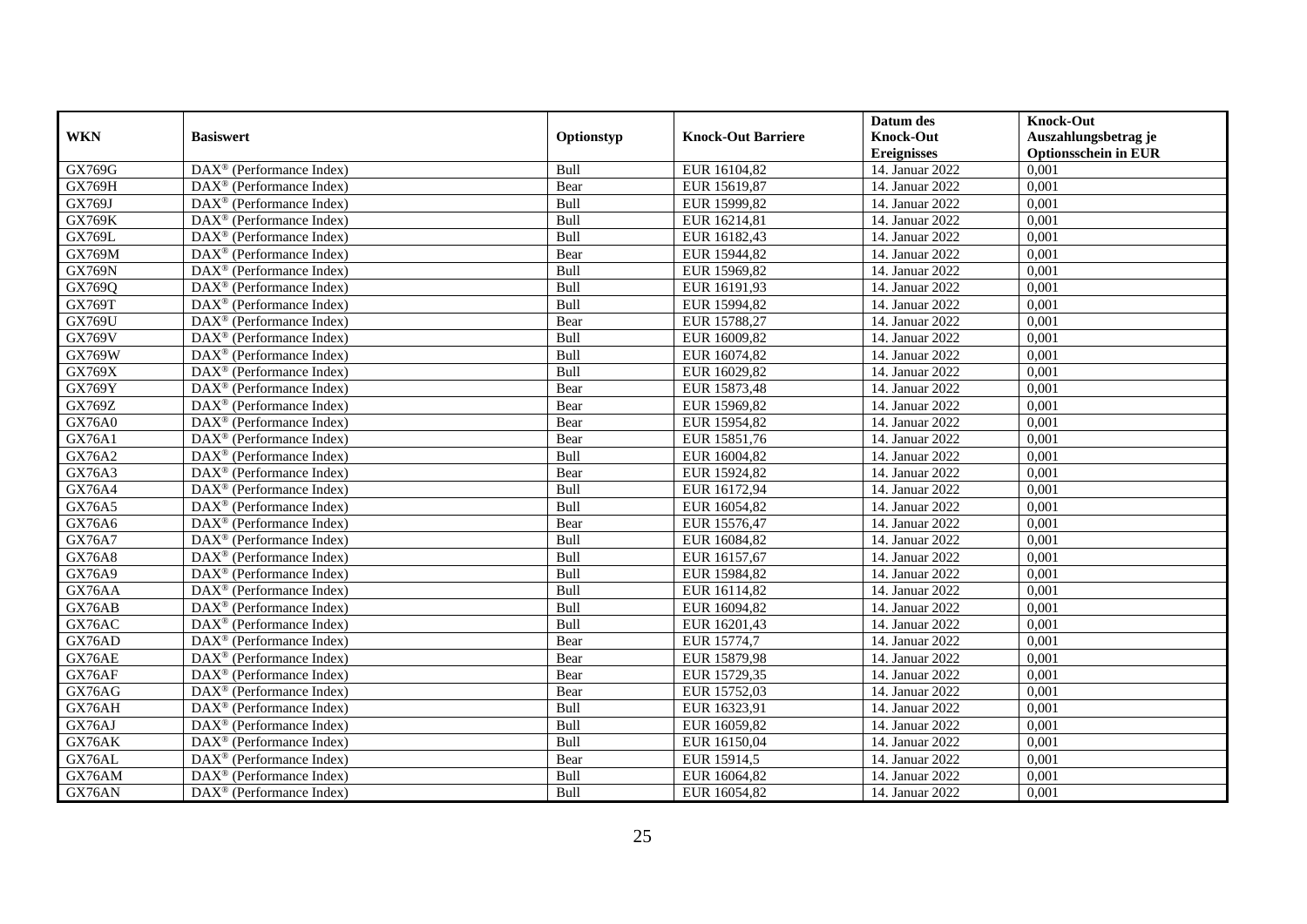|               |                                                                           |                    |                           | Datum des          | <b>Knock-Out</b>            |
|---------------|---------------------------------------------------------------------------|--------------------|---------------------------|--------------------|-----------------------------|
| <b>WKN</b>    | <b>Basiswert</b>                                                          | Optionstyp         | <b>Knock-Out Barriere</b> | <b>Knock-Out</b>   | Auszahlungsbetrag je        |
|               |                                                                           |                    |                           | <b>Ereignisses</b> | <b>Optionsschein in EUR</b> |
| GX76AP        | DAX <sup>®</sup> (Performance Index)/ X-DAX <sup>®</sup>                  | Bull               | EUR 16004,82              | 14. Januar 2022    | 0,001                       |
| GX76AQ        | $\text{DAX}^{\circledast}$ (Performance Index)                            | Bull               | EUR 15989,82              | 14. Januar 2022    | 0,001                       |
| GX76AR        | $DAX^{\circledast}$ (Performance Index)/ X-DAX <sup>®</sup>               | Bull               | EUR 16130,71              | 14. Januar 2022    | 0,001                       |
| GX76AT        | $\text{DAX}^{\otimes}$ (Performance Index)                                | Bull               | EUR 15944,82              | 14. Januar 2022    | 0,001                       |
| GX76AU        | $DAX^{\circledast}$ (Performance Index)/ $\overline{X-DAX^{\circledast}}$ | Bull               | EUR 16172,94              | 14. Januar 2022    | 0,001                       |
| GX76AV        | DAX <sup>®</sup> (Performance Index)/ X-DAX <sup>®</sup>                  | Bull               | EUR 16039,82              | 14. Januar 2022    | 0,001                       |
| GX76AW        | $DAX^{\circledast}$ (Performance Index)/ X-DAX <sup>®</sup>               | Bull               | EUR 16172,94              | 14. Januar 2022    | 0,001                       |
| GX76AX        | $\text{DAX}^{\otimes}$ (Performance Index)                                | Bull               | EUR 15959,82              | 14. Januar 2022    | 0,001                       |
| GX76AY        | $\text{DAX}^{\otimes}$ (Performance Index)                                | Bull               | EUR 16130,71              | 14. Januar 2022    | 0,001                       |
| GX76AZ        | $\text{DAX}^{\circledast}$ (Performance Index)                            | Bear               | EUR 15939,82              | 14. Januar 2022    | 0,001                       |
| <b>GX76B0</b> | $DAX^{\circledast}$ (Performance Index)/ $\overline{X-DAX^{\circledast}}$ | Bull               | EUR 16130,71              | 14. Januar 2022    | 0,001                       |
| <b>GX76B1</b> | DAX <sup>®</sup> (Performance Index)/ X-DAX <sup>®</sup>                  | Bull               | EUR 16034,82              | 14. Januar 2022    | 0,001                       |
| GX76B2        | $DAX^{\circledast}$ (Performance Index)/ X-DAX <sup>®</sup>               | Bull               | EUR 16143,6               | 14. Januar 2022    | 0,001                       |
| GX76B3        | $DAX^{\circledR}$ (Performance Index)                                     | Bear               | EUR 15903,87              | 14. Januar 2022    | 0,001                       |
| GX76B4        | $DAX^{\circledast}$ (Performance Index)/ X-DAX <sup>®</sup>               | Bull               | EUR 16137,15              | 14. Januar 2022    | 0,001                       |
| GX76B5        | DAX <sup>®</sup> (Performance Index)/ X-DAX <sup>®</sup>                  | Bull               | EUR 16150,04              | 14. Januar 2022    | 0,001                       |
| GX76B6        | $DAX^{\circledast}$ (Performance Index)/ X-DAX <sup>®</sup>               | Bull               | EUR 16157,67              | 14. Januar 2022    | 0,001                       |
| GX76B7        | $DAX^{\circledcirc}$ (Performance Index)/ X-DAX <sup>®</sup>              | Bull               | EUR 16044,82              | 14. Januar 2022    | 0,001                       |
| GX76B8        | $\text{DAX}^{\circledast}$ (Performance Index)                            | Bull               | EUR 16241,56              | 14. Januar 2022    | 0,001                       |
| GX76B9        | DAX <sup>®</sup> (Performance Index)/ X-DAX <sup>®</sup>                  | $\overline{B}$ ull | EUR 16014,82              | 14. Januar 2022    | 0,001                       |
| GX76BA        | $DAX^{\circledast}$ (Performance Index)/ X-DAX <sup>®</sup>               | Bull               | EUR 16009,82              | 14. Januar 2022    | 0,001                       |
| GX76BB        | $DAX^{\circledast}$ (Performance Index)/ X-DAX <sup>®</sup>               | Bull               | EUR 16282,74              | 14. Januar 2022    | 0,001                       |
| GX76BC        | DAX <sup>®</sup> (Performance Index)/ X-DAX <sup>®</sup>                  | Bull               | EUR 16165,3               | 14. Januar 2022    | 0,001                       |
| GX76BD        | $DAX^{\circledast}$ (Performance Index)/ X-DAX <sup>®</sup>               | Bull               | EUR 15959,82              | 14. Januar 2022    | 0,001                       |
| GX76BE        | $DAX^{\circledcirc}$ (Performance Index)/ X-DAX <sup>®</sup>              | Bull               | EUR 16089,82              | 14. Januar 2022    | 0,001                       |
| GX76BF        | $DAX^{\circledast}$ (Performance Index)/ X-DAX <sup>®</sup>               | Bull               | EUR 16084,82              | 14. Januar 2022    | 0,001                       |
| GX76BG        | DAX <sup>®</sup> (Performance Index)/ X-DAX <sup>®</sup>                  | Bull               | EUR 16024,82              | 14. Januar 2022    | 0,001                       |
| GX76BH        | DAX <sup>®</sup> (Performance Index)/ X-DAX <sup>®</sup>                  | Bull               | EUR 15949,82              | 14. Januar 2022    | 0,001                       |
| GX76BJ        | $DAX^{\circledast}$ (Performance Index)/ X-DAX <sup>®</sup>               | Bull               | EUR 15954,82              | 14. Januar 2022    | 0,001                       |
| GX76BK        | $DAX^{\circledast}$ (Performance Index)/ X-DAX <sup>®</sup>               | Bull               | EUR 16019,82              | 14. Januar 2022    | 0,001                       |
| GX76BL        | $DAX^{\circledast}$ (Performance Index)/ X-DAX <sup>®</sup>               | Bull               | EUR 15944,82              | 14. Januar 2022    | 0,001                       |
| GX76BM        | $DAX^{\circledast}$ (Performance Index)/ X-DAX <sup>®</sup>               | Bull               | EUR 16079,82              | 14. Januar 2022    | 0,001                       |
| GX76BN        | $DAX^{\circledR}$ (Performance Index)                                     | Bull               | EUR 16365,09              | 14. Januar 2022    | 0,001                       |
| GX76BP        | DAX <sup>®</sup> (Performance Index)/ X-DAX <sup>®</sup>                  | Bull               | EUR 16074,82              | 14. Januar 2022    | 0,001                       |
| GX76BQ        | DAX <sup>®</sup> (Performance Index)/ X-DAX <sup>®</sup>                  | Bull               | EUR 16214,81              | 14. Januar 2022    | 0,001                       |
| GX76BR        | $\text{DAX}^{\circledast}$ (Performance Index)/ X-DAX <sup>®</sup>        | Bull               | EUR 16182,43              | 14. Januar 2022    | 0,001                       |
| GX76BS        | DAX <sup>®</sup> (Performance Index)/ X-DAX <sup>®</sup>                  | Bull               | EUR 16191,93              | 14. Januar 2022    | 0,001                       |
| GX76BT        | $DAX^{\circledast}$ (Performance Index)/ X-DAX <sup>®</sup>               | Bull               | EUR 16059,82              | 14. Januar 2022    | 0,001                       |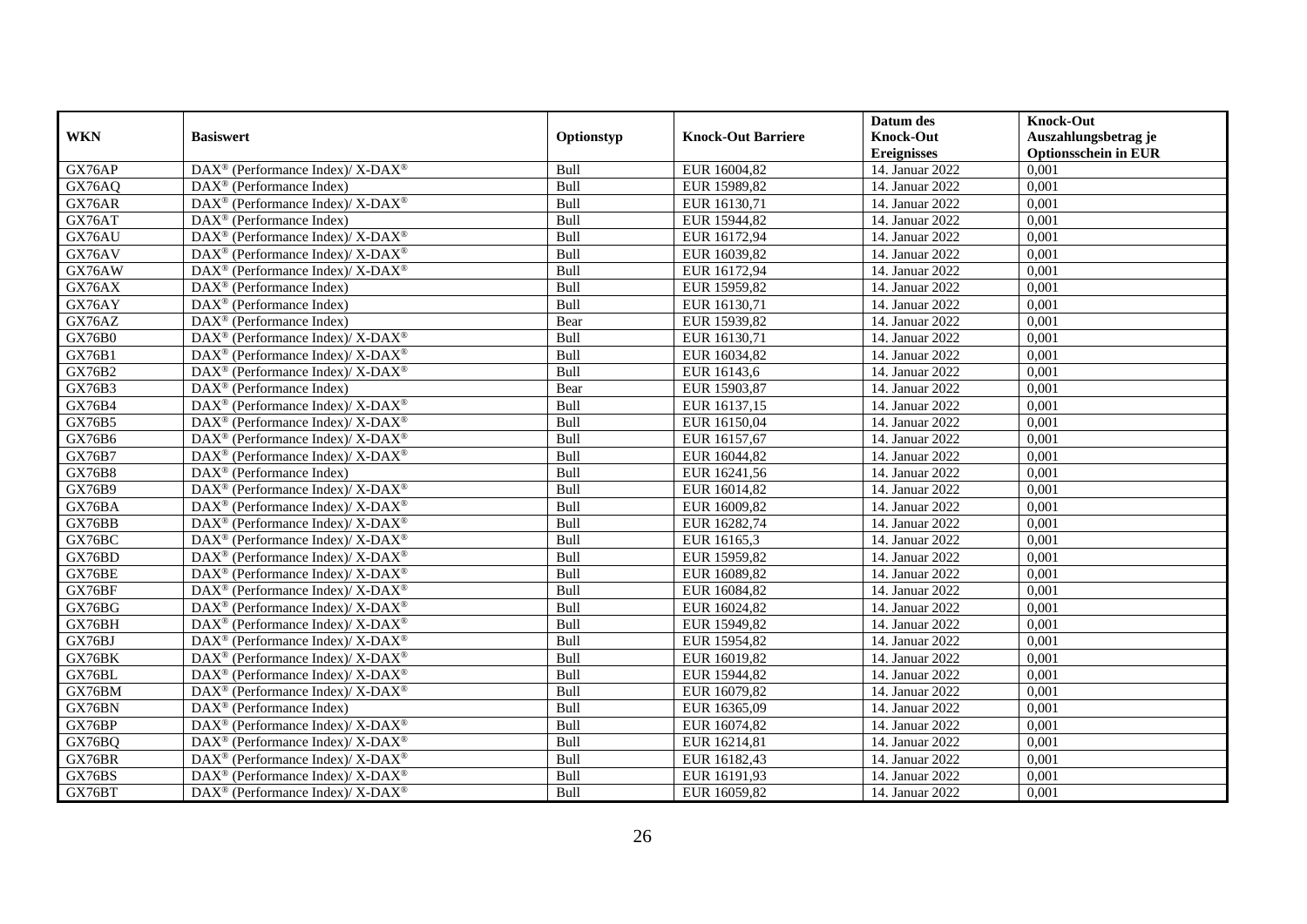|               |                                                                                         |            |                           | Datum des          | <b>Knock-Out</b>            |
|---------------|-----------------------------------------------------------------------------------------|------------|---------------------------|--------------------|-----------------------------|
| <b>WKN</b>    | <b>Basiswert</b>                                                                        | Optionstyp | <b>Knock-Out Barriere</b> | <b>Knock-Out</b>   | Auszahlungsbetrag je        |
|               |                                                                                         |            |                           | <b>Ereignisses</b> | <b>Optionsschein in EUR</b> |
| GX76BU        | DAX <sup>®</sup> (Performance Index)/ X-DAX <sup>®</sup>                                | Bull       | EUR 16054,82              | 14. Januar 2022    | 0,001                       |
| GX76BV        | $DAX^{\circledast}$ (Performance Index)/ X-DAX <sup>®</sup>                             | Bull       | EUR 16049,82              | 14. Januar 2022    | 0,001                       |
| GX76BW        | $DAX^{\circledcirc}$ (Performance Index)                                                | Bear       | EUR 15866,98              | 14. Januar 2022    | 0,001                       |
| GX76BX        | DAX <sup>®</sup> (Performance Index)/ X-DAX <sup>®</sup>                                | Bull       | EUR 15994,82              | 14. Januar 2022    | 0,001                       |
| GX76BY        | DAX <sup>®</sup> (Performance Index)/ X-DAX <sup>®</sup>                                | Bull       | EUR 16114,82              | 14. Januar 2022    | 0,001                       |
| GX76BZ        | DAX <sup>®</sup> (Performance Index)/ X-DAX <sup>®</sup>                                | Bull       | EUR 16054,82              | 14. Januar 2022    | 0,001                       |
| <b>GX76C0</b> | $DAX^{\circledcirc}$ (Performance Index)/ X-DAX <sup>®</sup>                            | Bull       | EUR 16029,82              | 14. Januar 2022    | 0,001                       |
| GX76C1        | $DAX^{\circledast}$ (Performance Index)/ X-DAX <sup>®</sup>                             | Bull       | EUR 15984,82              | 14. Januar 2022    | 0,001                       |
| GX76C2        | $DAX^{\circledast}$ (Performance Index)                                                 | Bull       | EUR 16120,12              | 14. Januar 2022    | 0,001                       |
| GX76C3        | DAX <sup>®</sup> (Performance Index)/ X-DAX <sup>®</sup>                                | Bull       | EUR 16114,82              | 14. Januar 2022    | 0,001                       |
| GX76C5        | $DAX^{\circledast}$ (Performance Index)/ X-DAX <sup>®</sup>                             | Bull       | EUR 16241,56              | 14. Januar 2022    | 0,001                       |
| GX76C6        | $\overline{\text{DAX}^{\otimes}}$ (Performance Index)                                   | Bear       | EUR 15886,48              | 14. Januar 2022    | 0,001                       |
| GX76C7        | $\text{DAX}^{\otimes}$ (Performance Index)                                              | Bull       | EUR 15979,82              | 14. Januar 2022    | 0,001                       |
| GX76C8        | DAX <sup>®</sup> (Performance Index)/ X-DAX <sup>®</sup>                                | Bull       | EUR 16109,82              | 14. Januar 2022    | 0,001                       |
| GX76C9        | $\text{DAX}^{\otimes}$ (Performance Index)                                              | Bull       | EUR 16228,19              | 14. Januar 2022    | 0,001                       |
| GX76CA        | DAX <sup>®</sup> (Performance Index)/ X-DAX <sup>®</sup>                                | Bull       | EUR 16365,09              | 14. Januar 2022    | 0,001                       |
| GX76CB        | DAX <sup>®</sup> (Performance Index)/ X-DAX <sup>®</sup>                                | Bull       | EUR 15979,82              | 14. Januar 2022    | 0,001                       |
| GX76CC        | $DAX^{\circledcirc}$ (Performance Index)/ X-DAX <sup>®</sup>                            | Bull       | EUR 15974.82              | 14. Januar 2022    | 0,001                       |
| GX76CD        | $DAX^{\circledast}$ (Performance Index)/ X-DAX <sup>®</sup>                             | Bull       | EUR 16099,82              | 14. Januar 2022    | 0,001                       |
| GX76CE        | DAX <sup>®</sup> (Performance Index)/ X-DAX <sup>®</sup>                                | Bull       | EUR 15989,82              | 14. Januar 2022    | 0,001                       |
| GX76CF        | $DAX^{\circledR}$ (Performance Index)                                                   | Bull       | EUR 15954,82              | 14. Januar 2022    | 0,001                       |
| GX76CG        | $\text{DAX}^{\circledast}$ (Performance Index)/ $\overline{\text{X-DAX}^{\circledast}}$ | Bull       | EUR 16094,82              | 14. Januar 2022    | 0,001                       |
| GX76CH        | $DAX^{\circledast}$ (Performance Index)/ X-DAX <sup>®</sup>                             | Bull       | EUR 15969,82              | 14. Januar 2022    | 0,001                       |
| GX76CJ        | $\text{DAX}^{\textcircled{n}}$ (Performance Index)                                      | Bull       | EUR 16019,82              | 14. Januar 2022    | 0,001                       |
| GX76CK        | $DAX^{\circledcirc}$ (Performance Index)/ X-DAX <sup>®</sup>                            | Bull       | EUR 16228,19              | 14. Januar 2022    | 0,001                       |
| GX76CL        | DAX <sup>®</sup> (Performance Index)/ X-DAX <sup>®</sup>                                | Bear       | EUR 15914,5               | 14. Januar 2022    | 0,001                       |
| GX76CM        | DAX <sup>®</sup> (Performance Index)                                                    | Bear       | EUR 15859,37              | 14. Januar 2022    | 0,001                       |
| GX76CN        | $DAX^{\circledast}$ (Performance Index)/ $\overline{X-DAX^{\circledast}}$               | Bear       | EUR 15903,87              | 14. Januar 2022    | 0,001                       |
| GX76CP        | DAX <sup>®</sup> (Performance Index)/ X-DAX <sup>®</sup>                                | Bear       | EUR 15909,19              | 14. Januar 2022    | 0,001                       |
| GX76CQ        | $DAX^{\circledast}$ (Performance Index)/ X-DAX <sup>®</sup>                             | Bear       | EUR 15898,08              | 14. Januar 2022    | 0,001                       |
| GX76CR        | $DAX^{\circledast}$ (Performance Index)/ X-DAX <sup>®</sup>                             | Bull       | EUR 15964,82              | 14. Januar 2022    | 0,001                       |
| GX76CS        | $DAX^{\circledast}$ (Performance Index)/ X-DAX <sup>®</sup>                             | Bear       | EUR 15774,7               | 14. Januar 2022    | 0,001                       |
| GX76CT        | $DAX^{\circledast}$ (Performance Index)/ X-DAX <sup>®</sup>                             | Bear       | EUR 15892,28              | 14. Januar 2022    | 0,001                       |
| GX76CW        | DAX <sup>®</sup> (Performance Index)/ X-DAX <sup>®</sup>                                | Bear       | EUR 15886,48              | 14. Januar 2022    | 0,001                       |
| GX76CX        | $DAX^{\circledast}$ (Performance Index)/ X-DAX <sup>®</sup>                             | Bear       | EUR 15879,98              | 14. Januar 2022    | 0,001                       |
| GX76CY        | $DAX^{\circledR}$ (Performance Index)                                                   | Bear       | EUR 15834,57              | 14. Januar 2022    | 0,001                       |
| GX76D0        | DAX <sup>®</sup> (Performance Index)/ X-DAX <sup>®</sup>                                | Bull       | EUR 15999,82              | 14. Januar 2022    | 0,001                       |
| GX76D1        | $DAX^{\circledast}$ (Performance Index)/ X-DAX <sup>®</sup>                             | Bear       | EUR 15752,03              | 14. Januar 2022    | 0,001                       |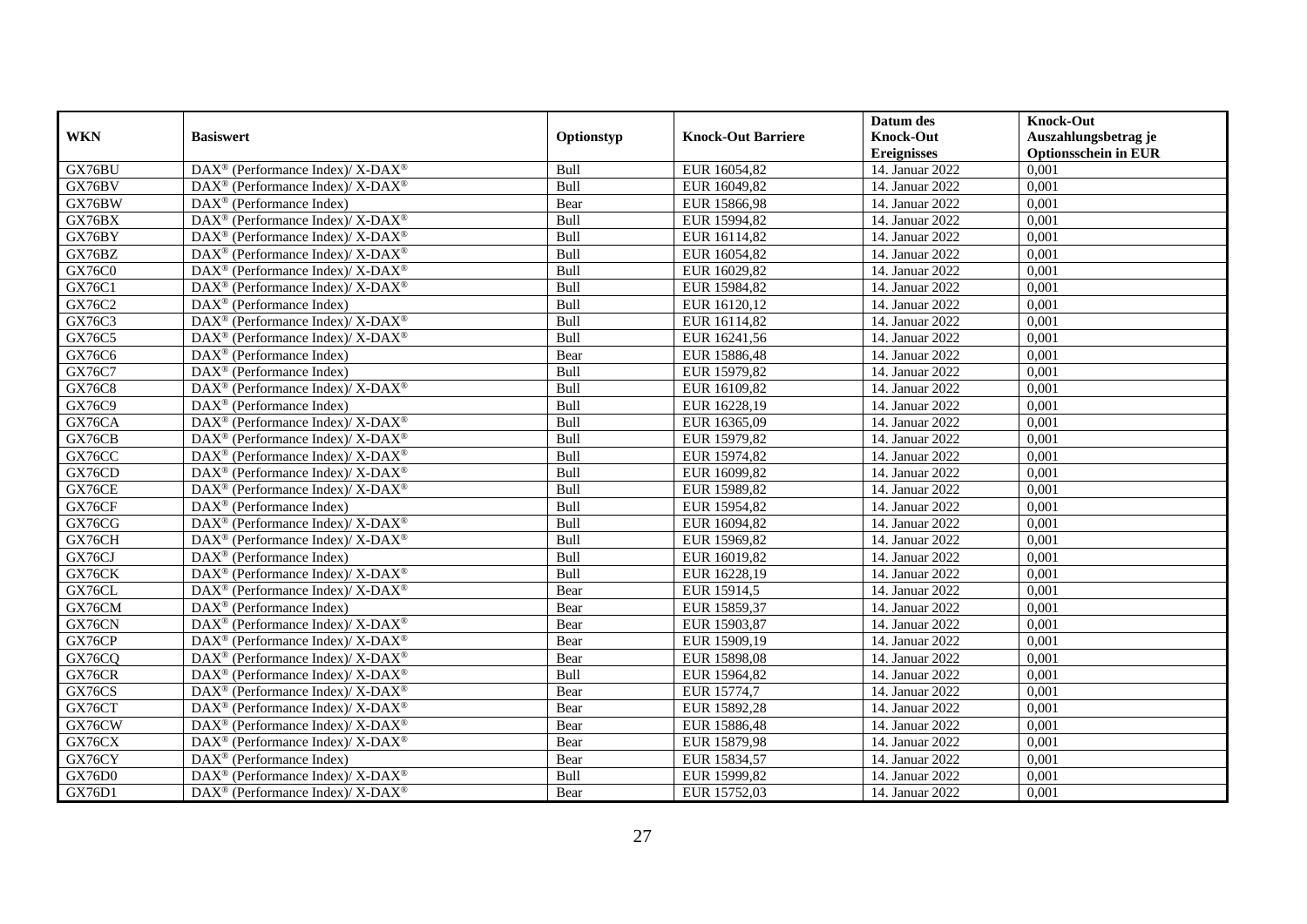|               |                                                                           |            |                           | Datum des          | <b>Knock-Out</b>            |
|---------------|---------------------------------------------------------------------------|------------|---------------------------|--------------------|-----------------------------|
| <b>WKN</b>    | <b>Basiswert</b>                                                          | Optionstyp | <b>Knock-Out Barriere</b> | <b>Knock-Out</b>   | Auszahlungsbetrag je        |
|               |                                                                           |            |                           | <b>Ereignisses</b> | <b>Optionsschein in EUR</b> |
| GX76D2        | DAX <sup>®</sup> (Performance Index)/ X-DAX <sup>®</sup>                  | Bear       | EUR 15834,57              | 14. Januar 2022    | 0,001                       |
| GX76D3        | $DAX^{\circledast}$ (Performance Index)/ X-DAX <sup>®</sup>               | Bear       | EUR 15873,48              | 14. Januar 2022    | 0,001                       |
| GX76D4        | DAX <sup>®</sup> (Performance Index)/ X-DAX <sup>®</sup>                  | Bull       | EUR 16323,91              | 14. Januar 2022    | 0,001                       |
| GX76D5        | $\text{DAX}^{\otimes}$ (Performance Index)                                | Bull       | EUR 16125,42              | 14. Januar 2022    | 0,001                       |
| GX76D6        | $DAX^{\circledast}$ (Performance Index)/ $\overline{X-DAX^{\circledast}}$ | Bear       | EUR 15824,99              | 14. Januar 2022    | 0,001                       |
| GX76D7        | DAX <sup>®</sup> (Performance Index)/ X-DAX <sup>®</sup>                  | Bear       | EUR 15576,47              | 14. Januar 2022    | 0,001                       |
| <b>GX76D8</b> | $DAX^{\circledcirc}$ (Performance Index)/ X-DAX <sup>®</sup>              | Bear       | EUR 15944,82              | 14. Januar 2022    | 0,001                       |
| GX76D9        | $DAX^{\circledast}$ (Performance Index)/ X-DAX <sup>®</sup>               | Bear       | EUR 15815,41              | 14. Januar 2022    | 0,001                       |
| GX76DA        | DAX <sup>®</sup> (Performance Index)/ X-DAX <sup>®</sup>                  | Bear       | EUR 15619,87              | 14. Januar 2022    | 0,001                       |
| GX76DB        | $DAX^{\circledast}$ (Performance Index)/ X-DAX <sup>®</sup>               | Bear       | EUR 15929,82              | 14. Januar 2022    | 0,001                       |
| GX76DC        | DAX <sup>®</sup> (Performance Index)/ X-DAX <sup>®</sup>                  | Bear       | EUR 15801,84              | 14. Januar 2022    | 0,001                       |
| GX76DD        | DAX <sup>®</sup> (Performance Index)/ X-DAX <sup>®</sup>                  | Bear       | EUR 15924,82              | 14. Januar 2022    | 0,001                       |
| GX76DE        | $DAX^{\circledast}$ (Performance Index)/ X-DAX <sup>®</sup>               | Bear       | EUR 15934,82              | 14. Januar 2022    | 0,001                       |
| GX76DF        | NASDAQ-100 Index®                                                         | Bull       | <b>USD 16011</b>          | 14. Januar 2022    | 0,001                       |
| GX76DG        | $DAX^{\circledast}$ (Performance Index)/ X-DAX <sup>®</sup>               | Bear       | EUR 15663,28              | 14. Januar 2022    | 0,001                       |
| GX76DJ        | DAX <sup>®</sup> (Performance Index)/ X-DAX <sup>®</sup>                  | Bear       | EUR 15949,82              | 14. Januar 2022    | 0,001                       |
| GX76DK        | NASDAQ-100 Index®                                                         | Bull       | USD 16018,39              | 14. Januar 2022    | 0,001                       |
| GX76DL        | NASDAO-100 Index®                                                         | Bull       | USD 16003,62              | 14. Januar 2022    | 0,001                       |
| GX76DM        | DAX <sup>®</sup> (Performance Index)/ X-DAX <sup>®</sup>                  | Bear       | EUR 15919,82              | 14. Januar 2022    | 0,001                       |
| GX76DP        | $DAX^{\circledast}$ (Performance Index)/ X-DAX <sup>®</sup>               | Bear       | EUR 15859,37              | 14. Januar 2022    | 0,001                       |
| GX76DQ        | DAX <sup>®</sup> (Performance Index)/ X-DAX <sup>®</sup>                  | Bear       | EUR 15788,27              | 14. Januar 2022    | 0,001                       |
| GX76DR        | DAX <sup>®</sup> (Performance Index)/ X-DAX <sup>®</sup>                  | Bear       | EUR 15866,98              | 14. Januar 2022    | 0,001                       |
| GX76DS        | NASDAQ-100 Index®                                                         | Bull       | USD 16003,62              | 14. Januar 2022    | 0,001                       |
| GX76DT        | DAX <sup>®</sup> (Performance Index)/ X-DAX <sup>®</sup>                  | Bear       | EUR 15729,35              | 14. Januar 2022    | 0,001                       |
| GX76DU        | $DAX^{\circledcirc}$ (Performance Index)/ X-DAX <sup>®</sup>              | Bear       | EUR 15959,82              | 14. Januar 2022    | 0,001                       |
| GX76DV        | NASDAQ-100 Index®                                                         | Bull       | USD 16264,83              | 14. Januar 2022    | 0,001                       |
| GX76DW        | $DAX^{\circledast}$ (Performance Index)/ $\overline{X-DAX^{\circledast}}$ | Bull       | EUR 16120,12              | 14. Januar 2022    | 0,001                       |
| GX76DZ        | DAX <sup>®</sup> (Performance Index)/ X-DAX <sup>®</sup>                  | Bear       | EUR 15706,68              | 14. Januar 2022    | 0,001                       |
| GX76E0        | DAX <sup>®</sup> (Performance Index)/ X-DAX <sup>®</sup>                  | Bear       | EUR 15844,14              | 14. Januar 2022    | 0,001                       |
| <b>GX76E1</b> | $DAX^{\circledast}$ (Performance Index)/ X-DAX <sup>®</sup>               | Bull       | EUR 16104,82              | 14. Januar 2022    | 0,001                       |
| <b>GX76E2</b> | $DAX^{\circledast}$ (Performance Index)/ X-DAX <sup>®</sup>               | Bear       | EUR 15964,82              | 14. Januar 2022    | 0,001                       |
| <b>GX76E3</b> | DAX <sup>®</sup> (Performance Index)/ X-DAX <sup>®</sup>                  | Bear       | EUR 15954,82              | 14. Januar 2022    | 0,001                       |
| GX76E4        | NASDAQ-100 Index®                                                         | Bull       | USD 16065,11              | 14. Januar 2022    | 0,001                       |
| <b>GX76E5</b> | DAX <sup>®</sup> (Performance Index)/ X-DAX <sup>®</sup>                  | Bear       | EUR 15851,76              | 14. Januar 2022    | 0,001                       |
| <b>GX76E6</b> | NASDAQ-100 Index®                                                         | Bull       | USD 16441,35              | 14. Januar 2022    | 0,001                       |
| <b>GX76E8</b> | DAX <sup>®</sup> (Performance Index)/ X-DAX <sup>®</sup>                  | Bear       | EUR 15939,82              | 14. Januar 2022    | 0,001                       |
| <b>GX76E9</b> | NASDAQ-100 Index®                                                         | Bull       | USD 16308,12              | 14. Januar 2022    | 0,001                       |
| GX76EA        | $DAX^{\circledast}$ (Performance Index)/ X-DAX <sup>®</sup>               | Bear       | EUR 15969,82              | 14. Januar 2022    | 0,001                       |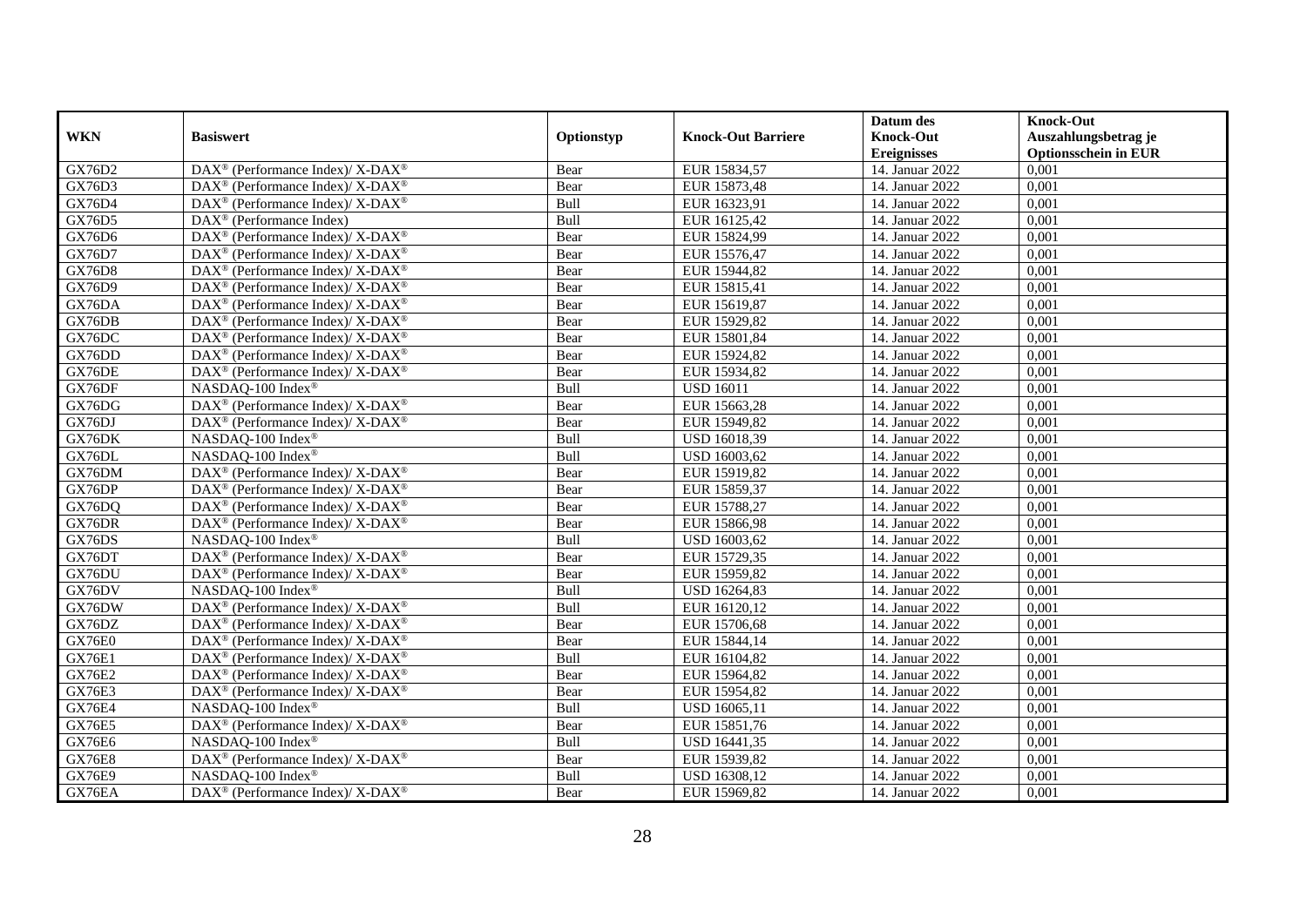|               |                                                              |            |                           | Datum des          | <b>Knock-Out</b>            |
|---------------|--------------------------------------------------------------|------------|---------------------------|--------------------|-----------------------------|
| <b>WKN</b>    | <b>Basiswert</b>                                             | Optionstyp | <b>Knock-Out Barriere</b> | <b>Knock-Out</b>   | Auszahlungsbetrag je        |
|               |                                                              |            |                           | <b>Ereignisses</b> | <b>Optionsschein in EUR</b> |
| GX76EB        | DAX <sup>®</sup> (Performance Index)/ X-DAX <sup>®</sup>     | Bull       | EUR 16125,42              | 14. Januar 2022    | 0,001                       |
| GX76EC        | NASDAQ-100 Index®                                            | Bull       | USD 16308,12              | 14. Januar 2022    | 0,001                       |
| GX76ED        | NASDAQ-100 Index®                                            | Bull       | USD 15933,48              | 14. Januar 2022    | 0,001                       |
| GX76EE        | NASDAQ-100 Index®                                            | Bull       | USD 16172,22              | 14. Januar 2022    | 0,001                       |
| GX76EF        | NASDAQ-100 Index®                                            | Bull       | USD 16048,86              | 14. Januar 2022    | 0,001                       |
| GX76EG        | NASDAQ-100 Index®                                            | Bull       | USD 16056,99              | 14. Januar 2022    | 0,001                       |
| GX76EH        | NASDAQ-100 Index®                                            | Bull       | USD 16159,81              | 14. Januar 2022    | 0,001                       |
| GX76EK        | NASDAQ-100 Index®                                            | Bull       | USD 15926,59              | 14. Januar 2022    | 0,001                       |
| GX76EL        | NASDAQ-100 Index®                                            | Bull       | USD 16025,77              | 14. Januar 2022    | 0,001                       |
| GX76EM        | NASDAQ-100 Index®                                            | Bull       | USD 16033,47              | 14. Januar 2022    | 0,001                       |
| GX76EN        | NASDAQ-100 Index®                                            | Bull       | USD 16159,81              | 14. Januar 2022    | 0,001                       |
| GX76EP        | DAX <sup>®</sup> (Performance Index)/ X-DAX <sup>®</sup>     | Bull       | EUR 16201,43              | 14. Januar 2022    | 0,001                       |
| GX76EQ        | NASDAQ-100 Index®                                            | Bull       | USD 16048,86              | 14. Januar 2022    | 0,001                       |
| GX76ER        | $DAX^{\circledcirc}$ (Performance Index)/ X-DAX <sup>®</sup> | Bull       | EUR 16064.82              | 14. Januar 2022    | 0.001                       |
| GX76ES        | NASDAQ-100 Index®                                            | Bull       | USD 16108,84              | 14. Januar 2022    | 0,001                       |
| GX76ET        | NASDAQ-100 Index®                                            | Bull       | USD 16118,35              | 14. Januar 2022    | 0,001                       |
| GX76EU        | NASDAQ-100 Index®                                            | Bull       | <b>USD 16138,51</b>       | 14. Januar 2022    | 0,001                       |
| GX76EV        | NASDAQ-100 Index®                                            | Bull       | USD 16507,96              | 14. Januar 2022    | 0,001                       |
| GX76EW        | NASDAQ-100 Index®                                            | Bull       | <b>USD 16227,8</b>        | 14. Januar 2022    | 0,001                       |
| GX76EX        | NASDAQ-100 Index®                                            | Bull       | USD 15989,3               | 14. Januar 2022    | 0,001                       |
| GX76EY        | DAX <sup>®</sup> (Performance Index)/ X-DAX <sup>®</sup>     | Bull       | EUR 16069,82              | 14. Januar 2022    | 0,001                       |
| GX76EZ        | NASDAQ-100 Index®                                            | Bull       | USD 16374,73              | 14. Januar 2022    | 0,001                       |
| GX76F0        | NASDAQ-100 Index®                                            | Bull       | USD 16127,85              | 14. Januar 2022    | 0,001                       |
| <b>GX76F1</b> | NASDAQ-100 Index®                                            | Bull       | USD 16099,34              | 14. Januar 2022    | 0,001                       |
| GX76F2        | NASDAQ-100 Index®                                            | Bull       | USD 16041,17              | 14. Januar 2022    | 0,001                       |
| GX76F3        | NASDAQ-100 Index®                                            | Bull       | USD 16184,63              | 14. Januar 2022    | 0,001                       |
| <b>GX76F4</b> | NASDAQ-100 Index®                                            | Bull       | USD 15961,12              | 14. Januar 2022    | 0,001                       |
| GX76F5        | NASDAQ-100 Index®                                            | Bull       | USD 16090,64              | 14. Januar 2022    | 0,001                       |
| GX76F7        | NASDAQ-100 Index®                                            | Bull       | USD 16149,16              | 14. Januar 2022    | 0,001                       |
| <b>GX76F8</b> | NASDAQ-100 Index®                                            | Bull       | USD 15982,14              | 14. Januar 2022    | 0,001                       |
| GX76F9        | NASDAQ-100 Index®                                            | Bull       | USD 15975,13              | 14. Januar 2022    | 0,001                       |
| GX76FC        | NASDAQ-100 Index®                                            | Bull       | USD 16286,47              | 14. Januar 2022    | 0,001                       |
| GX76FD        | NASDAQ-100 Index®                                            | Bull       | USD 15947,28              | 14. Januar 2022    | 0,001                       |
| GX76FE        | NASDAQ-100 Index®                                            | Bull       | USD 16197,03              | 14. Januar 2022    | 0,001                       |
| GX76FF        | NASDAQ-100 Index®                                            | Bear       | USD 15516,14              | 14. Januar 2022    | 0,001                       |
| GX76FG        | NASDAQ-100 Index®                                            | Bull       | USD 16197,03              | 14. Januar 2022    | 0,001                       |
| GX76FH        | NASDAQ-100 Index <sup>®</sup>                                | Bull       | USD 16073,23              | 14. Januar 2022    | 0,001                       |
| GX76FJ        | NASDAQ-100 Index®                                            | Bull       | USD 15940,36              | 14. Januar 2022    | 0,001                       |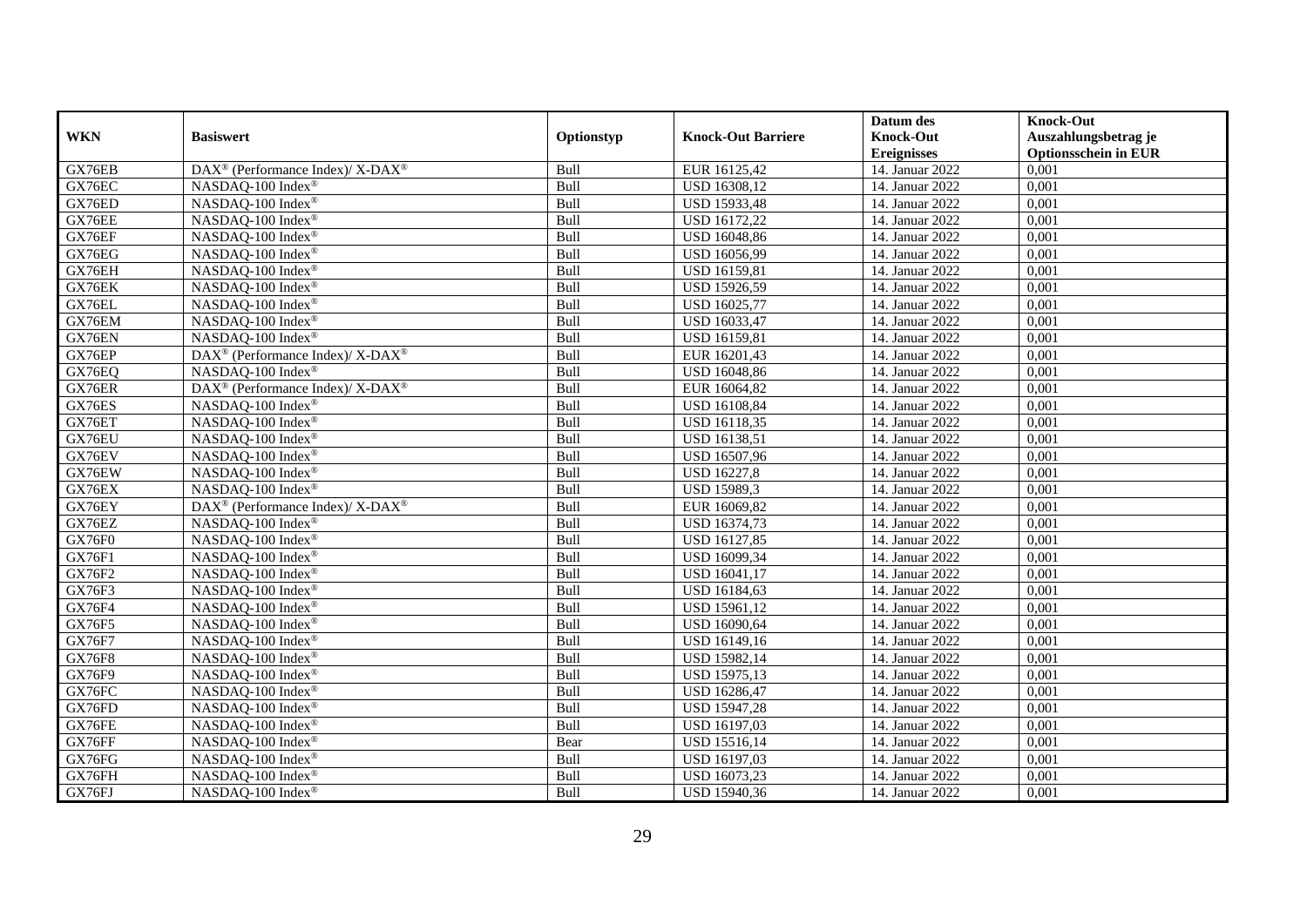|               |                                                 |            |                           | Datum des          | <b>Knock-Out</b>            |
|---------------|-------------------------------------------------|------------|---------------------------|--------------------|-----------------------------|
| <b>WKN</b>    | <b>Basiswert</b>                                | Optionstyp | <b>Knock-Out Barriere</b> | <b>Knock-Out</b>   | Auszahlungsbetrag je        |
|               |                                                 |            |                           | <b>Ereignisses</b> | <b>Optionsschein in EUR</b> |
| GX76FK        | NASDAQ-100 Index®                               | Bull       | <b>USD 15954,2</b>        | 14. Januar 2022    | 0,001                       |
| GX76FP        | $\text{DAX}^{\otimes}$ (Performance Index)      | Bear       | EUR 15929,82              | 14. Januar 2022    | 0,001                       |
| GX76FQ        | NASDAQ-100 Index®                               | Bull       | USD 16099,34              | 14. Januar 2022    | 0,001                       |
| GX76FR        | NASDAQ-100 Index®                               | Bull       | USD 16243,18              | 14. Januar 2022    | 0,001                       |
| GX76FT        | NASDAQ-100 Index®                               | Bull       | <b>USD 15996,46</b>       | 14. Januar 2022    | 0,001                       |
| GX76FU        | NASDAQ-100 Index®                               | Bull       | USD 16081,93              | 14. Januar 2022    | 0,001                       |
| GX76FV        | NASDAQ-100 Index®                               | Bull       | USD 15968,12              | 14. Januar 2022    | 0,001                       |
| GX76FW        | DAX <sup>®</sup> (Performance Index)            | Bear       | EUR 15909,19              | 14. Januar 2022    | 0,001                       |
| GX76FX        | NASDAQ-100 Index®                               | Bear       | USD 15302,33              | 14. Januar 2022    | 0,001                       |
| GX76FY        | NASDAQ-100 Index®                               | Bull       | USD 16212,42              | 14. Januar 2022    | 0,001                       |
| GX76FZ        | NASDAQ-100 Index®                               | Bull       | <b>USD 16243,18</b>       | 14. Januar 2022    | 0,001                       |
| GX76G1        | NASDAQ-100 Index®                               | Bear       | <b>USD 15232,11</b>       | 14. Januar 2022    | 0,001                       |
| GX76G3        | NASDAQ-100 Index®                               | Bull       | USD 16127,85              | 14. Januar 2022    | 0,001                       |
| GX76G4        | DAX <sup>®</sup> (Performance Index)            | Bear       | EUR 15815,41              | 14. Januar 2022    | 0,001                       |
| GX76G6        | NASDAQ-100 Index <sup>®</sup>                   | Bear       | <b>USD 15372,55</b>       | 14. Januar 2022    | 0,001                       |
| GX76GA        | NASDAQ-100 Index®                               | Bear       | <b>USD 15552,82</b>       | 14. Januar 2022    | 0,001                       |
| GX76GQ        | NASDAQ-100 Index®                               | Bear       | USD 15596,72              | 14. Januar 2022    | 0,001                       |
| GX76GZ        | NASDAQ-100 Index®                               | Bear       | <b>USD 15574,77</b>       | 14. Januar 2022    | 0,001                       |
| GX76H9        | NASDAQ-100 Index®                               | Bear       | USD 15442,77              | 14. Januar 2022    | 0,001                       |
| GX76HC        | NASDAQ-100 Index®                               | Bear       | USD 15479,45              | 14. Januar 2022    | 0,001                       |
| GX76JZ        | Dow Jones Industrial Average® Index             | Bull       | <b>USD 36240</b>          | 14. Januar 2022    | 0,001                       |
| <b>GX76K0</b> | Dow Jones Industrial Average <sup>®</sup> Index | Bull       | <b>USD 36220</b>          | 14. Januar 2022    | 0,001                       |
| GX76K1        | Dow Jones Industrial Average® Index             | Bull       | <b>USD 36200</b>          | 14. Januar 2022    | 0,001                       |
| GX76K2        | Dow Jones Industrial Average® Index             | Bull       | <b>USD 36180</b>          | 14. Januar 2022    | 0,001                       |
| GX76K3        | Dow Jones Industrial Average <sup>®</sup> Index | Bull       | <b>USD 36160</b>          | 14. Januar 2022    | 0,001                       |
| GX76K4        | Dow Jones Industrial Average <sup>®</sup> Index | Bull       | <b>USD 36100</b>          | 14. Januar 2022    | 0,001                       |
| GX76K5        | Dow Jones Industrial Average <sup>®</sup> Index | Bull       | <b>USD 36080</b>          | 14. Januar 2022    | 0,001                       |
| GX76K6        | Dow Jones Industrial Average <sup>®</sup> Index | Bull       | <b>USD 36060</b>          | 14. Januar 2022    | 0,001                       |
| GX76K7        | Dow Jones Industrial Average® Index             | Bull       | <b>USD 36020</b>          | 14. Januar 2022    | 0,001                       |
| GX76K8        | Dow Jones Industrial Average® Index             | Bull       | <b>USD 36000</b>          | 14. Januar 2022    | 0,001                       |
| GX76K9        | Dow Jones Industrial Average <sup>®</sup> Index | Bull       | <b>USD 35960</b>          | 14. Januar 2022    | 0,001                       |
| GX76KA        | Dow Jones Industrial Average <sup>®</sup> Index | Bull       | <b>USD 35920</b>          | 14. Januar 2022    | 0.001                       |
| GX76KB        | Dow Jones Industrial Average <sup>®</sup> Index | Bull       | <b>USD 35900</b>          | 14. Januar 2022    | 0,001                       |
| GX76KC        | Dow Jones Industrial Average <sup>®</sup> Index | Bull       | <b>USD 35880</b>          | 14. Januar 2022    | 0,001                       |
| GX76KD        | Dow Jones Industrial Average <sup>®</sup> Index | Bull       | <b>USD 35840</b>          | 14. Januar 2022    | 0,001                       |
| GX76KE        | Dow Jones Industrial Average <sup>®</sup> Index | Bull       | <b>USD 35820</b>          | 14. Januar 2022    | 0,001                       |
| GX76KF        | Dow Jones Industrial Average <sup>®</sup> Index | Bull       | <b>USD 35800</b>          | 14. Januar 2022    | 0,001                       |
| GX76KG        | Dow Jones Industrial Average <sup>®</sup> Index | Bull       | <b>USD 35780</b>          | 14. Januar 2022    | 0,001                       |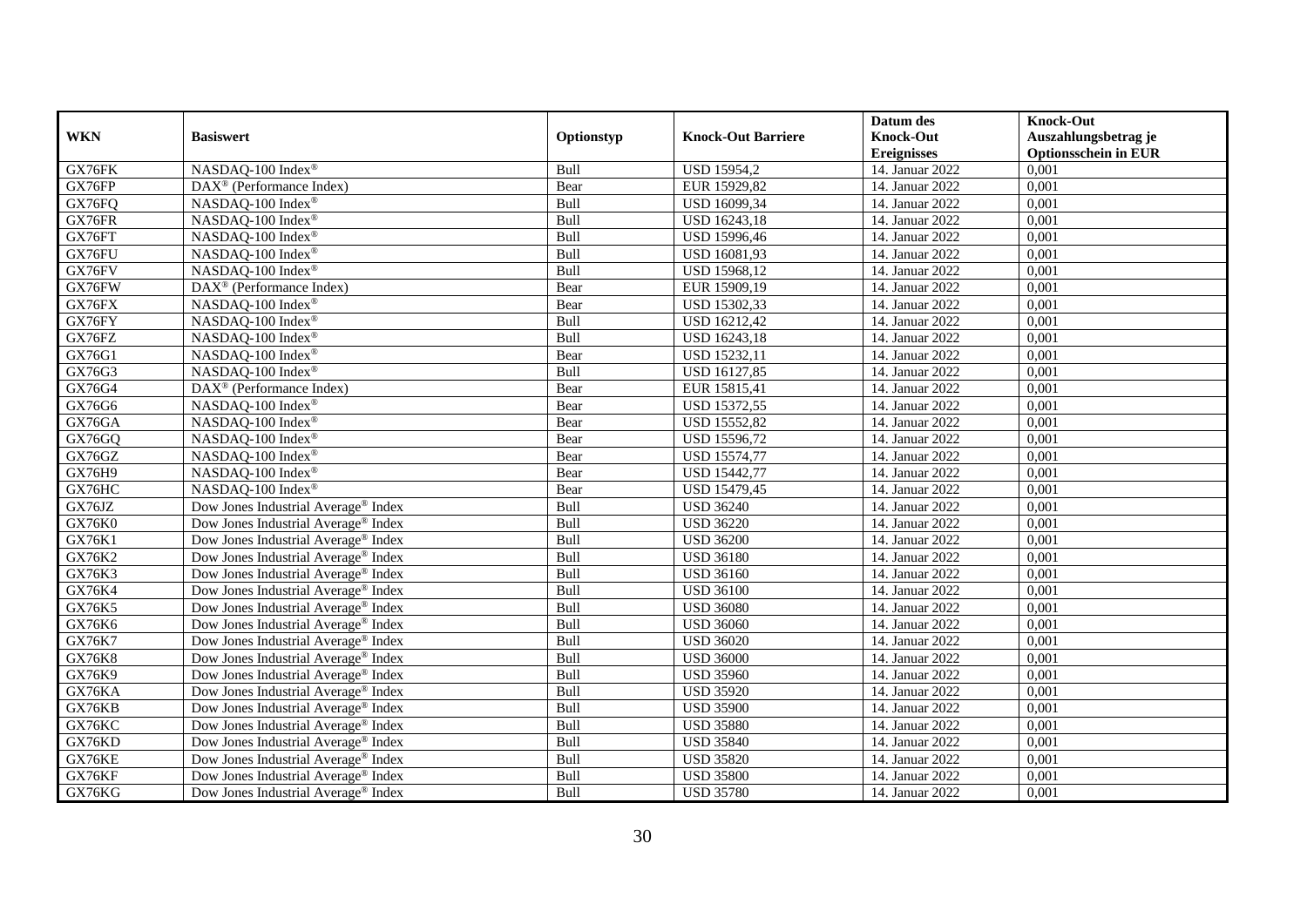|               |                                                       |            |                           | Datum des          | <b>Knock-Out</b>            |
|---------------|-------------------------------------------------------|------------|---------------------------|--------------------|-----------------------------|
| <b>WKN</b>    | <b>Basiswert</b>                                      | Optionstyp | <b>Knock-Out Barriere</b> | <b>Knock-Out</b>   | Auszahlungsbetrag je        |
|               |                                                       |            |                           | <b>Ereignisses</b> | <b>Optionsschein in EUR</b> |
| GX76KH        | Dow Jones Industrial Average® Index                   | Bull       | <b>USD 35740</b>          | 14. Januar 2022    | 0,001                       |
| GX76KJ        | Dow Jones Industrial Average <sup>®</sup> Index       | Bull       | <b>USD 35720</b>          | 14. Januar 2022    | 0,001                       |
| GX76KK        | Dow Jones Industrial Average <sup>®</sup> Index       | Bull       | <b>USD 35700</b>          | 14. Januar 2022    | 0,001                       |
| GX76KL        | Dow Jones Industrial Average® Index                   | Bull       | <b>USD 35680</b>          | 14. Januar 2022    | 0,001                       |
| GX76NJ        | $\text{DAX}^{\circledast}$ (Performance Index)        | Bull       | <b>EUR 16030</b>          | 14. Januar 2022    | 0,001                       |
| GX76NN        | $DAX^{\circledast}$ (Performance Index)               | Bull       | <b>EUR 16025</b>          | 14. Januar 2022    | 0,001                       |
| GX76NU        | $DAX^{\circledR}$ (Performance Index)                 | Bull       | <b>EUR 16020</b>          | 14. Januar 2022    | 0,001                       |
| <b>GX76P0</b> | DAX <sup>®</sup> (Performance Index)                  | Bull       | <b>EUR 16010</b>          | 14. Januar 2022    | 0,001                       |
| GX76P6        | $DAX^{\circledast}$ (Performance Index)               | Bull       | <b>EUR 16000</b>          | 14. Januar 2022    | 0,001                       |
| GX76PC        | $\overline{\text{DAX}^{\otimes}}$ (Performance Index) | Bull       | <b>EUR 15990</b>          | 14. Januar 2022    | 0,001                       |
| GX76PE        | $\overline{\text{DAX}^{\otimes}}$ (Performance Index) | Bull       | <b>EUR 15990</b>          | 14. Januar 2022    | 0,001                       |
| GX76PF        | $\text{DAX}^{\circledast}$ (Performance Index)        | Bull       | <b>EUR 15990</b>          | 14. Januar 2022    | 0,001                       |
| GX76PG        | $\text{DAX}^{\otimes}$ (Performance Index)            | Bull       | <b>EUR 15990</b>          | 14. Januar 2022    | 0,001                       |
| GX76PH        | DAX <sup>®</sup> (Performance Index)                  | Bull       | <b>EUR 15980</b>          | 14. Januar 2022    | 0.001                       |
| GX76PK        | DAX <sup>®</sup> (Performance Index)                  | Bull       | <b>EUR 15975</b>          | 14. Januar 2022    | 0,001                       |
| GX76PM        | DAX <sup>®</sup> (Performance Index)                  | Bull       | <b>EUR 15975</b>          | 14. Januar 2022    | 0,001                       |
| GX76PN        | DAX <sup>®</sup> (Performance Index)                  | Bull       | <b>EUR 15975</b>          | 14. Januar 2022    | 0,001                       |
| GX76PP        | $\text{DAX}^{\otimes}$ (Performance Index)            | Bull       | <b>EUR 15975</b>          | 14. Januar 2022    | 0,001                       |
| GX76PQ        | $DAX^{\circledast}$ (Performance Index)               | Bull       | <b>EUR 15975</b>          | 14. Januar 2022    | 0,001                       |
| GX76PR        | $\text{DAX}^{\otimes}$ (Performance Index)            | Bull       | <b>EUR 15970</b>          | 14. Januar 2022    | 0,001                       |
| GX76PS        | $\text{DAX}^{\otimes}$ (Performance Index)            | Bear       | <b>EUR 15970</b>          | 14. Januar 2022    | 0,001                       |
| GX76PT        | $DAX^{\circledcirc}$ (Performance Index)              | Bull       | <b>EUR 15970</b>          | 14. Januar 2022    | 0,001                       |
| GX76PU        | $DAX^{\circledR}$ (Performance Index)                 | Bull       | <b>EUR 15970</b>          | 14. Januar 2022    | 0,001                       |
| GX76PV        | DAX <sup>®</sup> (Performance Index)                  | Bull       | <b>EUR 15970</b>          | 14. Januar 2022    | 0,001                       |
| GX76PW        | $DAX^{\circledcirc}$ (Performance Index)              | Bull       | <b>EUR 15970</b>          | 14. Januar 2022    | 0,001                       |
| GX76PX        | $DAX^{\circledast}$ (Performance Index)               | Bull       | <b>EUR 15960</b>          | 14. Januar 2022    | 0,001                       |
| GX76PY        | $\overline{\text{DAX}^{\otimes}}$ (Performance Index) | Bear       | <b>EUR 15960</b>          | 14. Januar 2022    | 0,001                       |
| GX76PZ        | DAX <sup>®</sup> (Performance Index)                  | Bull       | <b>EUR 15960</b>          | 14. Januar 2022    | 0,001                       |
| GX76Q0        | $DAX^{\circledast}$ (Performance Index)               | Bull       | <b>EUR 15960</b>          | 14. Januar 2022    | 0,001                       |
| GX76Q1        | $\text{DAX}^{\textcircled{}}$ (Performance Index)     | Bull       | <b>EUR 15960</b>          | 14. Januar 2022    | 0,001                       |
| GX76Q2        | $DAX^{\circledR}$ (Performance Index)                 | Bull       | <b>EUR 15960</b>          | 14. Januar 2022    | 0,001                       |
| GX76Q3        | DAX <sup>®</sup> (Performance Index)                  | Bull       | <b>EUR 15950</b>          | 14. Januar 2022    | 0,001                       |
| GX76Q4        | $\overline{\text{DAX}^{\otimes}}$ (Performance Index) | Bull       | <b>EUR 15950</b>          | 14. Januar 2022    | 0,001                       |
| GX76Q5        | DAX <sup>®</sup> (Performance Index)                  | Bull       | <b>EUR 15950</b>          | 14. Januar 2022    | 0,001                       |
| GX76Q6        | $\text{DAX}^{\circledast}$ (Performance Index)        | Bull       | <b>EUR 15950</b>          | 14. Januar 2022    | 0,001                       |
| GX76Q7        | $\text{DAX}^{\otimes}$ (Performance Index)            | Bull       | <b>EUR 15950</b>          | 14. Januar 2022    | 0,001                       |
| GX76Q8        | $\text{DAX}^{\otimes}$ (Performance Index)            | Bull       | <b>EUR 15950</b>          | 14. Januar 2022    | 0,001                       |
| GX76Q9        | $\text{DAX}^{\circledast}$ (Performance Index)        | Bull       | <b>EUR 15940</b>          | 14. Januar 2022    | 0,001                       |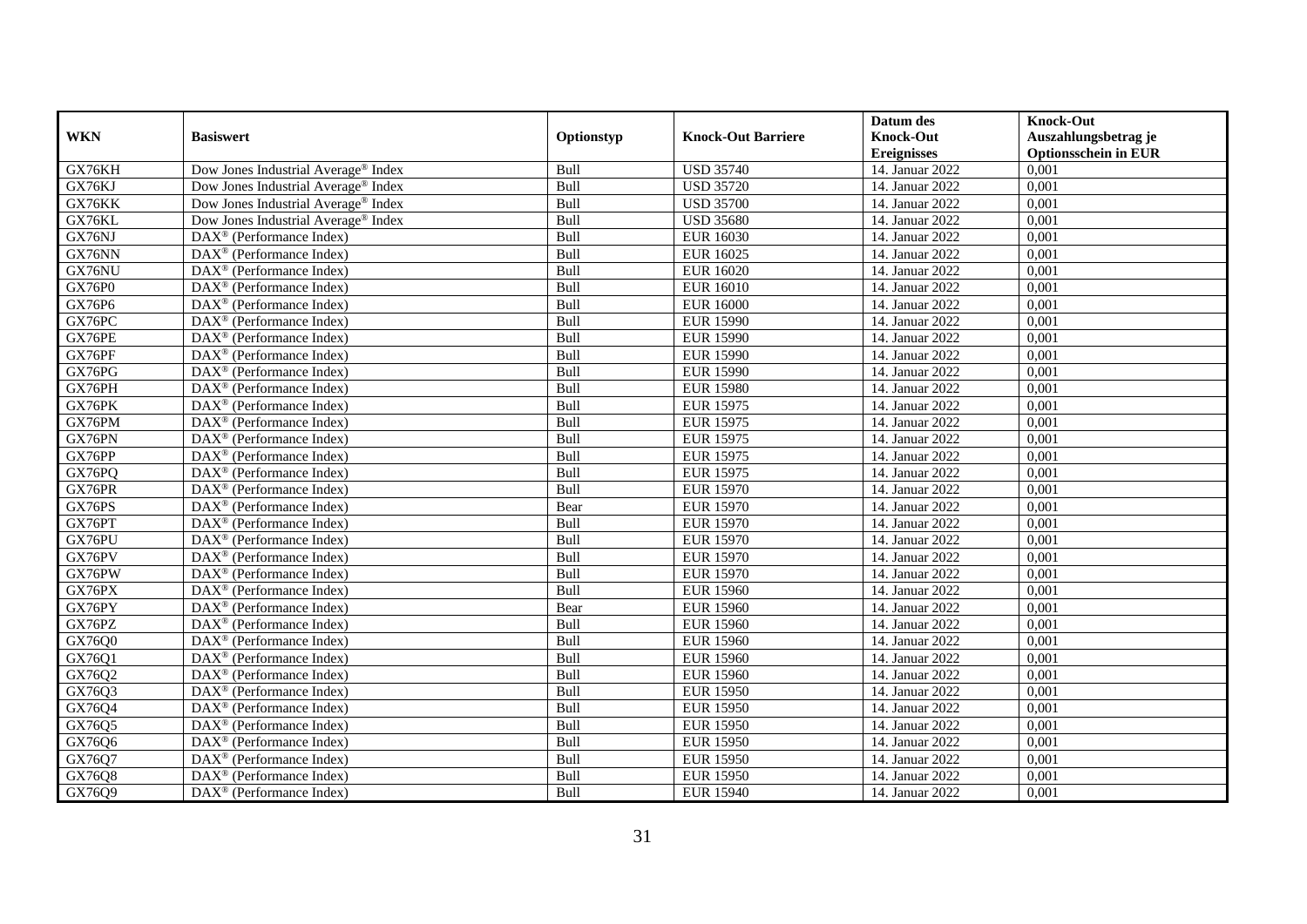|               |                                                         |            |                           | Datum des          | <b>Knock-Out</b>            |
|---------------|---------------------------------------------------------|------------|---------------------------|--------------------|-----------------------------|
| <b>WKN</b>    | <b>Basiswert</b>                                        | Optionstyp | <b>Knock-Out Barriere</b> | <b>Knock-Out</b>   | Auszahlungsbetrag je        |
|               |                                                         |            |                           | <b>Ereignisses</b> | <b>Optionsschein in EUR</b> |
| GX76QA        | DAX <sup>®</sup> (Performance Index)                    | Bull       | <b>EUR 15940</b>          | 14. Januar 2022    | 0,001                       |
| GX76QB        | $DAX^{\circledast}$ (Performance Index)                 | Bull       | <b>EUR 15940</b>          | 14. Januar 2022    | 0,001                       |
| GX76QC        | $DAX^{\circledcirc}$ (Performance Index)                | Bull       | <b>EUR 15940</b>          | 14. Januar 2022    | 0,001                       |
| GX76QD        | $\text{DAX}^{\otimes}$ (Performance Index)              | Bull       | <b>EUR 15940</b>          | 14. Januar 2022    | 0,001                       |
| GX76QE        | $\text{DAX}^{\circledast}$ (Performance Index)          | Bull       | <b>EUR 15940</b>          | 14. Januar 2022    | 0,001                       |
| GX76QF        | $DAX^{\circledR}$ (Performance Index)                   | Bull       | <b>EUR 15930</b>          | 14. Januar 2022    | 0,001                       |
| GX76QG        | $DAX^{\circledR}$ (Performance Index)                   | Bull       | <b>EUR 15930</b>          | 14. Januar 2022    | 0,001                       |
| GX76QH        | DAX <sup>®</sup> (Performance Index)                    | Bull       | <b>EUR 15925</b>          | 14. Januar 2022    | 0,001                       |
| GX76QJ        | $DAX^{\circledast}$ (Performance Index)                 | Bull       | <b>EUR 15925</b>          | 14. Januar 2022    | 0,001                       |
| GX76QK        | $\overline{\text{DAX}^{\otimes}}$ (Performance Index)   | Bull       | <b>EUR 15925</b>          | 14. Januar 2022    | 0,001                       |
| GX76QL        | $\overline{\text{DAX}^{\otimes}}$ (Performance Index)   | Bull       | <b>EUR 15925</b>          | 14. Januar 2022    | 0,001                       |
| GX76QM        | $\text{DAX}^{\circledast}$ (Performance Index)          | Bull       | <b>EUR 15925</b>          | 14. Januar 2022    | 0,001                       |
| GX76QN        | $\text{DAX}^{\otimes}$ (Performance Index)              | Bull       | <b>EUR 15925</b>          | 14. Januar 2022    | 0,001                       |
| GX76QP        | DAX <sup>®</sup> (Performance Index)                    | Bull       | <b>EUR 15920</b>          | 14. Januar 2022    | 0.001                       |
| GX76QQ        | DAX <sup>®</sup> (Performance Index)                    | Bull       | <b>EUR 15920</b>          | 14. Januar 2022    | 0,001                       |
| GX76QR        | $\overline{\text{DAX}}^{\textcirc}$ (Performance Index) | Bull       | <b>EUR 15920</b>          | 14. Januar 2022    | 0,001                       |
| GX76QS        | DAX <sup>®</sup> (Performance Index)                    | Bull       | <b>EUR 15920</b>          | 14. Januar 2022    | 0,001                       |
| GX76QT        | $DAX^{\circledast}$ (Performance Index)                 | Bull       | <b>EUR 15920</b>          | 14. Januar 2022    | 0,001                       |
| GX76QU        | $DAX^{\circledast}$ (Performance Index)                 | Bull       | <b>EUR 15920</b>          | 14. Januar 2022    | 0,001                       |
| GX76QV        | $\text{DAX}^{\otimes}$ (Performance Index)              | Bull       | <b>EUR 15910</b>          | 14. Januar 2022    | 0,001                       |
| GX76QW        | $\text{DAX}^{\otimes}$ (Performance Index)              | Bull       | <b>EUR 15910</b>          | 14. Januar 2022    | 0,001                       |
| GX76QX        | $DAX^{\circledcirc}$ (Performance Index)                | Bull       | <b>EUR 15910</b>          | 14. Januar 2022    | 0,001                       |
| GX76QY        | $\text{DAX}^{\otimes}$ (Performance Index)              | Bull       | <b>EUR 15910</b>          | 14. Januar 2022    | 0,001                       |
| GX76QZ        | DAX <sup>®</sup> (Performance Index)                    | Bull       | <b>EUR 15910</b>          | 14. Januar 2022    | 0,001                       |
| <b>GX76R0</b> | $DAX^{\circledcirc}$ (Performance Index)                | Bull       | <b>EUR 15900</b>          | 14. Januar 2022    | 0,001                       |
| GX76R1        | $DAX^{\circledast}$ (Performance Index)                 | Bull       | <b>EUR 15900</b>          | 14. Januar 2022    | 0,001                       |
| GX76R2        | $\overline{\text{DAX}^{\otimes}}$ (Performance Index)   | Bull       | <b>EUR 15900</b>          | 14. Januar 2022    | 0,001                       |
| <b>GX76R3</b> | DAX <sup>®</sup> (Performance Index)                    | Bull       | <b>EUR 15900</b>          | 14. Januar 2022    | 0,001                       |
| <b>GX76R4</b> | $DAX^{\circledast}$ (Performance Index)                 | Bull       | <b>EUR 15900</b>          | 14. Januar 2022    | 0,001                       |
| GX76R5        | $\text{DAX}^{\textcircled{}}$ (Performance Index)       | Bull       | <b>EUR 15890</b>          | 14. Januar 2022    | 0,001                       |
| GX76R6        | $DAX^{\circledR}$ (Performance Index)                   | Bull       | <b>EUR 15890</b>          | 14. Januar 2022    | 0,001                       |
| <b>GX76R7</b> | DAX <sup>®</sup> (Performance Index)                    | Bull       | <b>EUR 15890</b>          | 14. Januar 2022    | 0,001                       |
| <b>GX76R8</b> | $DAX^{\circledR}$ (Performance Index)                   | Bull       | <b>EUR 15890</b>          | 14. Januar 2022    | 0,001                       |
| <b>GX76R9</b> | $DAX^{\circledast}$ (Performance Index)                 | Bull       | <b>EUR 15890</b>          | 14. Januar 2022    | 0,001                       |
| GX76RA        | $\text{DAX}^{\otimes}$ (Performance Index)              | Bull       | <b>EUR 15880</b>          | 14. Januar 2022    | 0,001                       |
| GX76RB        | $\text{DAX}^{\otimes}$ (Performance Index)              | Bull       | <b>EUR 15880</b>          | 14. Januar 2022    | 0,001                       |
| GX76RC        | $DAX^{\circledast}$ (Performance Index)                 | Bull       | <b>EUR 15875</b>          | 14. Januar 2022    | 0,001                       |
| GX76RD        | $\text{DAX}^{\textcircled{}}$ (Performance Index)       | Bull       | <b>EUR 15875</b>          | 14. Januar 2022    | 0,001                       |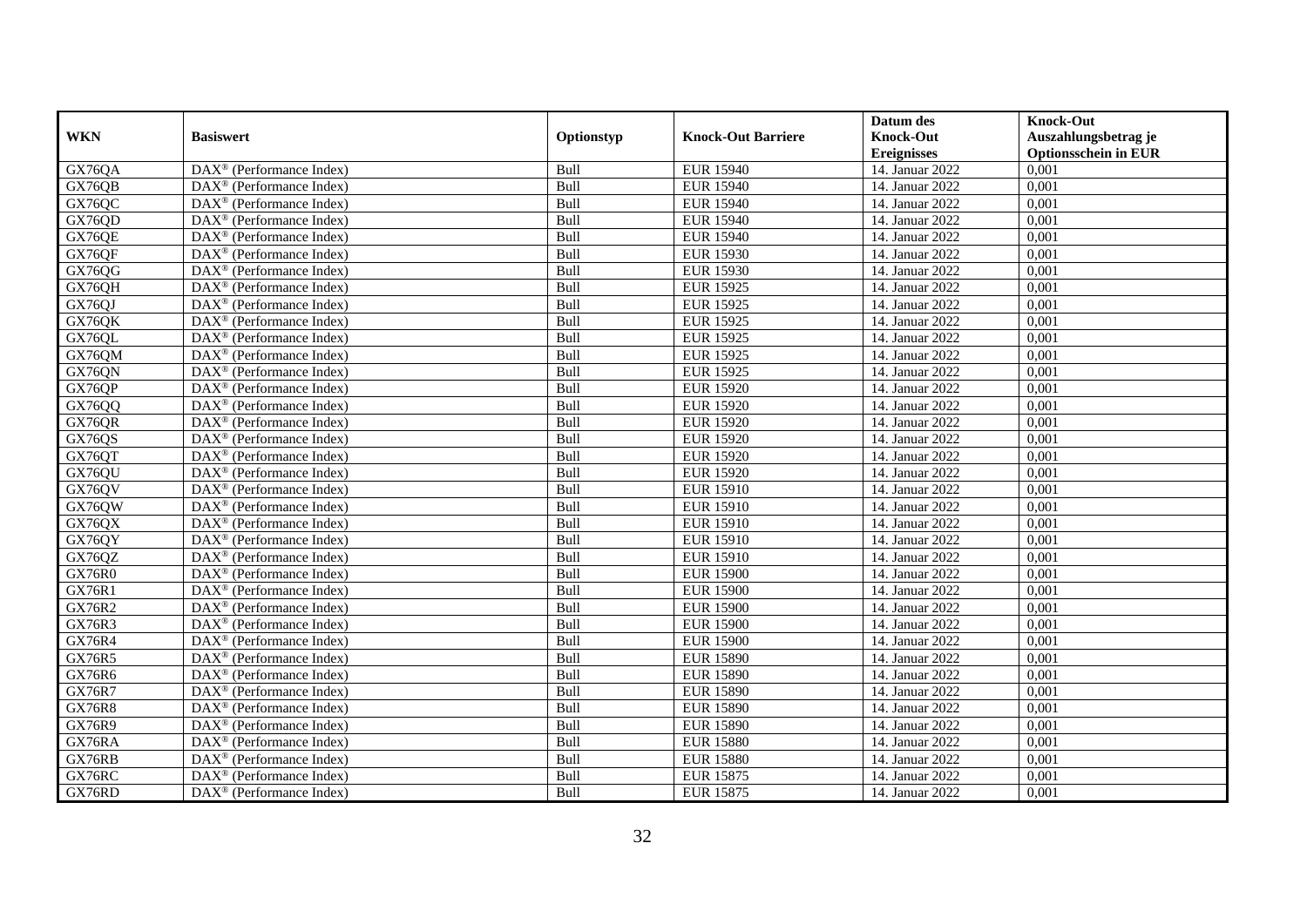|               |                                                         |            |                           | Datum des          | <b>Knock-Out</b>            |
|---------------|---------------------------------------------------------|------------|---------------------------|--------------------|-----------------------------|
| <b>WKN</b>    | <b>Basiswert</b>                                        | Optionstyp | <b>Knock-Out Barriere</b> | <b>Knock-Out</b>   | Auszahlungsbetrag je        |
|               |                                                         |            |                           | <b>Ereignisses</b> | <b>Optionsschein in EUR</b> |
| GX76RE        | DAX <sup>®</sup> (Performance Index)                    | Bull       | <b>EUR 15875</b>          | 14. Januar 2022    | 0,001                       |
| GX76RF        | $DAX^{\circledast}$ (Performance Index)                 | Bull       | <b>EUR 15875</b>          | 14. Januar 2022    | 0,001                       |
| GX76RG        | $DAX^{\circledcirc}$ (Performance Index)                | Bull       | <b>EUR 15870</b>          | 14. Januar 2022    | 0,001                       |
| GX76RH        | $DAX^{\circledcirc}$ (Performance Index)                | Bull       | <b>EUR 15870</b>          | 14. Januar 2022    | 0,001                       |
| GX76RJ        | DAX <sup>®</sup> (Performance Index)                    | Bull       | <b>EUR 15870</b>          | 14. Januar 2022    | 0,001                       |
| GX76RK        | $DAX^{\circledR}$ (Performance Index)                   | Bull       | <b>EUR 15870</b>          | 14. Januar 2022    | 0,001                       |
| GX76RL        | $DAX^{\circledR}$ (Performance Index)                   | Bull       | <b>EUR 15860</b>          | 14. Januar 2022    | 0,001                       |
| GX76RM        | $DAX^{\circledast}$ (Performance Index)                 | Bull       | <b>EUR 15860</b>          | 14. Januar 2022    | 0,001                       |
| GX76RN        | $DAX^{\circledast}$ (Performance Index)                 | Bull       | <b>EUR 15850</b>          | 14. Januar 2022    | 0,001                       |
| GX76RP        | $DAX^{\circledast}$ (Performance Index)                 | Bull       | <b>EUR 15850</b>          | 14. Januar 2022    | 0,001                       |
| GX76RQ        | $\overline{\text{DAX}}^{\textcirc}$ (Performance Index) | Bull       | <b>EUR 15850</b>          | 14. Januar 2022    | 0,001                       |
| GX76RR        | $\overline{\text{DAX}^{\otimes}}$ (Performance Index)   | Bull       | <b>EUR 15850</b>          | 14. Januar 2022    | 0,001                       |
| GX76RS        | $DAX^{\circledast}$ (Performance Index)                 | Bull       | <b>EUR 15850</b>          | 14. Januar 2022    | 0,001                       |
| GX76RT        | $DAX^{\circledR}$ (Performance Index)                   | Bull       | <b>EUR 15840</b>          | 14. Januar 2022    | 0,001                       |
| GX76RU        | $DAX^{\circledast}$ (Performance Index)                 | Bull       | <b>EUR 15840</b>          | 14. Januar 2022    | 0,001                       |
| GX76RV        | $DAX^{\circledast}$ (Performance Index)                 | Bull       | <b>EUR 15840</b>          | 14. Januar 2022    | 0,001                       |
| GX76RW        | DAX <sup>®</sup> (Performance Index)                    | Bull       | <b>EUR 15840</b>          | 14. Januar 2022    | 0,001                       |
| GX76RX        | $DAX^{\circledast}$ (Performance Index)                 | Bull       | <b>EUR 15840</b>          | 14. Januar 2022    | 0,001                       |
| GX76UX        | NASDAQ-100 Index®                                       | Bull       | <b>USD 15880</b>          | 14. Januar 2022    | 0,001                       |
| GX76UY        | NASDAQ-100 Index®                                       | Bull       | <b>USD 15860</b>          | 14. Januar 2022    | 0,001                       |
| GX76UZ        | NASDAQ-100 Index®                                       | Bull       | <b>USD 15840</b>          | 14. Januar 2022    | 0,001                       |
| <b>GX76V0</b> | NASDAQ-100 Index®                                       | Bull       | <b>USD 15800</b>          | 14. Januar 2022    | 0,001                       |
| GX76V1        | NASDAQ-100 Index®                                       | Bull       | <b>USD 15760</b>          | 14. Januar 2022    | 0,001                       |
| GX76V2        | NASDAQ-100 Index®                                       | Bull       | <b>USD 15720</b>          | 14. Januar 2022    | 0,001                       |
| GX76V3        | NASDAQ-100 Index®                                       | Bull       | <b>USD 15700</b>          | 14. Januar 2022    | 0,001                       |
| GX76V4        | NASDAQ-100 Index®                                       | Bull       | <b>USD 15680</b>          | 14. Januar 2022    | 0,001                       |
| GX76V5        | NASDAQ-100 Index®                                       | Bull       | <b>USD 15640</b>          | 14. Januar 2022    | 0,001                       |
| GX76V6        | NASDAQ-100 Index®                                       | Bull       | <b>USD 15600</b>          | 14. Januar 2022    | 0,001                       |
| GX76V7        | NASDAQ-100 Index®                                       | Bull       | <b>USD 15560</b>          | 14. Januar 2022    | 0,001                       |
| GX7AMK        | ING Groep N.V.                                          | Bear       | EUR 13,57460048           | 14. Januar 2022    | 0,001                       |
| GX7AMT        | A <sup>SM</sup> International N.V.                      | Bear       | EUR 375,38975912          | 13. Januar 2022    | 0,001                       |
| GX7ANF        | ING Groep N.V.                                          | Bear       | EUR 13,44598855           | 13. Januar 2022    | 0,001                       |
| GX7AP9        | A <sup>SM</sup> International N.V.                      | Bear       | EUR 379,3277634           | 13. Januar 2022    | 0,001                       |
| GX7APA        | ING Groep N.V.                                          | Bear       | EUR 13,51462434           | 14. Januar 2022    | 0,001                       |
| GX7APZ        | A <sup>SM</sup> International N.V.                      | Bear       | EUR 371,45175483          | 13. Januar 2022    | 0,001                       |
| GX7ASE        | Lennar Corporation                                      | Bear       | USD 110,30448687          | 13. Januar 2022    | 0,001                       |
| GX7AUA        | M&T Bank Corporation                                    | Bear       | USD 183,23730916          | 13. Januar 2022    | 0,001                       |
| GX7AVH        | BioNTech SE - ADR                                       | Bull       | USD 200,86956629          | 14. Januar 2022    | 0,001                       |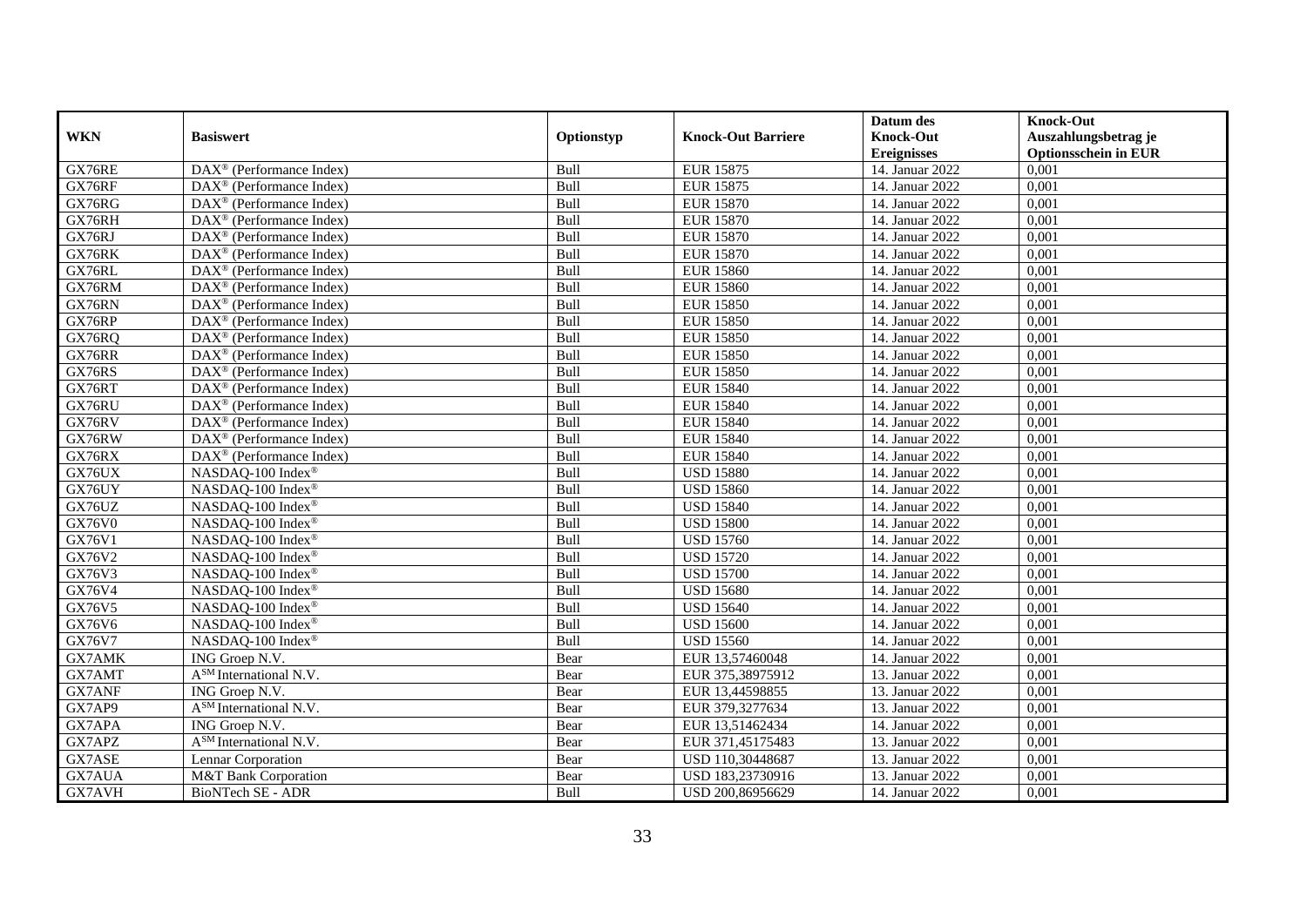|               |                                         |            |                           | Datum des          | <b>Knock-Out</b>            |
|---------------|-----------------------------------------|------------|---------------------------|--------------------|-----------------------------|
| <b>WKN</b>    | <b>Basiswert</b>                        | Optionstyp | <b>Knock-Out Barriere</b> | <b>Knock-Out</b>   | Auszahlungsbetrag je        |
|               |                                         |            |                           | <b>Ereignisses</b> | <b>Optionsschein in EUR</b> |
| GX7AVT        | BioNTech SE - ADR                       | Bull       | USD 199,79860892          | 14. Januar 2022    | 0,001                       |
| GX7AW5        | Moderna Inc                             | Bull       | USD 201,01430943          | 14. Januar 2022    | 0,001                       |
| GX7AW9        | Moderna Inc                             | Bull       | USD 206,47039781          | 14. Januar 2022    | 0,001                       |
| GX7AWB        | Moderna Inc                             | Bull       | USD 207,55160432          | 14. Januar 2022    | 0,001                       |
| GX7AWH        | Moderna Inc                             | Bull       | USD 203,19674477          | 14. Januar 2022    | 0,001                       |
| GX7CYP        | Delivery Hero SE                        | Bull       | EUR 81,45339583           | 14. Januar 2022    | 0,001                       |
| GX7D1W        | PayPal Holdings, Inc.                   | Bull       | USD 180,29581744          | 14. Januar 2022    | 0,001                       |
| <b>GX7D20</b> | PayPal Holdings, Inc.                   | Bull       | USD 175,49459734          | 14. Januar 2022    | 0,001                       |
| GX7D21        | PayPal Holdings, Inc.                   | Bull       | USD 179,33557342          | 14. Januar 2022    | 0,001                       |
| <b>GX7D28</b> | Delivery Hero SE                        | Bull       | EUR 78,95237041           | 14. Januar 2022    | 0,001                       |
| GX7D2T        | Peloton Interactive Inc.                | Bull       | USD 31,90139097           | 14. Januar 2022    | 0,001                       |
| GX7D33        | Wells Fargo & Company                   | Bear       | USD 57,80578707           | 14. Januar 2022    | 0,001                       |
| GX7D36        | MorphoSys AG                            | Bull       | EUR 30,08358703           | 14. Januar 2022    | 0,001                       |
| GX7D3A        | Palantir Technologies Inc. - Class A    | Bull       | USD 15,83798231           | 14. Januar 2022    | 0,001                       |
| GX7D3B        | Peloton Interactive Inc.                | Bull       | USD 32,23441112           | 13. Januar 2022    | 0,001                       |
| GX7D3C        | Wells Fargo & Company                   | Bear       | USD 57,3359026            | 14. Januar 2022    | 0,001                       |
| GX7D3T        | Peloton Interactive Inc.                | Bull       | USD 33,58501494           | 13. Januar 2022    | 0,001                       |
| <b>GX7D40</b> | Palantir Technologies Inc. - Class A    | Bull       | USD 16,02538496           | 13. Januar 2022    | 0,001                       |
| <b>GX7D48</b> | MorphoSys AG                            | Bull       | EUR 29,78345147           | 14. Januar 2022    | 0,001                       |
| GX7D4C        | Peloton Interactive Inc.                | Bull       | USD 32,56455872           | 13. Januar 2022    | 0,001                       |
| GX7D4H        | MorphoSys AG                            | Bull       | EUR 29,93351925           | 14. Januar 2022    | 0,001                       |
| GX7D4L        | Peloton Interactive Inc.                | Bull       | USD 33,92516701           | 13. Januar 2022    | 0,001                       |
| GX7D4T        | MorphoSys AG                            | Bull       | EUR 29,63338368           | 14. Januar 2022    | 0,001                       |
| GX7D4U        | Palantir Technologies Inc. - Class A    | Bull       | USD 16,21544883           | 13. Januar 2022    | 0,001                       |
| <b>GX7D56</b> | Peloton Interactive Inc.                | Bull       | USD 33,24486286           | 13. Januar 2022    | 0,001                       |
| GX7D5C        | Peloton Interactive Inc.                | Bull       | USD 31,56116283           | 14. Januar 2022    | 0,001                       |
| GX7D5W        | AXA S.A.                                | Bear       | EUR 28,221582             | 14. Januar 2022    | 0,001                       |
| GX7D5X        | Peloton Interactive Inc.                | Bull       | USD 32,90471079           | 13. Januar 2022    | 0,001                       |
| GX7D63        | AXA S.A.                                | Bear       | EUR 28,35154325           | 14. Januar 2022    | 0,001                       |
| GX7D7F        | Philip Morris International Inc.        | Bear       | USD 103.1603357           | 14. Januar 2022    | 0.001                       |
| GX7D8B        | Align Technology, Inc.                  | Bull       | USD 527,44723621          | 13. Januar 2022    | 0,001                       |
| GX7D9A        | Intesa Sanpaolo S.p.A.                  | Bear       | EUR 2,54906805            | 13. Januar 2022    | 0,001                       |
| GX7DAT        | Advanced Micro Devices, Inc.            | Bear       | USD 140,60569484          | 13. Januar 2022    | 0,001                       |
| GX7DB4        | Tesla Inc                               | Bull       | USD 1024,14935995         | 14. Januar 2022    | 0,001                       |
| <b>GX7DBB</b> | Tesla Inc                               | Bull       | USD 1029,10865253         | 13. Januar 2022    | 0,001                       |
| GX7DBC        | Tesla Inc                               | Bull       | USD 1013,72193394         | 14. Januar 2022    | 0,001                       |
| GX7DBD        | Tesla Inc                               | Bull       | USD 1018,93564695         | 14. Januar 2022    | 0,001                       |
| GX7E0E        | $DAX^{\circledast}$ (Performance Index) | Bull       | EUR 15878,05340742        | 14. Januar 2022    | 0,001                       |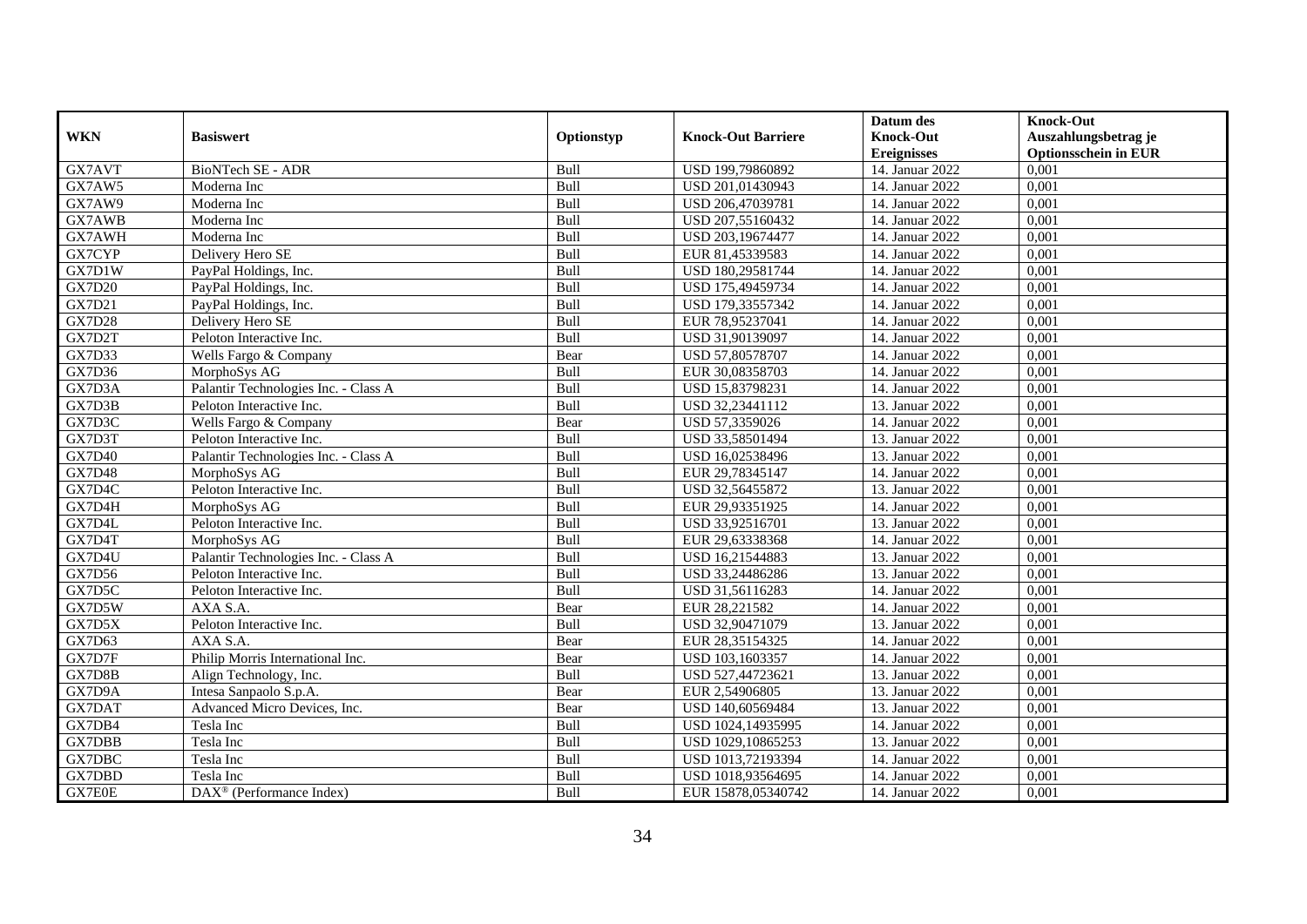|               |                                                          |            |                           | Datum des          | <b>Knock-Out</b>            |
|---------------|----------------------------------------------------------|------------|---------------------------|--------------------|-----------------------------|
| <b>WKN</b>    | <b>Basiswert</b>                                         | Optionstyp | <b>Knock-Out Barriere</b> | <b>Knock-Out</b>   | Auszahlungsbetrag je        |
|               |                                                          |            |                           | <b>Ereignisses</b> | <b>Optionsschein in EUR</b> |
| <b>GX7E15</b> | $\overline{\text{DAX}^{\otimes}}$ (Performance Index)    | Bull       | EUR 15863,05038055        | 14. Januar 2022    | 0,001                       |
| <b>GX7E19</b> | $DAX^{\circledR}$ (Performance Index)                    | Bull       | EUR 15843,04634472        | 14. Januar 2022    | 0,001                       |
| GX7E1N        | $DAX^{\circledR}$ (Performance Index)                    | Bull       | EUR 15883,05441638        | 14. Januar 2022    | 0,001                       |
| GX7E1W        | $DAX^{\circledast}$ (Performance Index)                  | Bull       | EUR 15858,04937159        | 14. Januar 2022    | 0,001                       |
| GX7E1Y        | DAX <sup>®</sup> (Performance Index)                     | Bull       | EUR 15873,05239847        | 14. Januar 2022    | 0,001                       |
| GX7E2Z        | $\text{DAX}^{\textcircled{}}$ (Performance Index)        | Bull       | EUR 15853,04836264        | 14. Januar 2022    | 0,001                       |
| GX7E3J        | $DAX^{\circledast}$ (Performance Index)                  | Bull       | EUR 15838,04533577        | 14. Januar 2022    | 0,001                       |
| GX7E3X        | DAX <sup>®</sup> (Performance Index)/ X-DAX <sup>®</sup> | Bull       | EUR 15843,04634472        | 14. Januar 2022    | 0,001                       |
| GX7E4B        | DAX <sup>®</sup> (Performance Index)/ X-DAX <sup>®</sup> | Bull       | EUR 15848,04735368        | 14. Januar 2022    | 0,001                       |
| GX7E4R        | $DAX^{\circledR}$ (Performance Index)                    | Bull       | EUR 15868,05138951        | 14. Januar 2022    | 0,001                       |
| GX7E4Y        | DAX <sup>®</sup> (Performance Index)/ X-DAX <sup>®</sup> | Bull       | EUR 15838,04533577        | 14. Januar 2022    | 0,001                       |
| GX7E5P        | DAX <sup>®</sup> (Performance Index)/ X-DAX <sup>®</sup> | Bull       | EUR 15853,04836264        | 14. Januar 2022    | 0,001                       |
| GX7E7G        | $\text{DAX}^{\otimes}$ (Performance Index)               | Bull       | EUR 15848,04735368        | 14. Januar 2022    | 0,001                       |
| GX7FDD        | Alphabet Inc. - Class C                                  | Bear       | USD 2860,95554137         | 13. Januar 2022    | 0,001                       |
| <b>GX7FDE</b> | Netflix, Inc.                                            | Bull       | USD 527,19858377          | 13. Januar 2022    | 0,001                       |
| GX7FDH        | Moderna Inc                                              | Bull       | USD 210,81883717          | 13. Januar 2022    | 0,001                       |
| <b>GX7FDV</b> | <b>QUALCOMM</b> Incorporated                             | Bear       | USD 189,58656209          | 13. Januar 2022    | 0,001                       |
| <b>GX7FDW</b> | Moderna Inc                                              | Bull       | USD 215,43012413          | 13. Januar 2022    | 0,001                       |
| GX7FDZ        | <b>Microsoft Corporation</b>                             | Bull       | USD 304,3315553           | 13. Januar 2022    | 0,001                       |
| GX7FE7        | Moderna Inc                                              | Bull       | USD 211,96915821          | 13. Januar 2022    | 0,001                       |
| <b>GX7FEK</b> | Moderna Inc                                              | Bull       | USD 213,12948205          | 13. Januar 2022    | 0,001                       |
| <b>GX7FEP</b> | Moderna Inc                                              | Bull       | USD 216,59044796          | 13. Januar 2022    | $0,\overline{001}$          |
| GX7FF1        | <b>QUALCOMM</b> Incorporated                             | Bear       | USD 191,33634577          | 13. Januar 2022    | 0,001                       |
| GX7FF8        | Moderna Inc                                              | Bull       | USD 209,65851334          | 13. Januar 2022    | 0,001                       |
| GX7FFB        | Moderna Inc                                              | Bull       | USD 217,7507718           | 13. Januar 2022    | 0,001                       |
| GX7FFM        | Moderna Inc                                              | Bull       | USD 214,27980309          | 13. Januar 2022    | 0,001                       |
| <b>GX7FHU</b> | $AEX-Index^{\circledR}$                                  | Bear       | EUR 795,5209041           | 13. Januar 2022    | 0,001                       |
| GX7FJA        | $AEX-Index^{\circledR}$                                  | Bear       | EUR 794,75098065          | 13. Januar 2022    | 0,001                       |
| GX7G1D        | <b>Starbucks Corporation</b>                             | Bull       | USD 99,65965221           | 14. Januar 2022    | 0,001                       |
| GX7G1L        | Eckert & Ziegler Strahlen- und Medizintechnik AG         | Bull       | EUR 82,70031068           | 14. Januar 2022    | 0,001                       |
| GX7G20        | Eckert & Ziegler Strahlen- und Medizintechnik AG         | Bull       | EUR 81,44000115           | 14. Januar 2022    | 0,001                       |
| GX7G2K        | Eckert & Ziegler Strahlen- und Medizintechnik AG         | Bull       | EUR 81,86010433           | 14. Januar 2022    | 0,001                       |
| GX7G2M        | <b>Starbucks Corporation</b>                             | Bull       | USD 100,17975476          | 14. Januar 2022    | 0,001                       |
| GX7G2T        | <b>Starbucks Corporation</b>                             | Bull       | USD 99,12954767           | 14. Januar 2022    | 0,001                       |
| GX7G2Z        | Eckert & Ziegler Strahlen- und Medizintechnik AG         | Bull       | EUR 82,28020751           | 14. Januar 2022    | 0,001                       |
| GX7G32        | <b>Starbucks Corporation</b>                             | Bull       | USD 101,76006639          | 14. Januar 2022    | 0,001                       |
| GX7G3A        | <b>Ballard Power Systems Inc</b>                         | Bull       | USD 10,71657577           | 14. Januar 2022    | 0,001                       |
| GX7G4K        | Lululemon Athletica Inc.                                 | Bull       | USD 328,31855368          | 14. Januar 2022    | 0,001                       |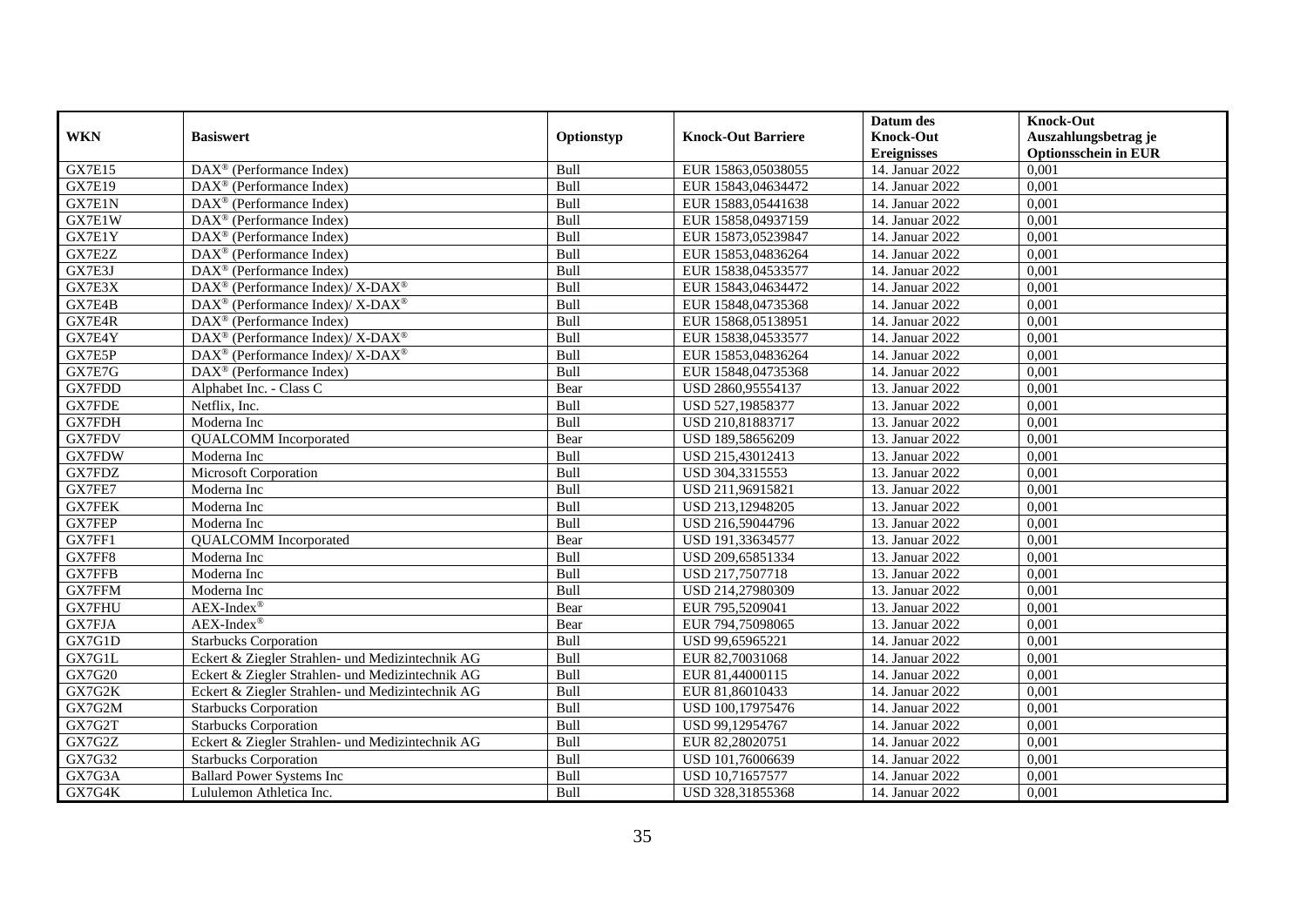|                     |                                          |            |                           | Datum des          | <b>Knock-Out</b>            |
|---------------------|------------------------------------------|------------|---------------------------|--------------------|-----------------------------|
| <b>WKN</b>          | <b>Basiswert</b>                         | Optionstyp | <b>Knock-Out Barriere</b> | <b>Knock-Out</b>   | Auszahlungsbetrag je        |
|                     |                                          |            |                           | <b>Ereignisses</b> | <b>Optionsschein in EUR</b> |
| GX7G54              | <b>CUREVAC NV</b>                        | Bull       | USD 27,75504896           | 13. Januar 2022    | 0,001                       |
| GX7G55              | <b>CUREVAC NV</b>                        | Bull       | USD 27,94508353           | 13. Januar 2022    | 0,001                       |
| GX7G5E              | Amgen Inc.                               | Bear       | USD 233,61170892          | 14. Januar 2022    | 0,001                       |
| GX7G5L              | <b>CUREVAC NV</b>                        | Bull       | USD 28,12511628           | 13. Januar 2022    | 0,001                       |
| GX7G5Y              | <b>Barclays PLC</b>                      | Bear       | GBP 2,12977488            | 13. Januar 2022    | 0,001                       |
| GX7G63              | <b>Barclays PLC</b>                      | Bear       | GBP 2,14977276            | 13. Januar 2022    | 0,001                       |
| GX7G6Y              | Schlumberger N.V. (Schlumberger Limited) | Bear       | USD 36,78596331           | 13. Januar 2022    | 0,001                       |
| <b>GX7G70</b>       | Schlumberger N.V. (Schlumberger Limited) | Bear       | USD 37,40179103           | 14. Januar 2022    | 0,001                       |
| <b>GX7G77</b>       | <b>Vulcan Materials Company</b>          | Bull       | USD 191,19362916          | 14. Januar 2022    | 0,001                       |
| GX7G7E              | Grifols SA                               | Bull       | EUR 16,50156796           | 13. Januar 2022    | 0,001                       |
| <b>GX7G7Q</b>       | Carrefour S.A.                           | Bear       | EUR 18,0149162            | 14. Januar 2022    | 0,001                       |
| GX7G7W              | <b>HSBC</b> Holdings plc                 | Bear       | GBP 5,07960421            | 13. Januar 2022    | 0,001                       |
| GX7G7Y              | <b>HSBC</b> Holdings plc                 | Bear       | GBP 5,0296081             | 13. Januar 2022    | 0.001                       |
| GX7G81              | T. Rowe Price Group Inc.                 | Bull       | USD 178,37758828          | 13. Januar 2022    | 0,001                       |
| GX7G84              | T. Rowe Price Group Inc.                 | Bull       | USD 175,60462803          | 14. Januar 2022    | 0,001                       |
| GX7G8N              | <b>Standard Chartered PLC</b>            | Bear       | GBP 5,18890308            | 14. Januar 2022    | 0,001                       |
| GX7G8Y              | Illinois Tool Works Inc.                 | Bear       | USD 247,62970645          | 13. Januar 2022    | 0,001                       |
| GX7G91              | Standard Chartered PLC                   | Bear       | GBP 5,10945992            | 13. Januar 2022    | 0,001                       |
| GX7G9X              | BioNTech SE - ADR                        | Bull       | USD 213,65776557          | 13. Januar 2022    | 0,001                       |
| GX7G9Y              | <b>BioNTech SE - ADR</b>                 | Bull       | USD 210,26700753          | 13. Januar 2022    | 0,001                       |
| GX7GA2              | BioNTech SE - ADR                        | Bull       | USD 212,52751289          | 13. Januar 2022    | 0,001                       |
| GX7GA3              | BioNTech SE - ADR                        | Bull       | USD 211,39726021          | 13. Januar 2022    | $0,\overline{001}$          |
| GX7GA4              | BioNTech SE - ADR                        | Bull       | USD 206,88625173          | 13. Januar 2022    | 0,001                       |
| GX7GA5              | BioNTech SE - ADR                        | Bull       | USD 208,00650217          | 13. Januar 2022    | 0,001                       |
| $GX7G\overline{A7}$ | BioNTech SE - ADR                        | Bull       | USD 209,13675485          | 13. Januar 2022    | 0,001                       |
| GX7GA8              | BioNTech SE - ADR                        | Bull       | USD 203,51549816          | 13. Januar 2022    | 0,001                       |
| GX7GA9              | BioNTech SE - ADR                        | Bull       | USD 204,6357486           | 13. Januar 2022    | 0,001                       |
| GX7GAB              | BioNTech SE - ADR                        | Bull       | USD 205,76600128          | 13. Januar 2022    | 0,001                       |
| GX7GAC              | BioNTech SE - ADR                        | Bull       | USD 202,43050107          | 14. Januar 2022    | 0,001                       |
| GX7GAD              | Infineon Technologies AG                 | Bear       | EUR 40,18488805           | 13. Januar 2022    | 0,001                       |
| GX7GAJ              | Infineon Technologies AG                 | Bear       | EUR 39,99491222           | 13. Januar 2022    | 0,001                       |
| GX7GAU              | ASML Holding N.V.                        | Bear       | EUR 670,90533308          | 13. Januar 2022    | 0.001                       |
| GX7GB2              | ASML Holding N.V.                        | Bear       | EUR 674,07488584          | 13. Januar 2022    | 0,001                       |
| GX7GB6              | ASML Holding N.V.                        | Bear       | EUR 658,20712484          | 13. Januar 2022    | 0,001                       |
| GX7GB7              | ASML Holding N.V.                        | Bear       | EUR 667,72578172          | 13. Januar 2022    | 0,001                       |
| GX7GB8              | ASML Holding N.V.                        | Bear       | EUR 677,26443579          | 13. Januar 2022    | 0,001                       |
| GX7GBA              | ASML Holding N.V.                        | Bear       | EUR 664,56622755          | 13. Januar 2022    | 0,001                       |
| GX7GBE              | ASML Holding N.V.                        | Bear       | EUR 661,38667619          | 13. Januar 2022    | 0,001                       |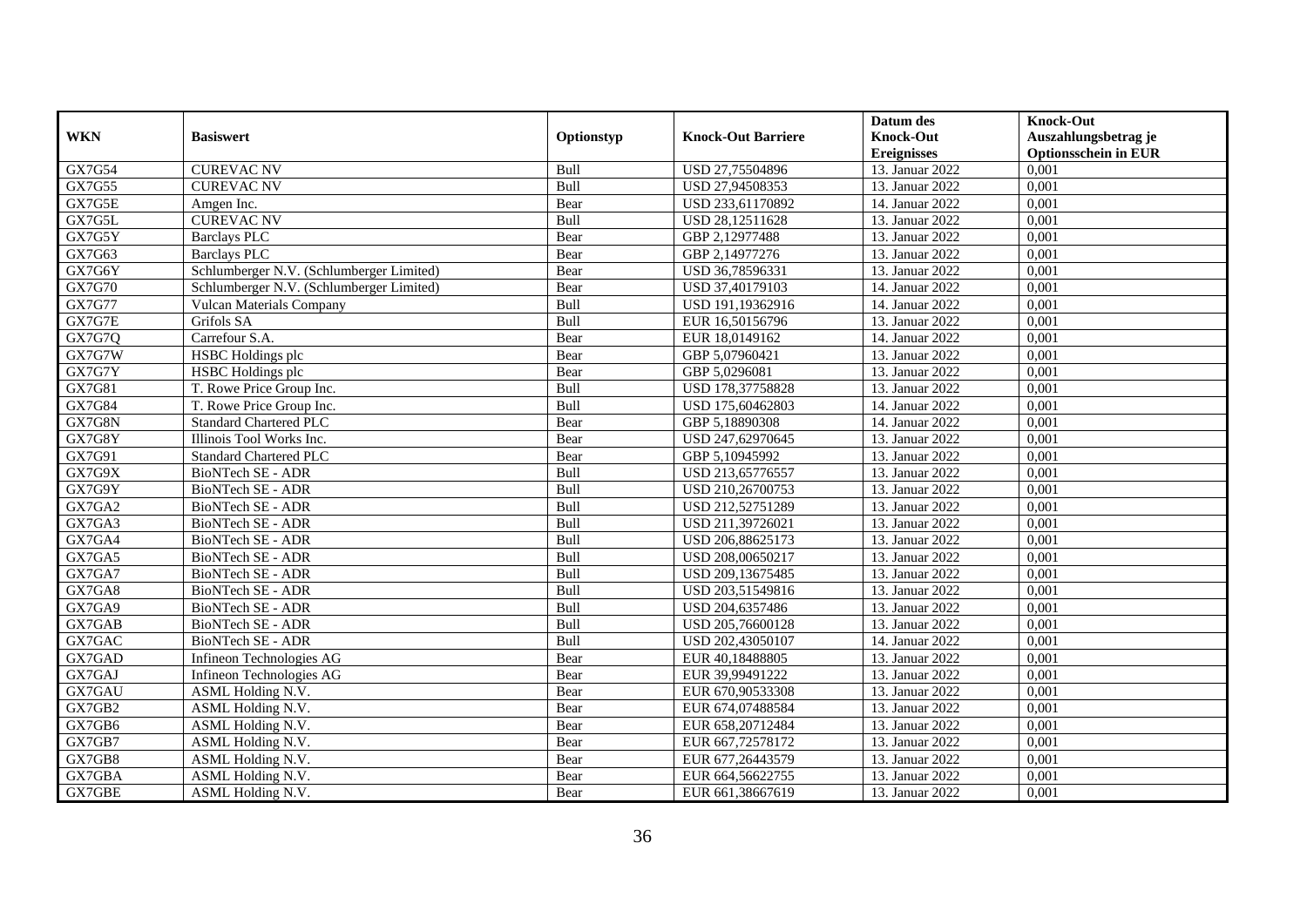|            |                                                              |            |                           | Datum des          | <b>Knock-Out</b>            |
|------------|--------------------------------------------------------------|------------|---------------------------|--------------------|-----------------------------|
| <b>WKN</b> | <b>Basiswert</b>                                             | Optionstyp | <b>Knock-Out Barriere</b> | <b>Knock-Out</b>   | Auszahlungsbetrag je        |
|            |                                                              |            |                           | <b>Ereignisses</b> | <b>Optionsschein in EUR</b> |
| GX7GBG     | Infineon Technologies AG                                     | Bear       | EUR 40,37486388           | 13. Januar 2022    | 0,001                       |
| GX7GF5     | $\text{DAX}^{\otimes}$ (Performance Index)                   | Bull       | EUR 15867,11435229        | 14. Januar 2022    | 0,001                       |
| GX7GFF     | $\text{DAX}^{\otimes}$ (Performance Index)                   | Bull       | EUR 15925,25217265        | 14. Januar 2022    | 0,001                       |
| GX7GFJ     | $\text{DAX}^{\otimes}$ (Performance Index)                   | Bull       | EUR 15919,1713547         | 14. Januar 2022    | 0,001                       |
| GX7GFM     | $\text{DAX}^{\otimes}$ (Performance Index)                   | Bull       | EUR 15949,0024983         | 13. Januar 2022    | 0,001                       |
| GX7GFU     | $DAX^{\circledR}$ (Performance Index)                        | Bull       | EUR 15942,6720726         | 13. Januar 2022    | 0,001                       |
| GX7GG3     | $DAX^{\circledcirc}$ (Performance Index)                     | Bull       | EUR 15872,80511778        | 14. Januar 2022    | 0,001                       |
| GX7GGD     | $DAX^{\circledR}$ (Performance Index)                        | Bull       | EUR 15913,2805623         | 14. Januar 2022    | 0,001                       |
| GX7GGG     | $DAX^{\circledcirc}$ (Performance Index)                     | Bull       | EUR 15855,77282669        | 14. Januar 2022    | 0,001                       |
| GX7GH0     | $\text{DAX}^{\otimes}$ (Performance Index)                   | Bull       | EUR 15884,18664876        | 14. Januar 2022    | 0,001                       |
| GX7GH1     | $\text{DAX}^{\circledast}$ (Performance Index)               | Bull       | EUR 15895,72820126        | 14. Januar 2022    | 0,001                       |
| GX7GH2     | $DAX^{\circledast}$ (Performance Index)                      | Bull       | EUR 15907,38976991        | 14. Januar 2022    | 0,001                       |
| GX7GH3     | $DAX^{\circledast}$ (Performance Index)                      | Bull       | EUR 15901,48897617        | 14. Januar 2022    | 0,001                       |
| GX7GHB     | $DAX^{\circledcirc}$ (Performance Index)                     | Bull       | EUR 15889,95742501        | 14. Januar 2022    | 0,001                       |
| GX7GHD     | DAX <sup>®</sup> (Performance Index)                         | Bull       | EUR 15937,40380722        | 14. Januar 2022    | 0,001                       |
| GX7GHF     | DAX <sup>®</sup> (Performance Index)                         | Bull       | EUR 15878,49588327        | 14. Januar 2022    | 0,001                       |
| GX7GHW     | DAX <sup>®</sup> (Performance Index)/ X-DAX <sup>®</sup>     | Bull       | EUR 15884,18664876        | 14. Januar 2022    | 0,001                       |
| GX7GHX     | $DAX^{\circledast}$ (Performance Index)/ X-DAX <sup>®</sup>  | Bull       | EUR 15878,49588327        | 14. Januar 2022    | 0,001                       |
| GX7GJ0     | $DAX^{\circledast}$ (Performance Index)                      | Bull       | EUR 15955,33292399        | 13. Januar 2022    | 0,001                       |
| GX7GJ8     | $DAX^{\circledast}$ (Performance Index)                      | Bull       | EUR 15931,32298927        | 14. Januar 2022    | 0,001                       |
| GX7GJE     | DAX <sup>®</sup> (Performance Index)/ X-DAX <sup>®</sup>     | Bull       | EUR 15894,65884393        | 13. Januar 2022    | 0,001                       |
| GX7GJF     | $DAX^{\circledcirc}$ (Performance Index)/ X-DAX <sup>®</sup> | Bull       | EUR 15936,33164624        | 13. Januar 2022    | 0,001                       |
| GX7GJG     | DAX <sup>®</sup> (Performance Index)/ X-DAX <sup>®</sup>     | Bull       | EUR 15930,25123736        | 13. Januar 2022    | 0,001                       |
| GX7GJH     | $DAX^{\circledcirc}$ (Performance Index)/ X-DAX <sup>®</sup> | Bull       | EUR 15924,18082915        | 13. Januar 2022    | 0,001                       |
| GX7GJL     | $DAX^{\circledast}$ (Performance Index)/ X-DAX <sup>®</sup>  | Bull       | EUR 15949,0024983         | 13. Januar 2022    | 0,001                       |
| GX7GJP     | DAX <sup>®</sup> (Performance Index)/ X-DAX <sup>®</sup>     | Bull       | EUR 15918,10042027        | 13. Januar 2022    | 0,001                       |
| GX7GJS     | $DAX^{\circledast}$ (Performance Index)/ X-DAX <sup>®</sup>  | Bull       | EUR 15900,41923129        | 13. Januar 2022    | 0,001                       |
| GX7GJT     | $DAX^{\circledast}$ (Performance Index)/ X-DAX <sup>®</sup>  | Bull       | EUR 15912,21002417        | 13. Januar 2022    | 0,001                       |
| GX7GJY     | $DAX^{\circledast}$ (Performance Index)/ X-DAX <sup>®</sup>  | Bull       | EUR 15855,77282669        | 14. Januar 2022    | 0,001                       |
| GX7GK5     | $DAX^{\circledcirc}$ (Performance Index)/ X-DAX <sup>®</sup> | Bull       | EUR 15906,31962807        | 13. Januar 2022    | 0.001                       |
| GX7GKB     | DAX <sup>®</sup> (Performance Index)/ X-DAX <sup>®</sup>     | Bull       | EUR 15942,6720726         | 13. Januar 2022    | 0,001                       |
| GX7GKH     | $DAX^{\circledast}$ (Performance Index)/ X-DAX <sup>®</sup>  | Bull       | EUR 15936,33164624        | 13. Januar 2022    | 0,001                       |
| GX7GKL     | $DAX^{\circledast}$ (Performance Index)/ X-DAX <sup>®</sup>  | Bull       | EUR 15955,33292399        | 13. Januar 2022    | 0,001                       |
| GX7GKP     | DAX <sup>®</sup> (Performance Index)/ X-DAX <sup>®</sup>     | Bull       | EUR 15867,11435229        | 14. Januar 2022    | 0,001                       |
| GX7GKU     | DAX <sup>®</sup> (Performance Index)/ X-DAX <sup>®</sup>     | Bull       | EUR 15872,80511778        | 14. Januar 2022    | 0,001                       |
| GX7GKV     | $DAX^{\circledast}$ (Performance Index)/ X-DAX <sup>®</sup>  | Bull       | EUR 15889,95742501        | 14. Januar 2022    | 0,001                       |
| GX7GMG     | NASDAQ-100 Index®                                            | Bull       | <b>USD 15518,52</b>       | 13. Januar 2022    | 0,001                       |
| GX7GMK     | NASDAQ-100 Index®                                            | Bull       | USD 15642,83              | 13. Januar 2022    | 0,001                       |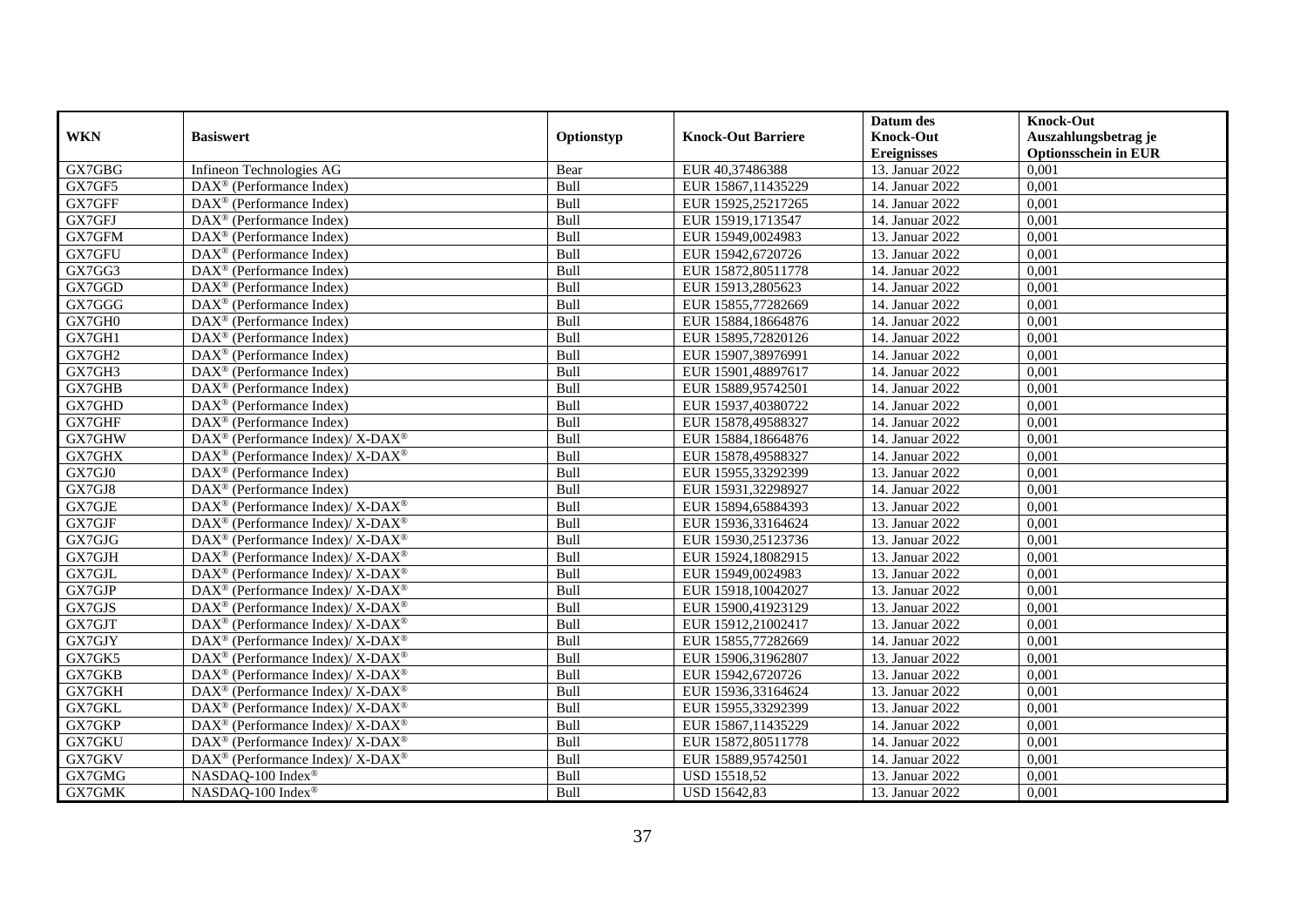|            |                                                          |            |                           | Datum des          | <b>Knock-Out</b>            |
|------------|----------------------------------------------------------|------------|---------------------------|--------------------|-----------------------------|
| <b>WKN</b> | <b>Basiswert</b>                                         | Optionstyp | <b>Knock-Out Barriere</b> | <b>Knock-Out</b>   | Auszahlungsbetrag je        |
|            |                                                          |            |                           | <b>Ereignisses</b> | <b>Optionsschein in EUR</b> |
| GX7GML     | NASDAQ-100 Index®                                        | Bull       | <b>USD 15502,68</b>       | 13. Januar 2022    | 0,001                       |
| GX7GMM     | DAX <sup>®</sup> (Performance Index)/ X-DAX <sup>®</sup> | Bull       | EUR 15861,44358949        | 14. Januar 2022    | 0,001                       |
| GX7GMR     | NASDAQ-100 Index <sup>®</sup>                            | Bull       | <b>USD 15757,4</b>        | 13. Januar 2022    | 0,001                       |
| GX7GMT     | NASDAQ-100 Index®                                        | Bull       | USD 15632,32              | 13. Januar 2022    | 0,001                       |
| GX7GMX     | NASDAQ-100 Index®                                        | Bull       | USD 15494,93              | 13. Januar 2022    | 0,001                       |
| GX7GN0     | NASDAQ-100 Index®                                        | Bull       | USD 15550,94              | 13. Januar 2022    | 0,001                       |
| GX7GN3     | NASDAQ-100 Index®                                        | Bull       | USD 15791,43              | 13. Januar 2022    | 0,001                       |
| GX7GN4     | NASDAQ-100 Index <sup>®</sup>                            | Bull       | USD 15550,94              | 13. Januar 2022    | 0,001                       |
| GX7GN6     | NASDAQ-100 Index <sup>®</sup>                            | Bull       | USD 15663,86              | 13. Januar 2022    | 0,001                       |
| GX7GN7     | NASDAQ-100 Index®                                        | Bull       | USD 15653,34              | 13. Januar 2022    | 0,001                       |
| GX7GN8     | NASDAQ-100 Index®                                        | Bull       | <b>USD 15419,65</b>       | 14. Januar 2022    | 0,001                       |
| GX7GN9     | NASDAQ-100 Index®                                        | Bull       | <b>USD 15412,01</b>       | 14. Januar 2022    | 0,001                       |
| GX7GNB     | NASDAQ-100 Index®                                        | Bull       | <b>USD 15534,6</b>        | 13. Januar 2022    | 0,001                       |
| GX7GNG     | NASDAQ-100 Index®                                        | Bull       | USD 15396,55              | 14. Januar 2022    | 0,001                       |
| GX7GNH     | NASDAQ-100 Index <sup>®</sup>                            | Bull       | USD 15740,39              | 13. Januar 2022    | 0,001                       |
| GX7GNJ     | NASDAQ-100 Index®                                        | Bull       | <b>USD 15774,41</b>       | 13. Januar 2022    | 0,001                       |
| GX7GNM     | NASDAQ-100 Index®                                        | Bull       | USD 15699,21              | 13. Januar 2022    | 0,001                       |
| GX7GNN     | NASDAQ-100 Index®                                        | Bull       | USD 15699,21              | 13. Januar 2022    | 0,001                       |
| GX7GNP     | NASDAQ-100 Index®                                        | Bull       | <b>USD 15442,54</b>       | 14. Januar 2022    | 0,001                       |
| GX7GNQ     | NASDAQ-100 Index®                                        | Bull       | USD 15434,93              | 14. Januar 2022    | 0,001                       |
| GX7GNS     | NASDAQ-100 Index®                                        | Bull       | USD 15567,97              | 13. Januar 2022    | 0,001                       |
| GX7GNT     | NASDAQ-100 Index®                                        | Bull       | USD 15815,37              | 13. Januar 2022    | 0,001                       |
| GX7GNV     | NASDAQ-100 Index®                                        | Bull       | USD 15559,45              | 13. Januar 2022    | 0,001                       |
| GX7GNY     | NASDAQ-100 Index®                                        | Bull       | USD 15622,69              | 13. Januar 2022    | 0,001                       |
| GX7GP1     | NASDAQ-100 Index®                                        | Bull       | USD 15687,42              | 13. Januar 2022    | 0,001                       |
| GX7GP3     | NASDAQ-100 Index®                                        | Bull       | USD 15603,44              | 13. Januar 2022    | 0,001                       |
| GX7GP6     | NASDAQ-100 Index®                                        | Bull       | <b>USD 15471,77</b>       | 13. Januar 2022    | 0,001                       |
| GX7GP7     | NASDAQ-100 Index <sup>®</sup>                            | Bull       | <b>USD 15510,6</b>        | 13. Januar 2022    | 0,001                       |
| GX7GPB     | NASDAQ-100 Index®                                        | Bull       | <b>USD 15726,66</b>       | 13. Januar 2022    | 0,001                       |
| GX7GPC     | NASDAQ-100 Index®                                        | Bull       | USD 15465,44              | 14. Januar 2022    | 0,001                       |
| GX7GPD     | NASDAQ-100 Index®                                        | Bull       | USD 15526,44              | 13. Januar 2022    | 0,001                       |
| GX7GPF     | NASDAQ-100 Index®                                        | Bull       | <b>USD 15542,77</b>       | 13. Januar 2022    | 0,001                       |
| GX7GPG     | NASDAQ-100 Index®                                        | Bull       | <b>USD 15712,94</b>       | 13. Januar 2022    | 0,001                       |
| GX7GPJ     | NASDAQ-100 Index®                                        | Bull       | USD 15585,47              | 13. Januar 2022    | 0,001                       |
| GX7GPL     | NASDAQ-100 Index®                                        | Bull       | <b>USD 15576,48</b>       | 13. Januar 2022    | 0,001                       |
| GX7GPM     | NASDAQ-100 Index®                                        | Bull       | USD 15457,77              | 14. Januar 2022    | 0,001                       |
| GX7GPR     | NASDAQ-100 Index®                                        | Bull       | <b>USD 15576,48</b>       | 13. Januar 2022    | 0,001                       |
| GX7GPT     | NASDAQ-100 Index®                                        | Bull       | <b>USD 15404,28</b>       | 14. Januar 2022    | 0,001                       |